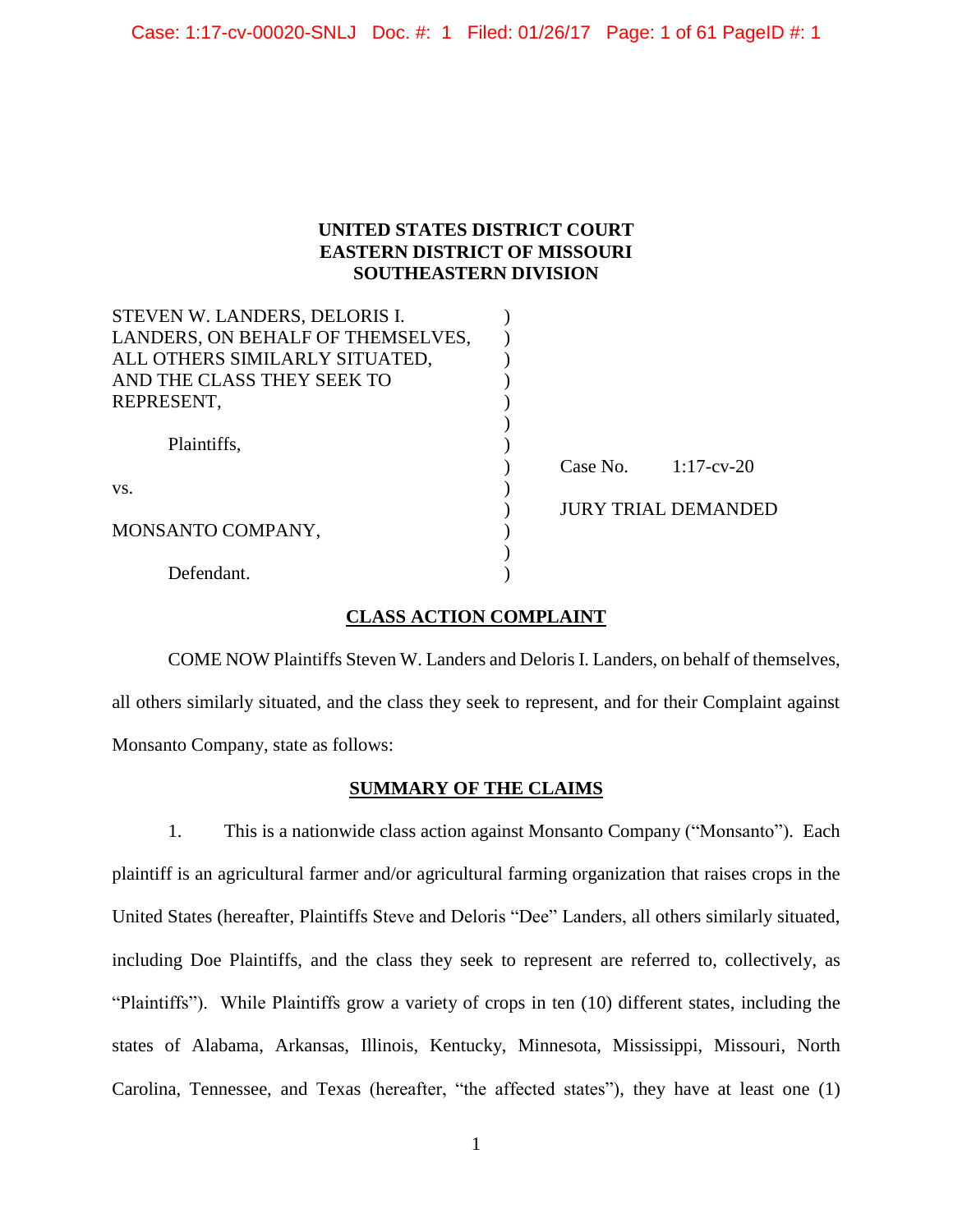## Case: 1:17-cv-00020-SNLJ Doc. #: 1 Filed: 01/26/17 Page: 2 of 61 PageID #: 2

important characteristic in common – they are among the hundreds of farmers throughout the nation who have been victimized by Monsanto's defective Xtend seed system and its purchasers' inevitable use of dicamba, a drift-prone herbicide that has wiped out hundreds of thousands of acres of farmland in the United States.

2. In an August 2016 Compliance Advisory, the Environmental Protection Agency ("EPA") identified the ten (10) states referenced in Paragraph 1, above, as states where complaints alleging misuse of dicamba products had been received by state departments of agriculture.

3. The cause of the destruction to Plaintiffs' farms and crops is Monsanto's willful and negligent release of its genetically modified ("GM") Round Up Ready Xtend Crop System, which includes Monsanto's Roundup Ready 2 Xtend soybeans ("Xtend soybeans") and Bollgard II Xtend cotton seeds ("Xtend cotton") (collectively "Xtend seeds" or "Xtend crops"), without an accompanying, EPA-approved dicamba herbicide.

4. GM seeds are designed to help farmers combat problematic weeds that have evolved to resist certain herbicides.

5. Monsanto's Xtend seeds are genetically modified to resist the herbicides dicamba and glyphosate, the latter being the main ingredient in Monsanto's most prized herbicide product, Roundup. This genetic modification allows farmers to plant Xtend seeds and then apply those herbicides to the Xtend crops without causing injury to the Xtend crops.

6. While Monsanto's Xtend crops are tolerant to both Roundup and dicamba, it is the diminishing efficacy of Roundup that makes dicamba the necessary answer and ingredient to rising weed resistance.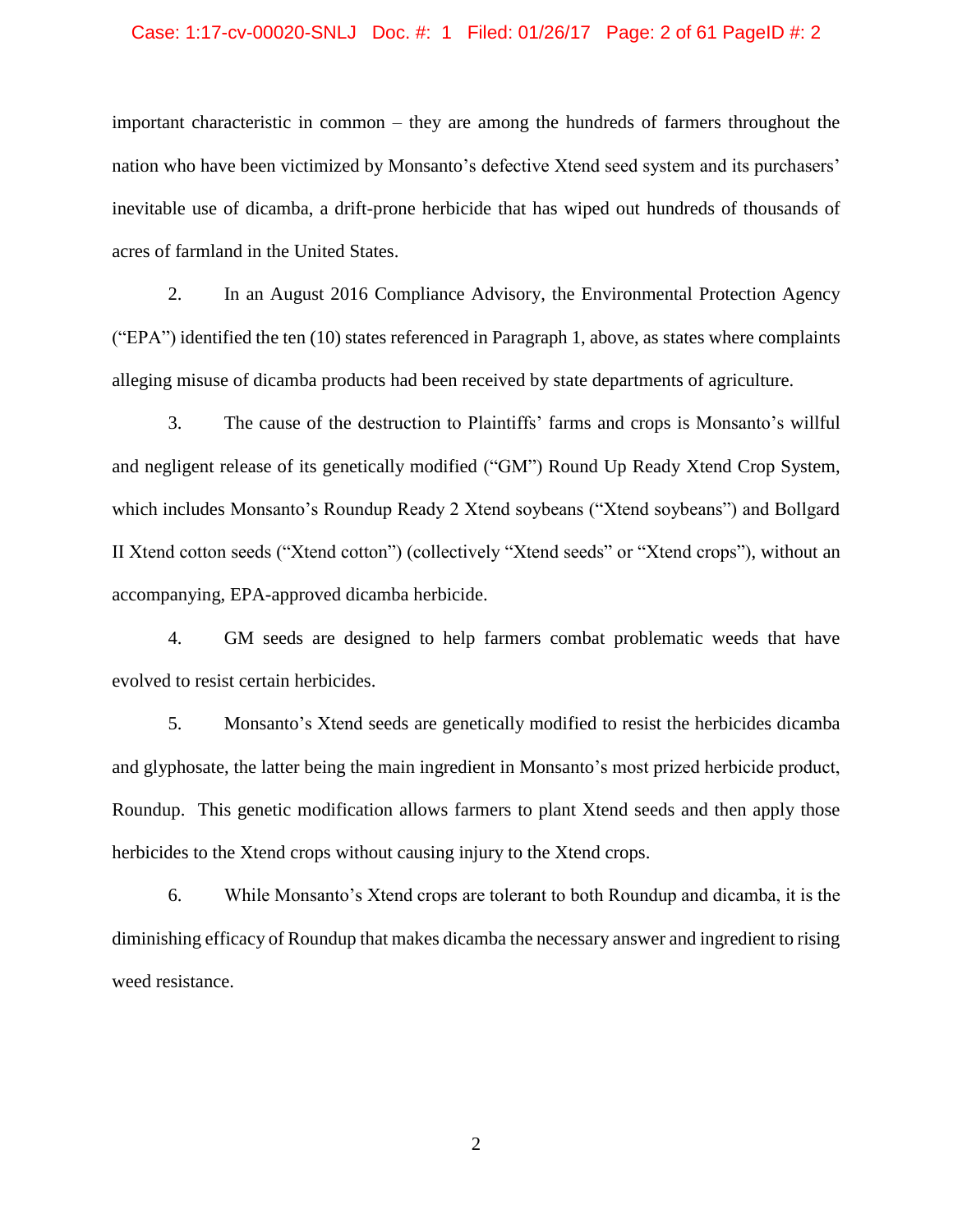## Case: 1:17-cv-00020-SNLJ Doc. #: 1 Filed: 01/26/17 Page: 3 of 61 PageID #: 3

7. But when Monsanto distributed and sold its Xtend seeds to farmers in the affected states, Monsanto did so without releasing a corresponding herbicide for use as a complete crop system with those Xtend soybean and cotton seeds.

8. Monsanto's own website identifies the Xtend products as a "crop system" and identifies both the seeds (Xtend) and the herbicides (VaporGrip) that should be used in conjunction with the seeds. But Monsanto sold the seeds before the EPA approved the herbicides for market.

9. In fact, at all times relevant to this Complaint, there was not a single dicamba product registered for in-crop use with Monsanto's new GM soybean and cotton seeds.

10. Any in-crop use of dicamba on the Xtend seeds was and is a violation of federal and state law.

11. The result of Monsanto's greed and experimentation in releasing its defective Xtend crop system has resulted in nothing short of an economic and ecological disaster for citizens of the affected states, especially Plaintiffs.

12. The use of old dicamba over-the-top, i.e., once the seed is in the ground until it is harvested, was never approved by the EPA for in-crop use with these new GM seeds.

13. The dicamba-based herbicides that Monsanto has designed for use on its Xtend seeds are called VaporGrip.

14. Monsanto claims VaporGrip will have a lower volatility formulation that will minimize (though not entirely eliminate) drift – a term used to denote the airborne movement of herbicide spray particles to non-target or neighboring spray sites many miles away.

15. Monsanto did not sell, distribute, or release VaporGrip in 2015 or 2016, as the herbicide label for VaporGrip had not received approval from the EPA.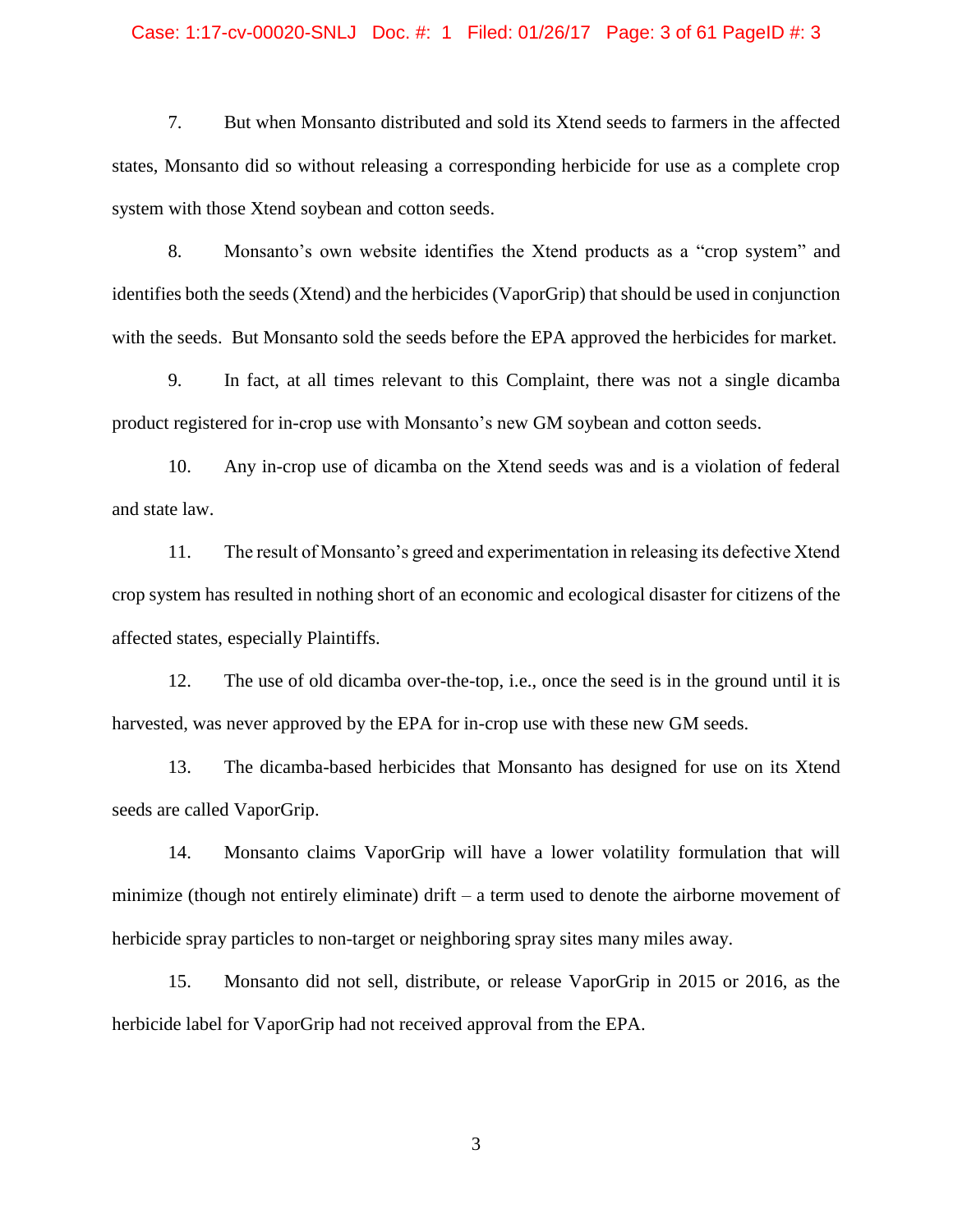## Case: 1:17-cv-00020-SNLJ Doc. #: 1 Filed: 01/26/17 Page: 4 of 61 PageID #: 4

16. On November 9, 2016, well past the 2016 growing season, Monsanto received regulatory approval from the EPA, albeit conditionally for only two (2) years, for one (1) of its VaporGrip products, an herbicide called XtendiMax with VaporGrip Technology ("XtendiMax").

17. The EPA may register pesticides conditionally when there are outstanding data requirements or under other circumstances. During this conditional registration, if Monsanto does not comply with the conditions, the EPA may cancel the registration.

18. Monsanto's other VaporGrip herbicide, Roundup Xtend with VaporGrip Technology, an allegedly low-volatility herbicide premix of dicamba and Roundup, remains unapproved.

19. Monsanto's proposed herbicides may not solve the dicamba problem. Concerns for the safety and efficacy of these herbicides have resulted in calls for more research before they are approved. Efforts are underway to ban the use of these dicamba herbicides in several states, including the affected states.

20. Having no approved herbicide to complete the Xtend system, farmers in the affected states who purchased and grew Monsanto's Xtend cotton and soybean crops were left with the unenviable choice of either allowing their Xtend crops to be destroyed by weed overgrowth or to use the only dicamba that is currently on the market – old dicamba – to spray on their Xtend crops.

21. With a seed that is designed to resist dicamba, it is reasonably foreseeable – indeed, it was inevitable – that farmers would apply the old, highly volatile, and drift-prone dicamba to their dicamba-resistant soybeans and cotton.

22. Dicamba is a highly volatile herbicide and is prone to drift. When dicamba drifts and is readily moved by the wind during application onto surrounding crops and vegetation that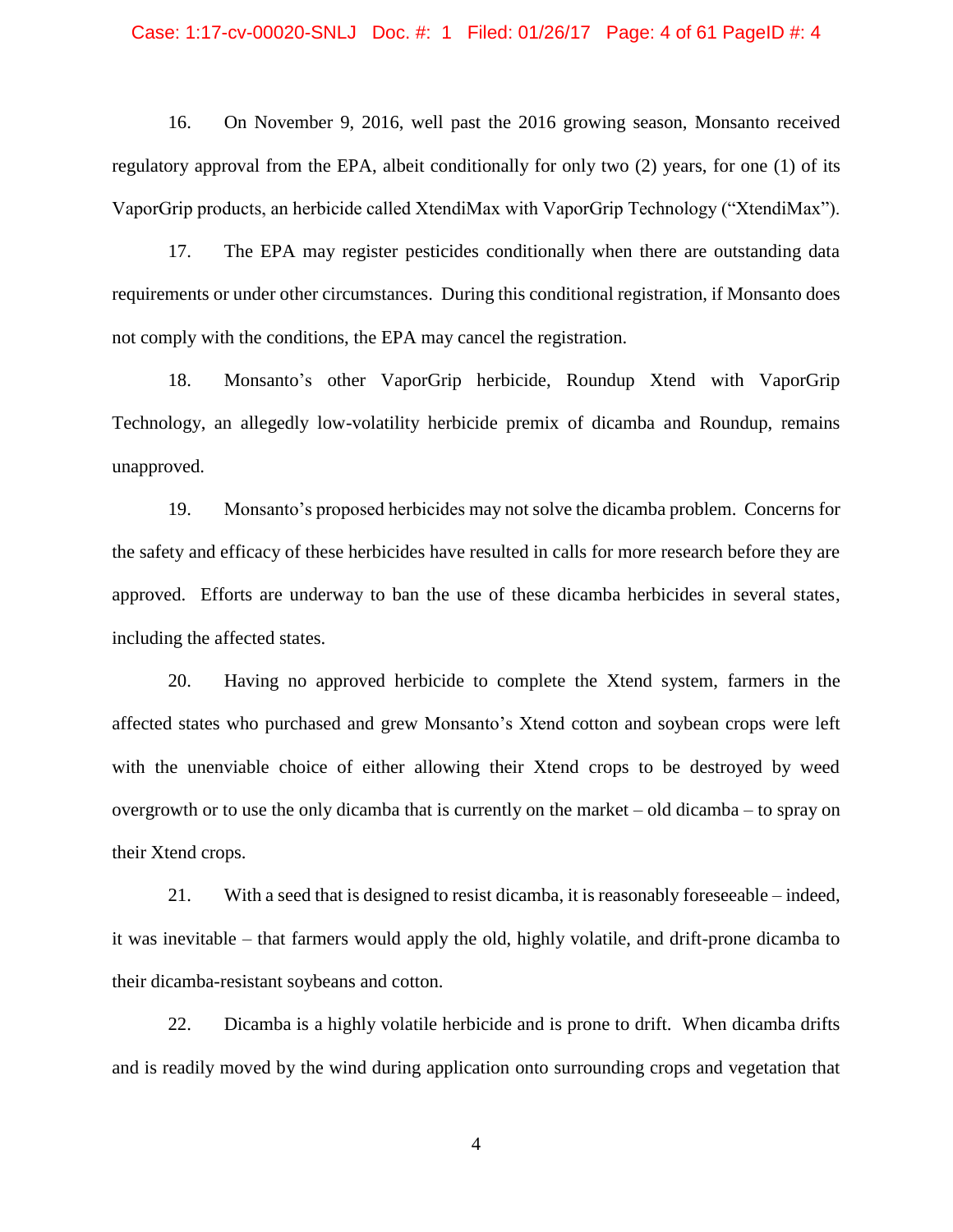## Case: 1:17-cv-00020-SNLJ Doc. #: 1 Filed: 01/26/17 Page: 5 of 61 PageID #: 5

have not been genetically modified to withstand the herbicide, dicamba damages the surrounding non-GM crops. Even the slightest trace of dicamba will destroy non-dicamba-tolerant vegetation.

23. Volatilization occurs when dicamba is applied to a crop, such as the Xtend crops, but then evaporates into the air where it is easily moved off-target as the air moves.

24. Dicamba is proven to volatize and can move miles away from its intended target.

25. Calm and windless environments that might minimize drift, ironically, maximize the potential for volatilization.

26. Volatilization can also occur for days following an initial application of dicamba. This prevents farmers and applicators from being able to take adequate measures to prevent both drift and volatilization. This is a no-win situation for such farmers and applicators, and the same situation applies to sensitive crops within several miles of where dicamba is applied.

27. Crop damage caused by volatilization is not a violation of the herbicide label, unlike crop loss caused by drift. Weather conditions during herbicide application are the deciding factors for determining if misapplication has occurred, not what happens later in time.

28. Numerous areas of the country, including the affected states, whose farmlands are vulnerable to dicamba have been devastated wherever Monsanto sold and distributed its Xtend seeds.

29. Yet despite knowledge of the foregoing, Monsanto not only sold its Xtend seeds in the United States, but Monsanto specifically targeted the affected states as focal points of sale for these new, dangerous, and defective seeds.

30. Monsanto violated standard industry practice and legal standards by releasing its Xtend seeds on the market without an existing, approved, safe herbicide.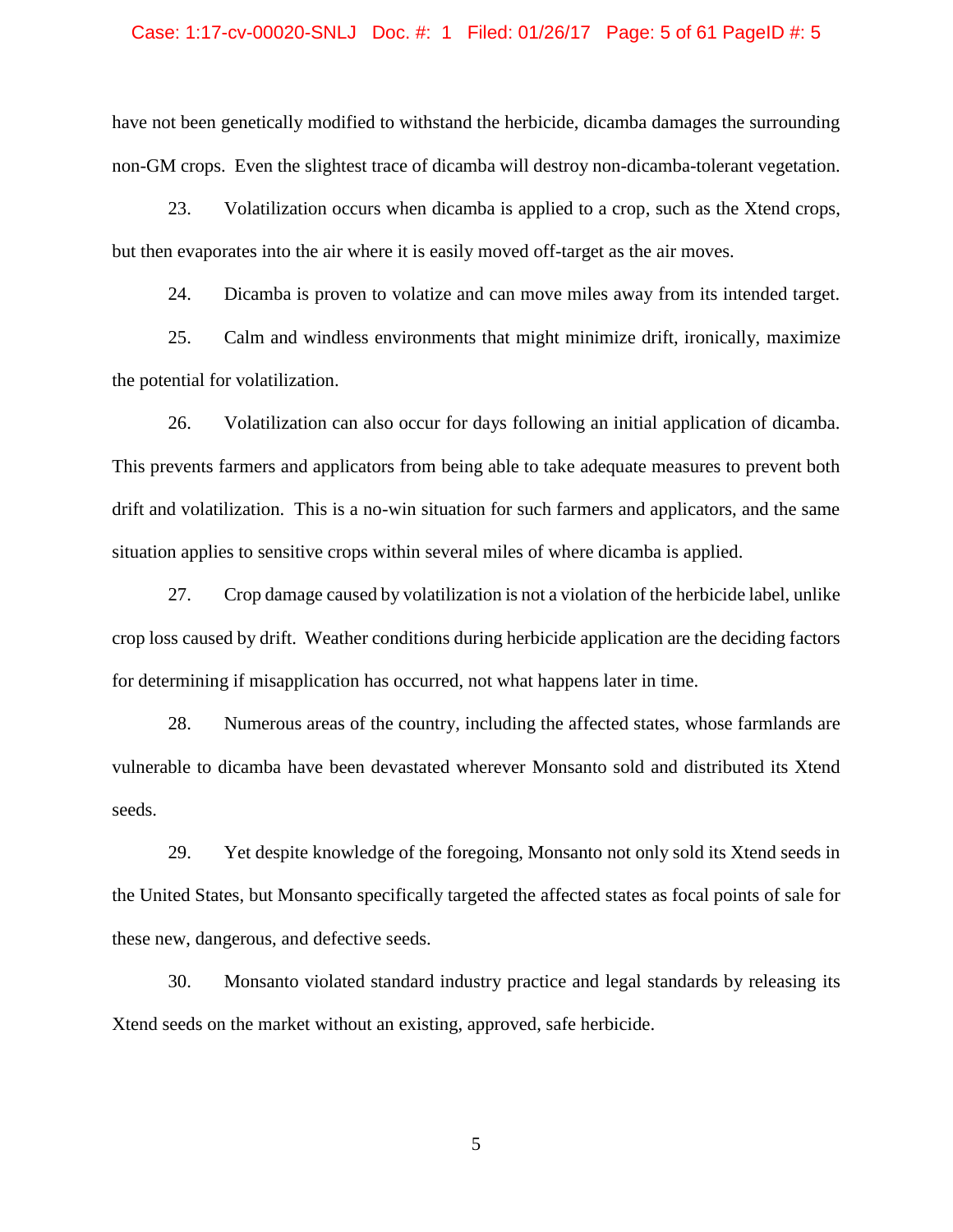# Case: 1:17-cv-00020-SNLJ Doc. #: 1 Filed: 01/26/17 Page: 6 of 61 PageID #: 6

31. Throughout the affected states, state departments of agriculture have been besieged with complaints from farmers, including Plaintiffs, about pesticide drift and resultant crop damage. For instance:

- a) There have been nearly 200 pesticide drift complaints in Missouri since Monsanto launched its defective crop system for soybeans and cotton in 2015. *See*  [http://www.wsj.com/articles/farmers-illegal-use-of-herbicide-takes-toll-on](http://www.wsj.com/articles/farmers-illegal-use-of-herbicide-takes-toll-on-neighboring-crops-1470130201)[neighboring-crops-1470130201](http://www.wsj.com/articles/farmers-illegal-use-of-herbicide-takes-toll-on-neighboring-crops-1470130201) (last visited Jan. 18, 2017);
- b) Tennessee also reported at least 45 complaints related to pesticide drift. *See*  [https://www.dtnpf.com/agriculture/web/ag/news/article/2016/08/03/states-dig](https://www.dtnpf.com/agriculture/web/ag/news/article/2016/08/03/states-dig-dicamba-claims)[dicamba-claims](https://www.dtnpf.com/agriculture/web/ag/news/article/2016/08/03/states-dig-dicamba-claims) (last visited Jan. 18, 2017); and
- c) Arkansas reported at least 26 complaints related to pesticide drift. *See id.*

32. Plaintiffs' crops are not resistant to dicamba and have been decimated by dicamba damage due to farmers and applicators in the affected states who sprayed dicamba over-the-top of their Xtend seeds. Accordingly, Plaintiffs Landers bring this suit on their own behalf, on behalf of all others similarly situated, and for the putative class. They assert eleven (11) claims against Monsanto for: (1) Strict Liability – Design Defect; (2) Strict Liability – Failure to Warn; (3) Negligent Design and Marketing; (4) Negligent Failure to Warn; (5) Negligent Training; (6) Breach of Implied Warranty of Merchantability; (7) Fraudulent Concealment; (8) Unjust Enrichment; (9) Punitive Damages; (10) Civil Conspiracy; and (11) Class Action.

## **Jurisdiction and Venue**

33. At all times relevant to this Complaint, Monsanto is the entity that researched, designed, formulated, compounded, developed, tested, manufactured, produced, processed, assembled, inspected, distributed, marketed, labeled, promoted, packaged, advertised, and sold herbicide-tolerant cotton seeds under the brand name, Bollgard II XtendFlex, that are allegedly resistant to the dicamba herbicide to protect crops from harm caused by weeds, most especially from highly aggressive pigweeds such as Palmer amaranth, waterhemp, and marestail.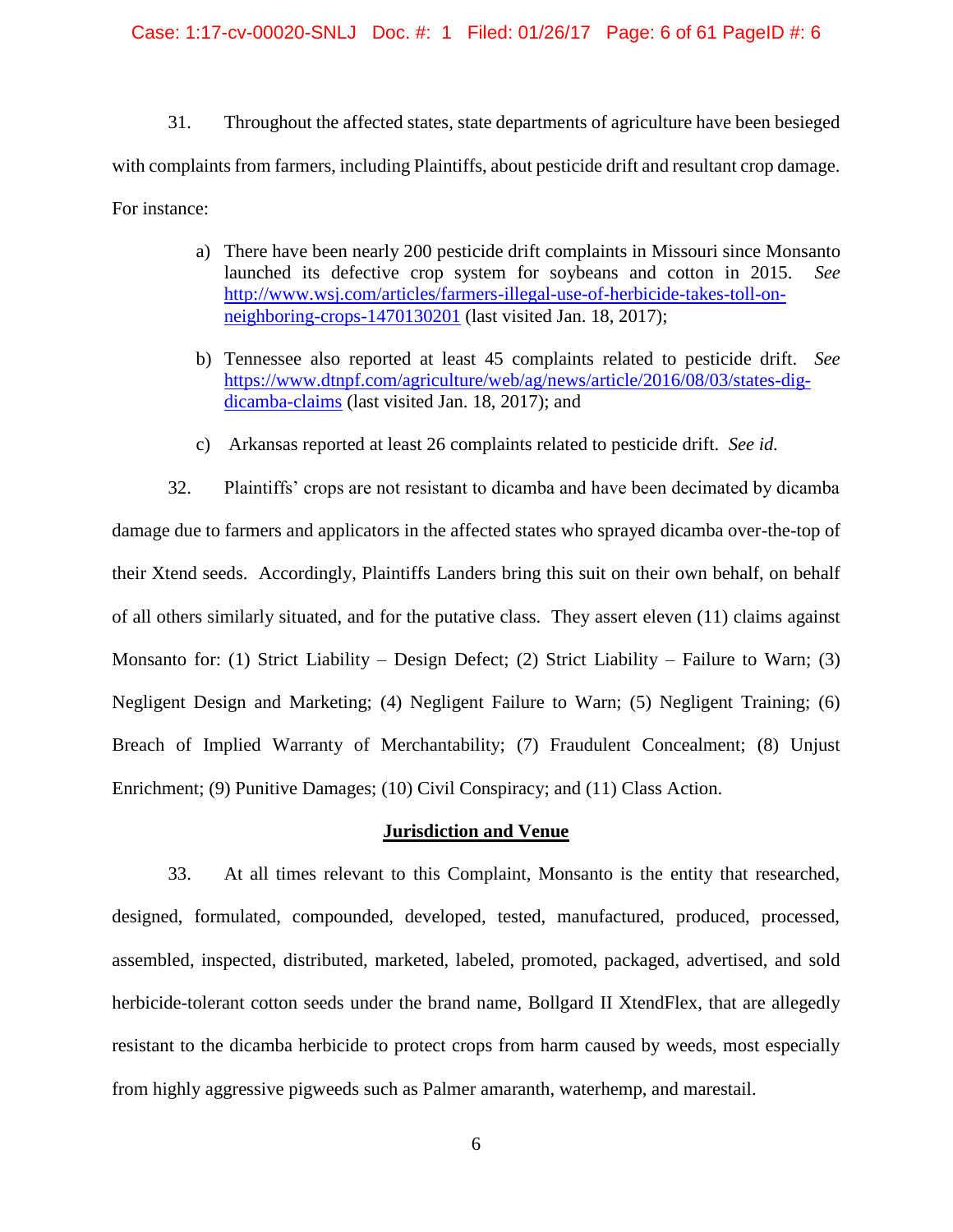## Case: 1:17-cv-00020-SNLJ Doc. #: 1 Filed: 01/26/17 Page: 7 of 61 PageID #: 7

34. At all times relevant to this Complaint, Monsanto is the entity that researched, designed, formulated, compounded, developed, tested, manufactured, produced, processed, assembled, inspected, distributed, marketed, labeled, promoted, packaged, advertised, and sold herbicide-tolerant soybeans under the brand name, Roundup Ready 2 Xtend, that are allegedly resistant to the dicamba herbicide to protect crops from harm caused by weeds, most especially from highly aggressive pigweeds such as Palmer amaranth, waterhemp, and marestail.

35. This Court has diversity subject-matter jurisdiction over this class action pursuant to the Class Action Fairness Act of 2005, 28 U.S.C. § 1332(d) because this is a class action where members of the putative class are citizens of different states than Monsanto and the aggregate claims of all members of the class are in excess of five million dollars (\$5,000,000.00), exclusive of interest and costs. Plaintiffs are citizens of Missouri and many other states.

36. This Court has personal jurisdiction over the parties because Plaintiffs submit to the jurisdiction of the Court and Monsanto systematically and continually conducts business throughout the state of Missouri, including the sale and distribution of its Xtend seeds, and Monsanto has its principal place of business and world headquarters in Missouri.

37. Venue is proper in this District because Monsanto is engaged in substantial conduct and business relevant to Plaintiffs' claims within this District, Plaintiffs Landers and other similarly situated Plaintiffs suffered substantial losses from dicamba herbicides sprayed on Monsanto's Xtend seeds within this District, and it is where Plaintiffs Landers and others similarly situated reside. *See* 28 U.S.C. § 1391(b)(2).

#### **The Parties**

38. Plaintiff Steven W. Landers ("Plaintiff Steve Landers"), is a resident of Lilbourn, New Madrid County, Missouri.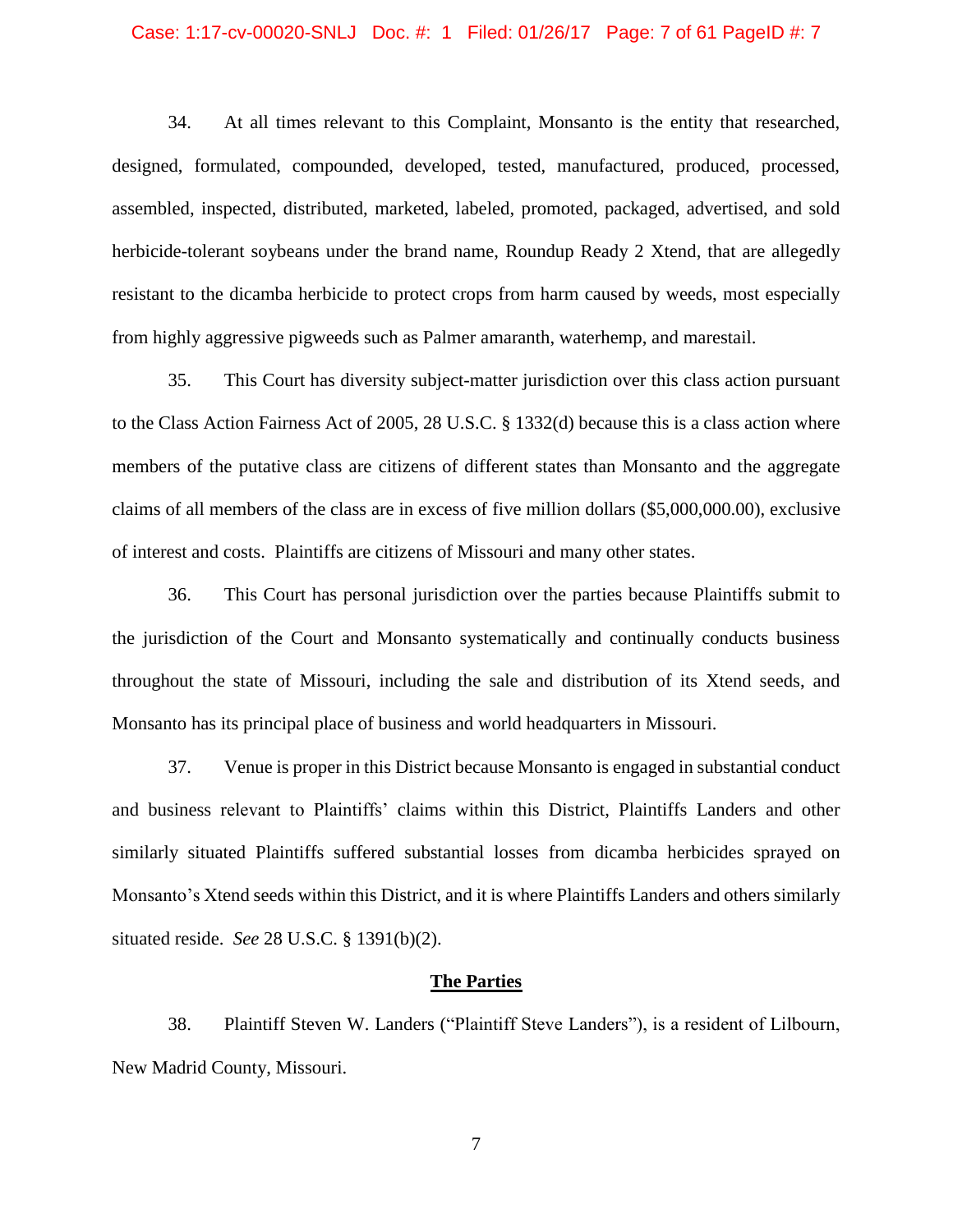## Case: 1:17-cv-00020-SNLJ Doc. #: 1 Filed: 01/26/17 Page: 8 of 61 PageID #: 8

39. Plaintiff Deloris I. Landers ("Plaintiff Dee Landers") is a resident of Lilbourn, New Madrid County, Missouri (hereafter, Plaintiff Steve Landers and Plaintiff Dee Landers will be referred to, collectively, as "Plaintiffs Landers").

40. Doe Plaintiffs are other similarly situated Plaintiffs who reside in the following affected states: Alabama, Arkansas, Illinois, Kentucky, Minnesota, Mississippi, Missouri, North Carolina, Tennessee, and Texas.

41. Monsanto, a global agrochemical and agricultural biotechnology incorporated in Delaware and headquartered in St. Louis, Missouri, was one of the first companies to apply biotechnology industry models to agriculture, and is most widely known for being the leading producer of GM seeds and herbicides such as Roundup, among other agricultural changes and biotechnological trait products.

### **ALLEGATIONS COMMON TO ALL COUNTS**

### **A. Plaintiffs Landers**

42. Plaintiffs Landers are husband and wife.

43. Plaintiffs Landers own a fourth (4th) generation, family-owned farming operation in New Madrid County, squarely within Southeast Missouri and the epicenter of the dicamba drift complaints in Missouri.

44. Plaintiffs Landers are soybean, corn, and cotton farmers who grow crops on land that they own and also lease.

45. Plaintiff Steve Landers began his farming career in 1976 with a small plot of forty (40) acres located in New Madrid County, Missouri.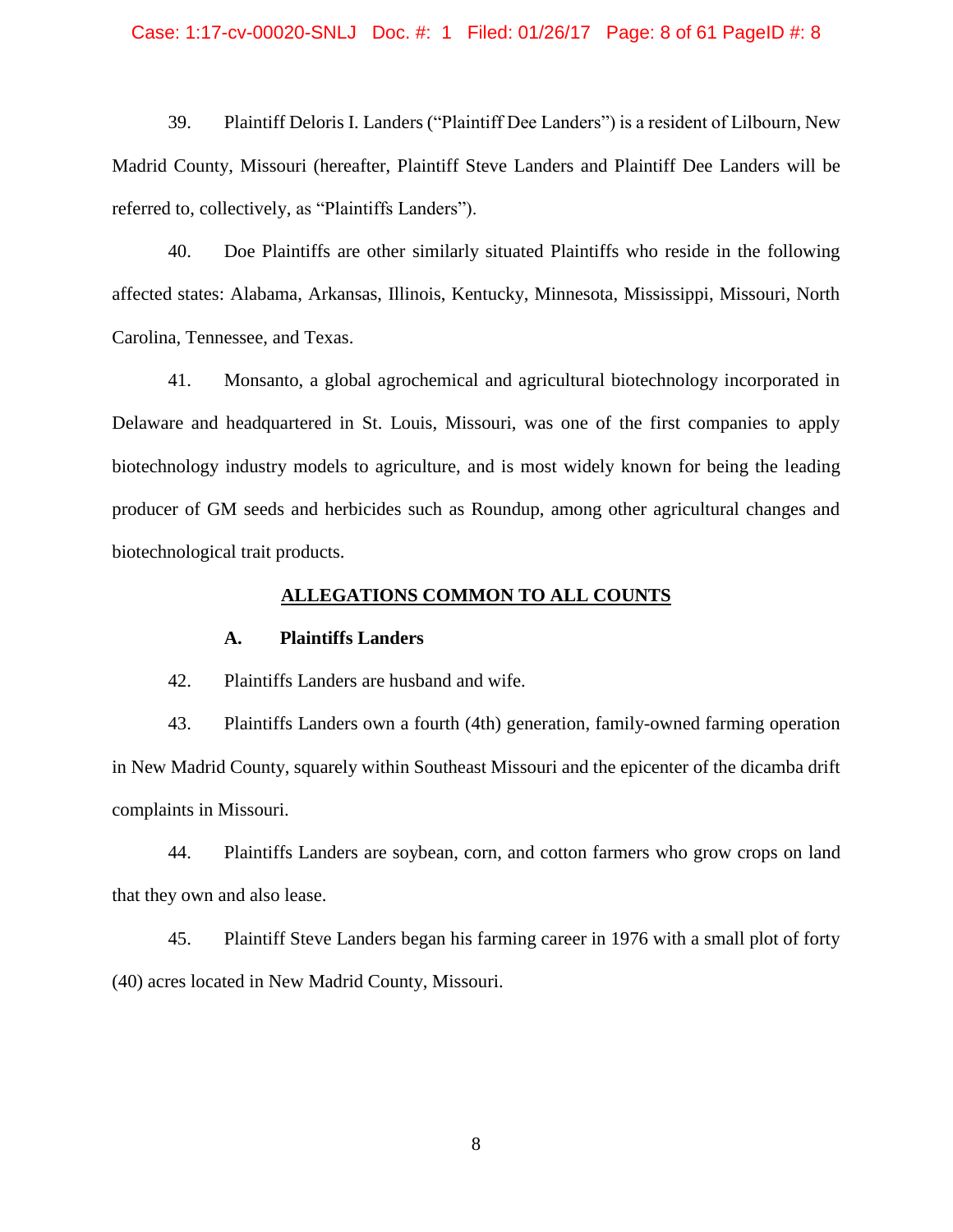## Case: 1:17-cv-00020-SNLJ Doc. #: 1 Filed: 01/26/17 Page: 9 of 61 PageID #: 9

46. Over the years, Plaintiffs Landers have built their farming operation into several farms that consist of 1,550 total acres of soybeans, corn, sometimes cotton, and other crops, to comprise a significant agricultural footprint in Southeast Missouri.

47. Plaintiffs Landers own one hundred percent (100%) of the crops on their forty-five (45) acre farm and at least sixty-six percent (66%) of crops on the farms they lease.

48. Plaintiff Steve Landers is a highly sought-after farmer. Land owners come to him to farm their land, including his father, Don Landers, his aunt, Helen B. Landers, and also Jack Miller, Virginia Topping, and R. L. Evans.

49. For example, Plaintiff Steve Landers has farmed land owned by Jack Miller since 1977.

50. While it is normal practice for land owners to rent their property to other farmers, it is a testament to Plaintiff Steve Landers' reputation as a farmer that others have sought to enlist his farming expertise for decades.

51. Today, Plaintiffs Landers regularly employ up to two (2) other workers to help them on their farms.

52. In a typical crop year, Plaintiffs Landers' harvest produces over 43,200 bushels of soybeans and over 144,780 bushels of corn, on average.

53. Per acre, Plaintiffs Landers' crop yields are approximately sixty to seventy (60-70) bushels for soybeans and approximately 190 bushels for corn.

54. Plaintiffs Landers sell their crops to Cargill in New Madrid, Missouri.

55. Cargill is a global food, agricultural, financial, and industrial products company that sources, trades, processes, and distributes grain and oilseeds.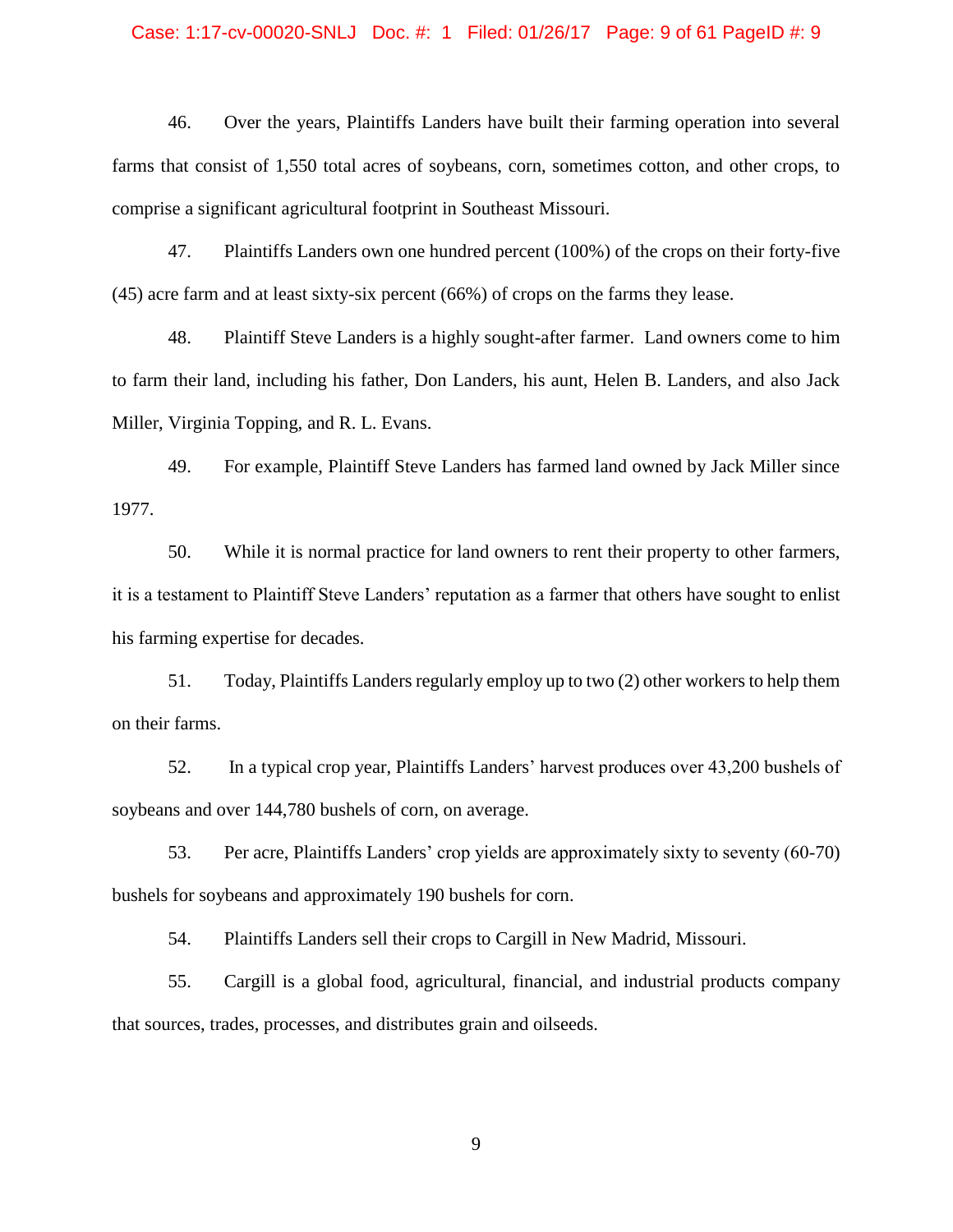## Case: 1:17-cv-00020-SNLJ Doc. #: 1 Filed: 01/26/17 Page: 10 of 61 PageID #: 10

56. The damages suffered by Plaintiffs Landers due to Monsanto's release of its defective crop system are similar to the damages experienced by all Plaintiffs.

## **B. A Brief History of Roundup**

57. In the 1960s, Monsanto was still not a major player in the agricultural industry and was widely known as a major producer of dioxin-laced Agent Orange.

58. In 1970, that all changed when Monsanto discovered the chemical properties of glyphosate, currently the company's flagship herbicide, and began marketing it in products in 1974.

59. Glyphosate is the main ingredient in Roundup, and is a non-selective herbicide used to kill weeds that commonly compete with the growing of crops.

60. A non-selective herbicide tries to kill most plants while a selective herbicide is designed to kill specific types of plants, usually grasses or broad leaf weeds.

61. For more than forty (40) years, Roundup has been manufactured, sold, and distributed by Monsanto to farmers all over the world. Roundup is registered in 130 countries and is approved for use on over 100 crops.

62. Because Monsanto's Roundup products are ubiquitous, Roundup has become a household name. Roundup is the most heavily-used agricultural chemical in the history of the world.

63. The success of Roundup is key to Monsanto's dominance in the seed and herbicide marketplace.

64. From the outset, Monsanto marketed Roundup as a safe herbicide for widespread commercial and consumer use, deemed to pose no unreasonable risk of harm to the environment or human health.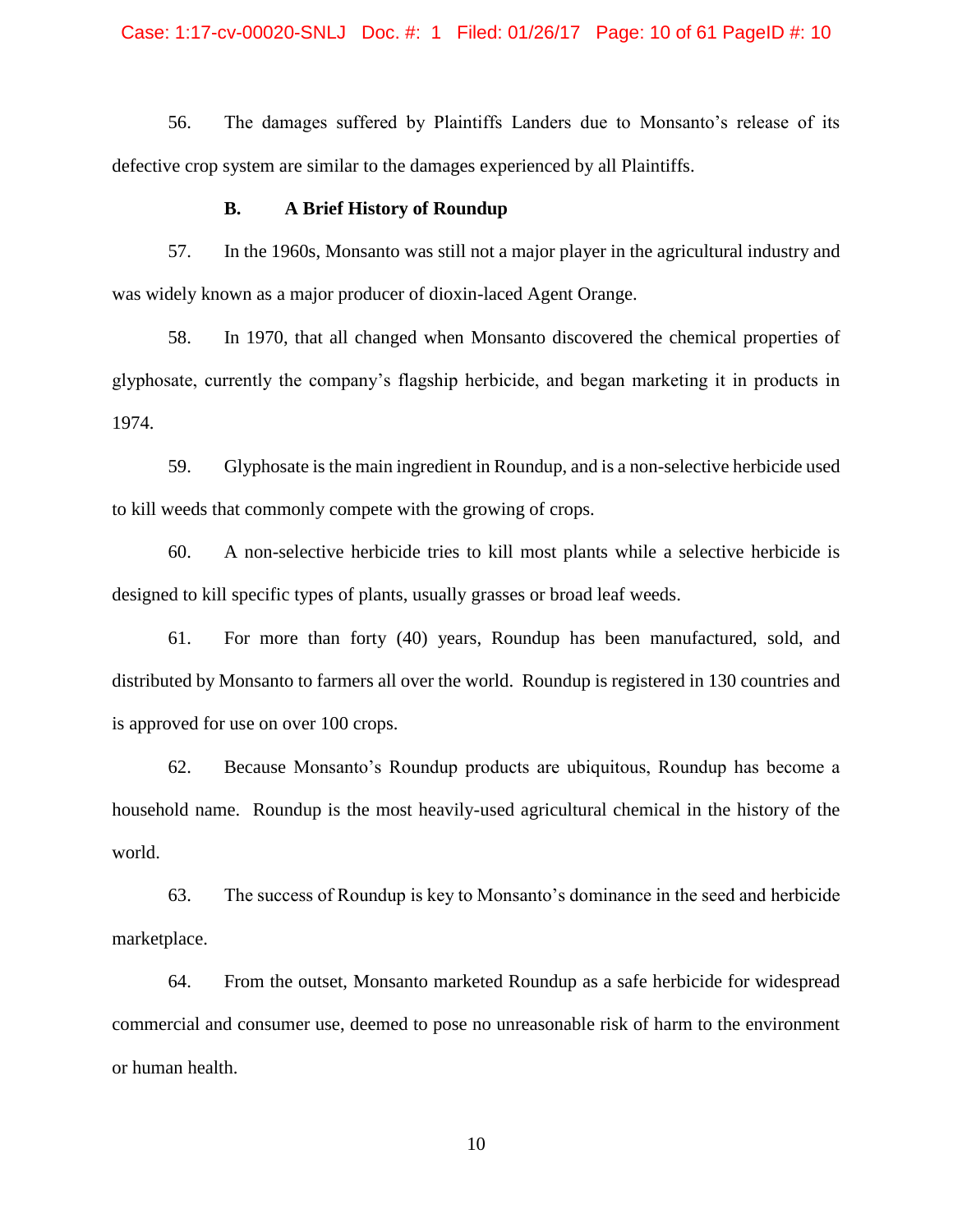#### Case: 1:17-cv-00020-SNLJ Doc. #: 1 Filed: 01/26/17 Page: 11 of 61 PageID #: 11

65. Monsanto's marketing claims regarding Roundup's safety have not been without contention and in recent years have come under fire. In March 2015, the World Health Organization ("WHO") announced findings that glyphosate is "probably carcinogenic to humans."

### **C. The Rise of GM Seeds**

66. An important factor in Monsanto's and Roundup's ascension during the 1990s was the development and launch of its GM corn and soybean seeds in 1996, sold under the brand name, Roundup Ready. Roundup Ready seeds are genetically modified to resist glyphosate, or Roundup.

67. By the year 2000, Roundup Ready seeds were planted on more than 80 million acres worldwide and nearly seventy percent (70%) of American soybeans were planted from Roundup Ready seeds.

68. As the sales for Roundup Ready seeds proliferated, the sales for Roundup soared, accounting for almost \$2.8 billion in 2000.

69. As of 2015, Monsanto is the largest seed and herbicide supplier in the world with over \$11.8 billion in yearly sales and a market valuation of \$55.7 billion.

### **D. The Emergence of Super Weeds**

70. Due to the agriculture industry's over-reliance on glyphosate-tolerant crops, the constant spraying of Roundup and other herbicides on GM crops has led weed species to develop naturally-evolved resistances, causing the emergence of what weed scientists call "super weeds."

71. Weed resistance is not a novel problem in the affected states. Nearly all fifty (50) states have experienced some form, if not multiple forms of herbicide-resistant weeds. *See*  <http://www.weedscience.com/Vmap/StateMap.aspx> (last visited Jan. 18, 2017).

72. Throughout the 1990s to the present day, ever increasing weed species have shown resistance to herbicides such as glyphosate.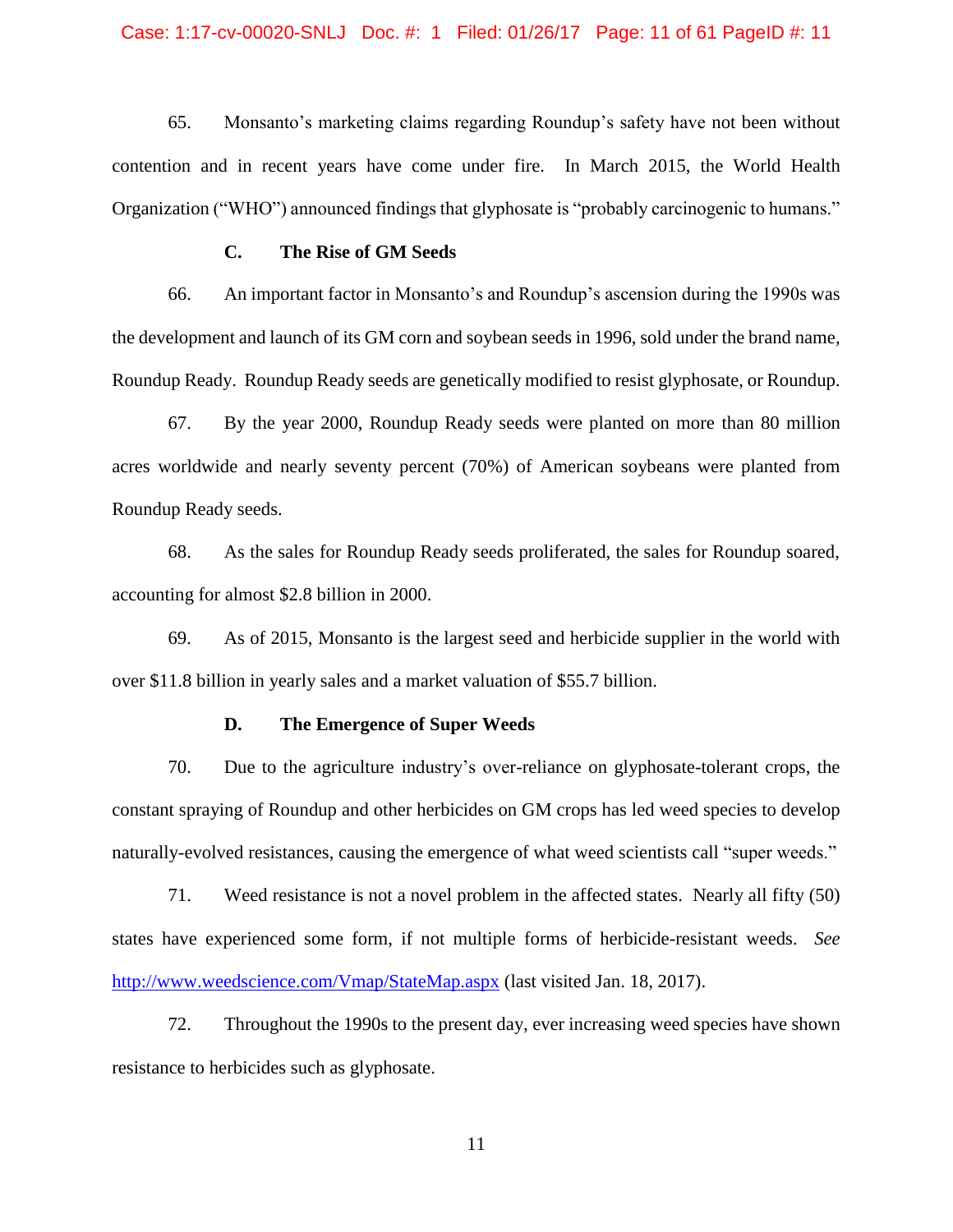## Case: 1:17-cv-00020-SNLJ Doc. #: 1 Filed: 01/26/17 Page: 12 of 61 PageID #: 12

73. Ecologists call this the "pesticide treadmill," where weeds evolve to resist the chemicals designed to destroy them, forcing farmers to apply ever-higher doses or use a different pesticide. This also forces herbicide producers to invent new herbicides to kill super weeds or reinvent new uses for older, more dangerous herbicides.

74. As a direct result, as of 2015, over seventy (70) million acres of land in the United States contain Roundup-resistant weeds.

75. In the U.S., where approximately ninety percent (90%) or more of all cotton, soybean, and corn crops consist of glyphosate-tolerant varieties, the acreage of farmland overrun with glyphosate-resistant weeds almost doubled between 2010 and 2012, from 32.6 million acres to 61.2 million acres.

76. With the introduction of glyphosate-tolerant crops, the pattern of weed control has also changed from predominantly pre-plant applications of herbicides to mostly post-plant and inseason application practices. This transformation has made herbicide drift and volatilization major concerns to crop producers of all kinds.

77. In the affected states, super weeds are rampant, particularly where Palmer amaranth and waterhemp are significant problems.

78. As correctly stated by Dr. Tom Barber, a University of Arkansas weed scientist, 2016 has been one of the worst years for Palmer amaranth in recent memory.

79. Despite the causal link between Monsanto's Roundup products and the pervasive super weeds, Monsanto has done nothing to address this agricultural tsunami, but rather has continued to reap billions of dollars in profits from it.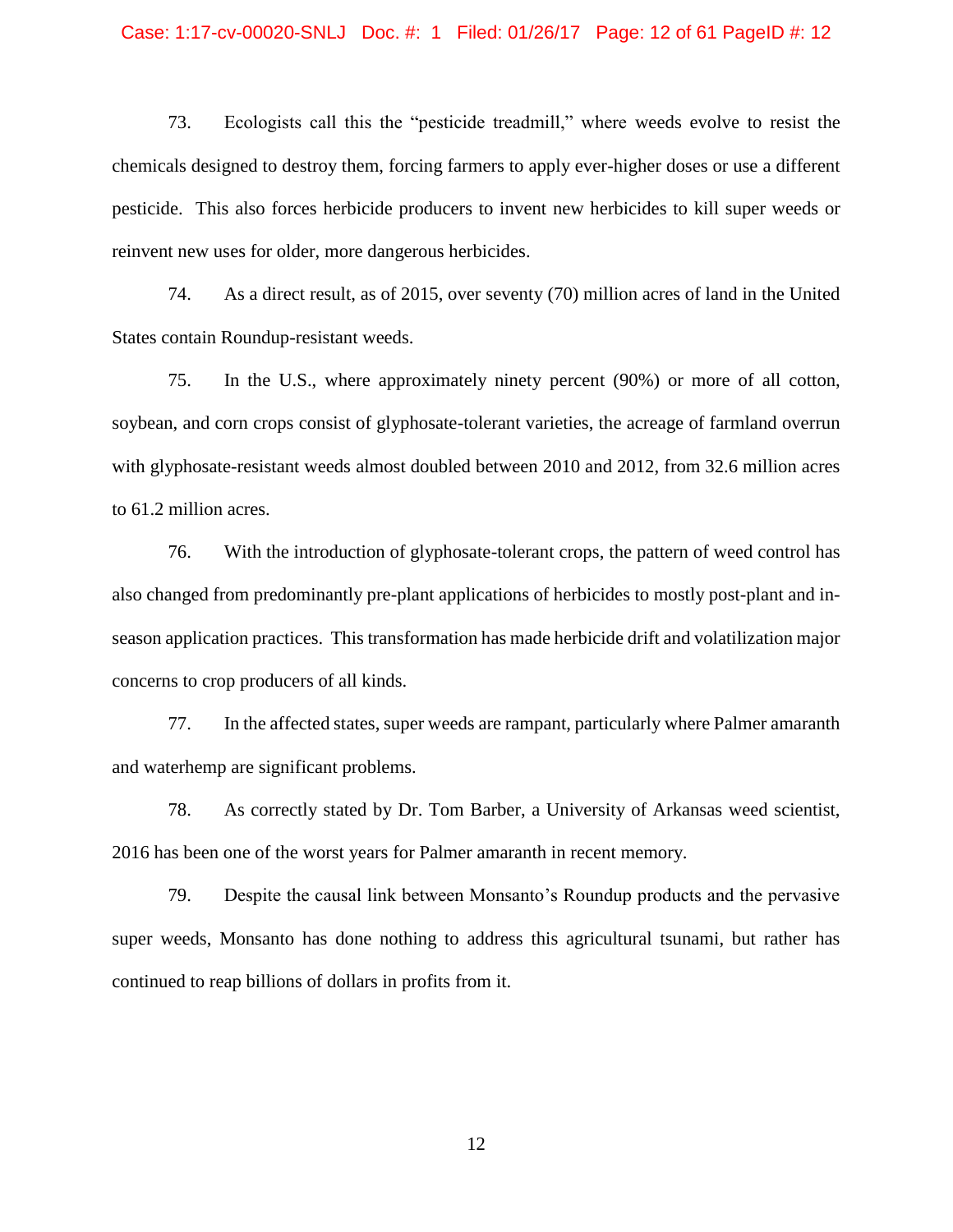## **E. Dicamba's Role**

80. Dicamba was discovered in 1958 and has been on the market since 1967, first sold under the brand name, Banvel.

81. Dicamba continues to be sold under a variety of older and existing brands, including Clarity, Diablo, Distinct, Marksman, Oracle, Status, Vanquish, and other generic names.

82. Dicamba is a broad-spectrum, synthetic auxin herbicide that kills broad-leafed weeds, as opposed to eradicating plants in the grass family.

83. Dicamba kills weeds before and after they sprout by increasing a plant's growth rate so the plant outgrows its nutrient supply and dies.

84. Dicamba is therefore extremely toxic to virtually all broadleaf plants (plants that are not grasses), such as fruits, nuts, vegetables, and it is especially toxic to soybeans and cotton.

85. For example, a healthy soybean plant will exhibit mature pods or beans throughout the entire stem of the plant, along with the appearance of healthy leaves – unless that plant has suffered damage, such as by dicamba. Once damaged, the soybean plant will exhibit a profound loss of pods or beans throughout the height of the plant, along with cupped and discolored leaves, among other crippling symptoms.

86. Visual damage from dicamba is not always evident. Soybeans damaged early in the growing season will show typical leaf cupping and other symptoms. But when soybeans are hit with dicamba at their flowering or reproductive or mature stages, the damage is harder to see, yet more yield loss will occur.

87. As correctly stated by Dr. Larry Steckel, a weed extension specialist at the University of Tennessee, soybeans damaged by dicamba in the reproductive stages have a higher chance of significant yield loss.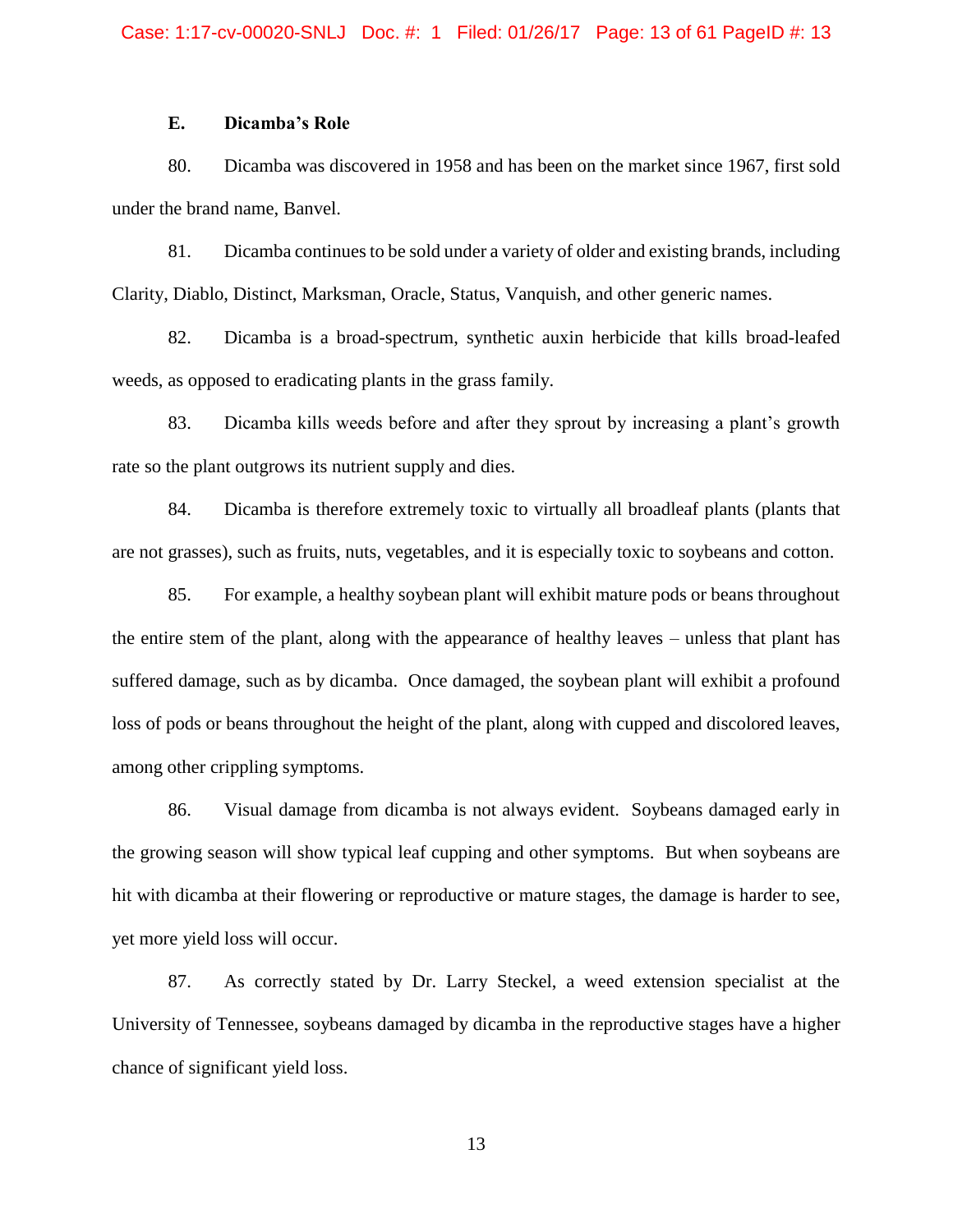### Case: 1:17-cv-00020-SNLJ Doc. #: 1 Filed: 01/26/17 Page: 14 of 61 PageID #: 14

88. And as accurately stated by Dr. Kevin Bradley, an associate professor at the University of Missouri in the Division of Plant Sciences, a very small volume of dicamba, whether it be from drift or tank contamination, can lead to visual damage and yield loss in soybeans. *See*  <https://www.youtube.com/watch?v=GVrsku3xOOA> (last visited Jan. 20, 2017).

89. Dicamba was once used very little in American agriculture. According to data reported by Monsanto, just 3.8 million pounds of dicamba were applied to 25.3 million acres of cropland in 2011, representing just 0.9% of total agricultural herbicide use on 6.5% of the total cropland in the U.S. (390 million acres).

90. As early as 2005, Monsanto sought to prolong the usefulness of its Roundup crop systems and revived dicamba, the active ingredient in VaporGrip, and began diligently developing a new crop system featuring dicamba to combat the super weed epidemic.

91. Monsanto admits it has invested over \$1 billion producing its new dicamba formula – not including nearly another \$1 billion to upgrade and expand a dicamba manufacturing plant in Luling, Louisiana. The Luling plant is expected to open between 2019 and 2021.

92. With the failure of Monsanto's Roundup Ready corn, soybean, and cotton seeds to battle the increasing infestation of super weeds in the affected states – and stepping away from its bread-and-butter Roundup products in the wake of the WHO linking glyphosate to cancer – Monsanto chose to release its new dicamba technology, i.e., Xtend soybeans and cotton, to renew not only the company's stranglehold on the market for weed control products, but to control the market well into the future.

93. Monsanto is counting on the rapid adoption of its Xtend crops to boost earnings in its seed and pesticide units. In 2016, Monsanto sold about three (3) million acres of Xtend cotton and two (2) million acres of Xtend soybeans in the U.S.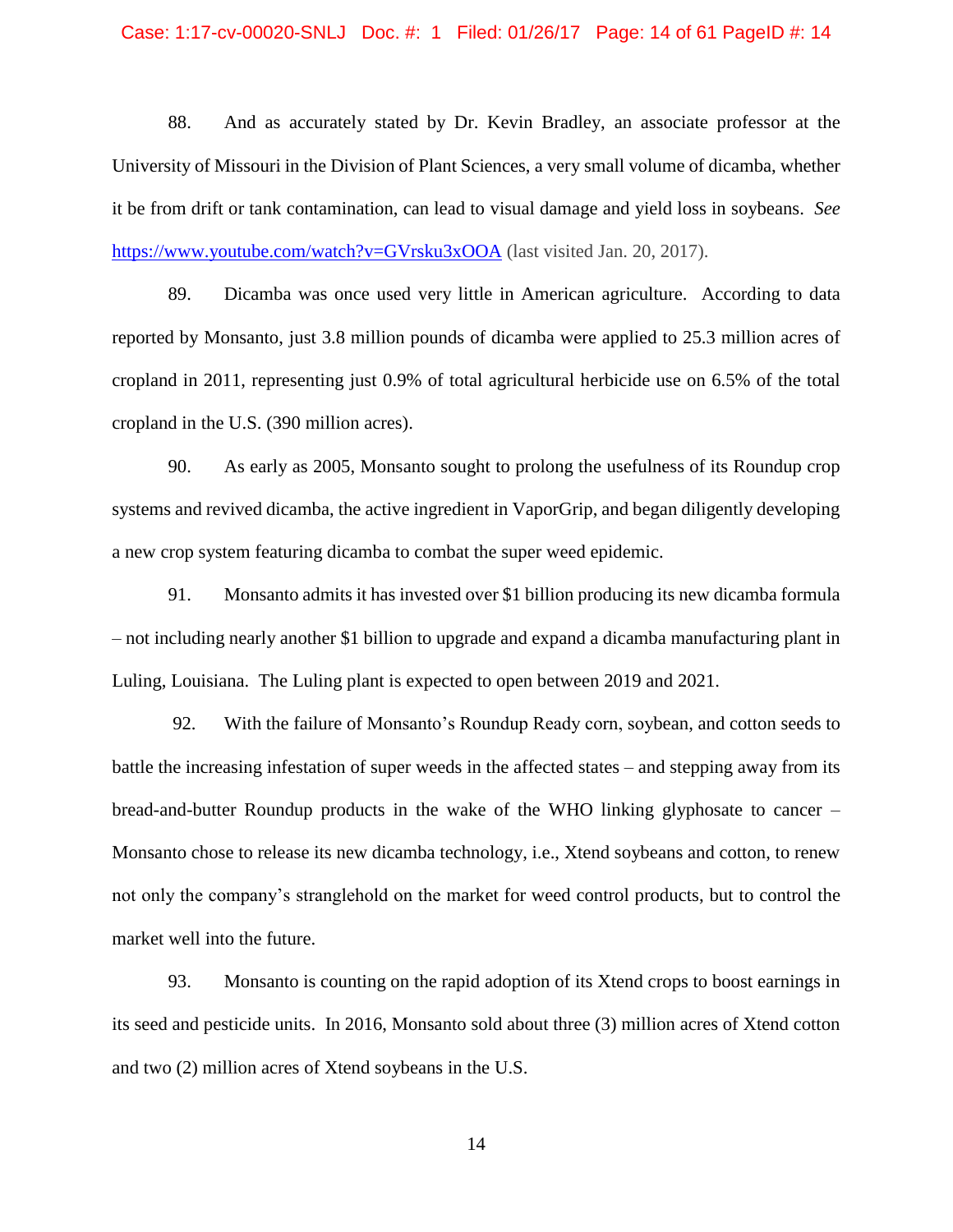#### Case: 1:17-cv-00020-SNLJ Doc. #: 1 Filed: 01/26/17 Page: 15 of 61 PageID #: 15

94. In 2017, Monsanto expects to sell over fifteen (15) million acres of Xtend soybeans and over three (3) million acres of Xtend cotton. By 2019, Monsanto hopes to sell fifty-five (55) million acres of Xtend soybeans. As dicamba-resistance is added to other crops, the Xtend technology may eventually cover 250 million acres.

95. With all the dicamba being sprayed on Xtend crops in the U.S. since 2015, soybean and cotton farmers in the affected states who are not yet growing Xtend crops will have no choice but to purchase and grow Xtend crops by the 2017 growing season or else risk widespread destruction to their crops and the possibility of losing their livelihoods.

96. As accurately stated by Dr. Tom Barber, discussing how farmers may be forced to purchase Xtend soybeans to protect themselves, "They're afraid that they're not going to be able to grow what they want to grow. They're afraid that they're going to be forced to go with that technology." *See* [http://www.npr.org/sections/thesalt/2016/08/01/487809643/crime-in-the-fields](http://www.npr.org/sections/thesalt/2016/08/01/487809643/crime-in-the-fields-how-monsanto-and-scofflaw-farmers-hurt-soybeans-in-arkansas)[how-monsanto-and-scofflaw-farmers-hurt-soybeans-in-arkansas](http://www.npr.org/sections/thesalt/2016/08/01/487809643/crime-in-the-fields-how-monsanto-and-scofflaw-farmers-hurt-soybeans-in-arkansas) (last visited Jan. 22, 2017).

97. In early 2009, Monsanto partnered with BASF, a German chemical company and the largest chemical producer in the world, and agreed to a joint licensing agreement to accelerate the development of dicamba-based weed control products.

98. In the U.S., BASF Corporation, headquartered in Florham Park, New Jersey, is a subsidiary of BASF SE ("BASF"), and manufactures several dicamba herbicides, including Banvel, Clarity, Distinct, Marksman, Status, and a forthcoming product, Engenia.

99. Monsanto and BASF also have an established research and development collaboration to develop technologies for farmers – yet both companies intend to individually launch their own dicamba-based crop systems and herbicides.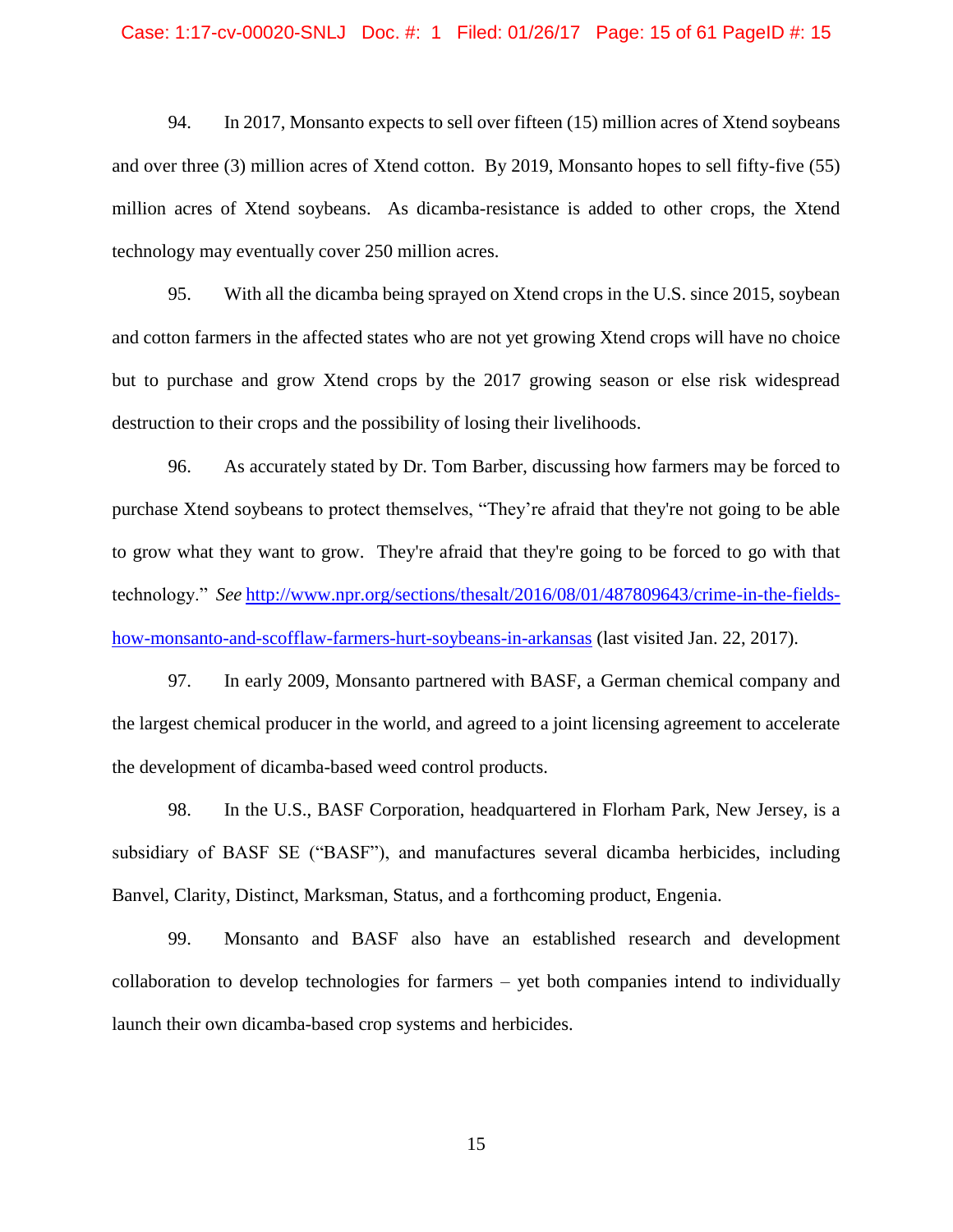## **F. Monsanto Brings Dicamba to Market**

100. In April 2010, Monsanto made its first submission to the EPA to register dicamba

for a new use of the herbicide with GM soybeans.

101. In July 2010, Monsanto announced it had recently completed regulatory submission to the U.S. Department of Agriculture ("USDA") to deregulate its dicamba-tolerant soybeans. According to Monsanto's announcement:

Dicamba is an ideal tank-mixing partner for Roundup® agricultural herbicides for both pre-plant and post-emergence weed control . . . Dicamba is an economical herbicide that provides excellent control for a wide spectrum of broadleaf weeds and ideally complements Roundup agricultural herbicides to provide another step change in soybean weed control. This new technology would provide soybean farmers another low-cost weed management solution through the use of glyphosate, dicamba, or combinations of both.

102. In November 2010, Monsanto and BASF stated they recently completed field testing of the dicamba-based herbicides. In tests, the dicamba herbicides were applied over-thetop to Monsanto's Xtend products at Monsanto's research facility in Monmouth, Illinois.

103. At least by 2012, weed scientists, agronomic crop growers, and specialty crop growers began warning consumers and growers alike of the danger of dicamba-resistant crops, including dicamba's propensity to drift onto sensitive, neighboring crops and how dicamba will accelerate the evolution of super weeds.

104. Also in 2012, Monsanto submitted its petition to the EPA to register dicamba for in-crop use with cotton.

105. In 2013, Monsanto submitted its application to deregulate dicamba for use with GM cotton.

106. In June 2014, BASF announced plans to boost production of its dicamba weedkillers by fifty percent (50%) to keep pace with anticipated demand should Monsanto receive regulatory approval to sell its new GM soybean and cotton products.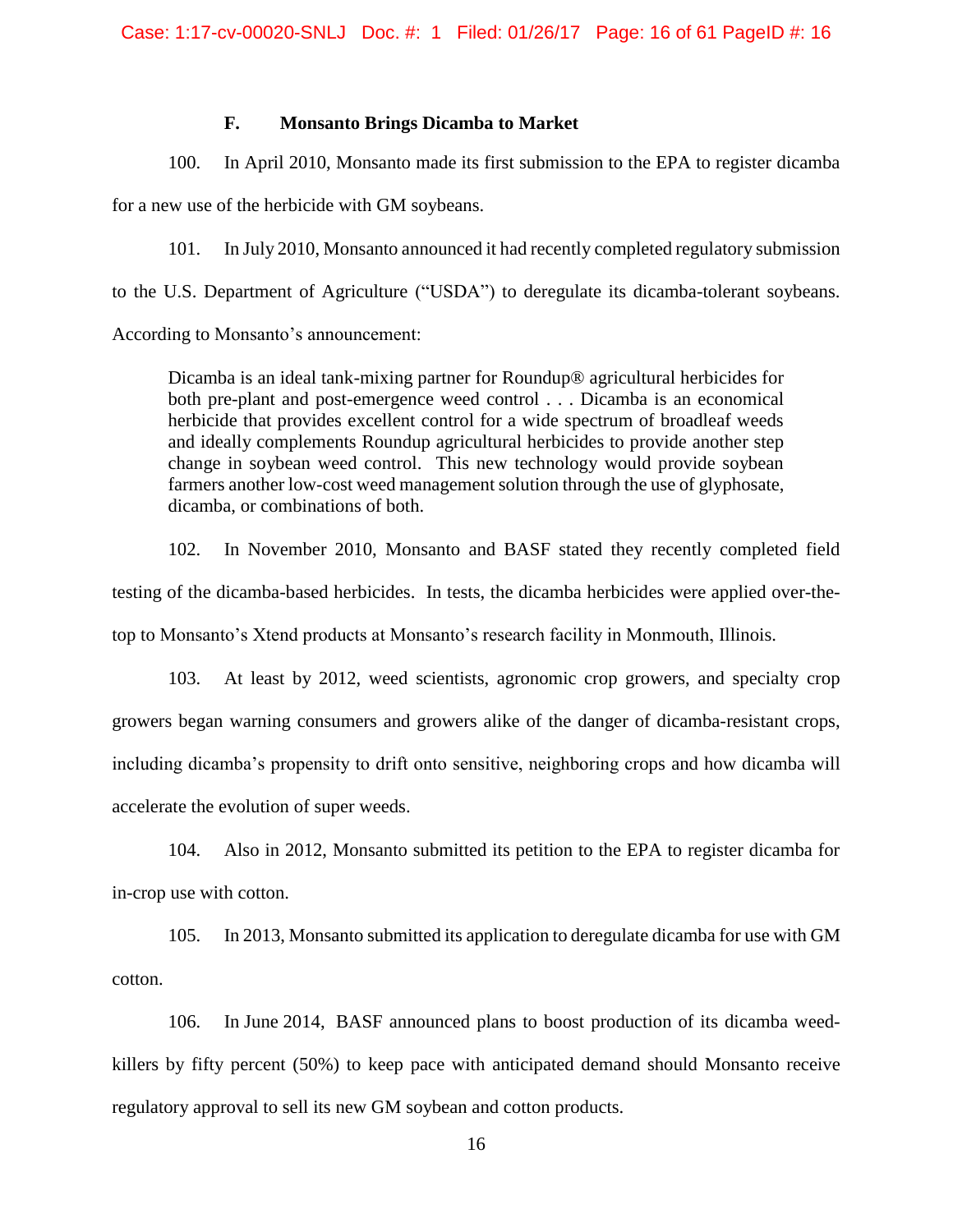107. Six months later, in January 2015, BASF's plan paid off when the USDA announced its decision (after a five-year investigation) to deregulate Monsanto's dicamba-tolerant crop technology for soybeans and cotton, authorizing the crops for unrestricted commercial planting.

108. On December 21, 2016, BASF secured EPA approval for its dicamba herbicide, Engenia, for use on dicamba-tolerant soybeans and cotton. Engenia will be available for the 2017 growing season.

## **G. The Sale and Distribution of Xtend Cotton Seeds in 2015**

109. For two (2) straight years, Monsanto exhibited intentional, reckless, and negligent behavior with the irresponsible and premature release of its Xtend crops on the market. The first instance occurred in 2015 when Monsanto released its Xtend cotton seeds.

110. In or around January 2015, Monsanto began the distribution and sale of its Xtend cotton in a limited commercial introduction in the United States, including the affected states.

111. Through its distribution channel, Monsanto distributed and sold Xtend crops throughout the affected states to its national distributors, wholesalers, retailers, and other regional and local representatives and agriculture dealers and partners.

112. Through Monsanto's distributors, wholesalers, and retailers, Xtend crops were distributed and sold to end-use customers, farmers, industrial users, and government agencies (such as highway departments) in the affected states.

113. The distribution and sale of Monsanto's Xtend cotton seeds in 2015, however, was botched from the start, as it violated standard industry practice and ushered in a wave of reckless experimentation in farming communities in the affected states.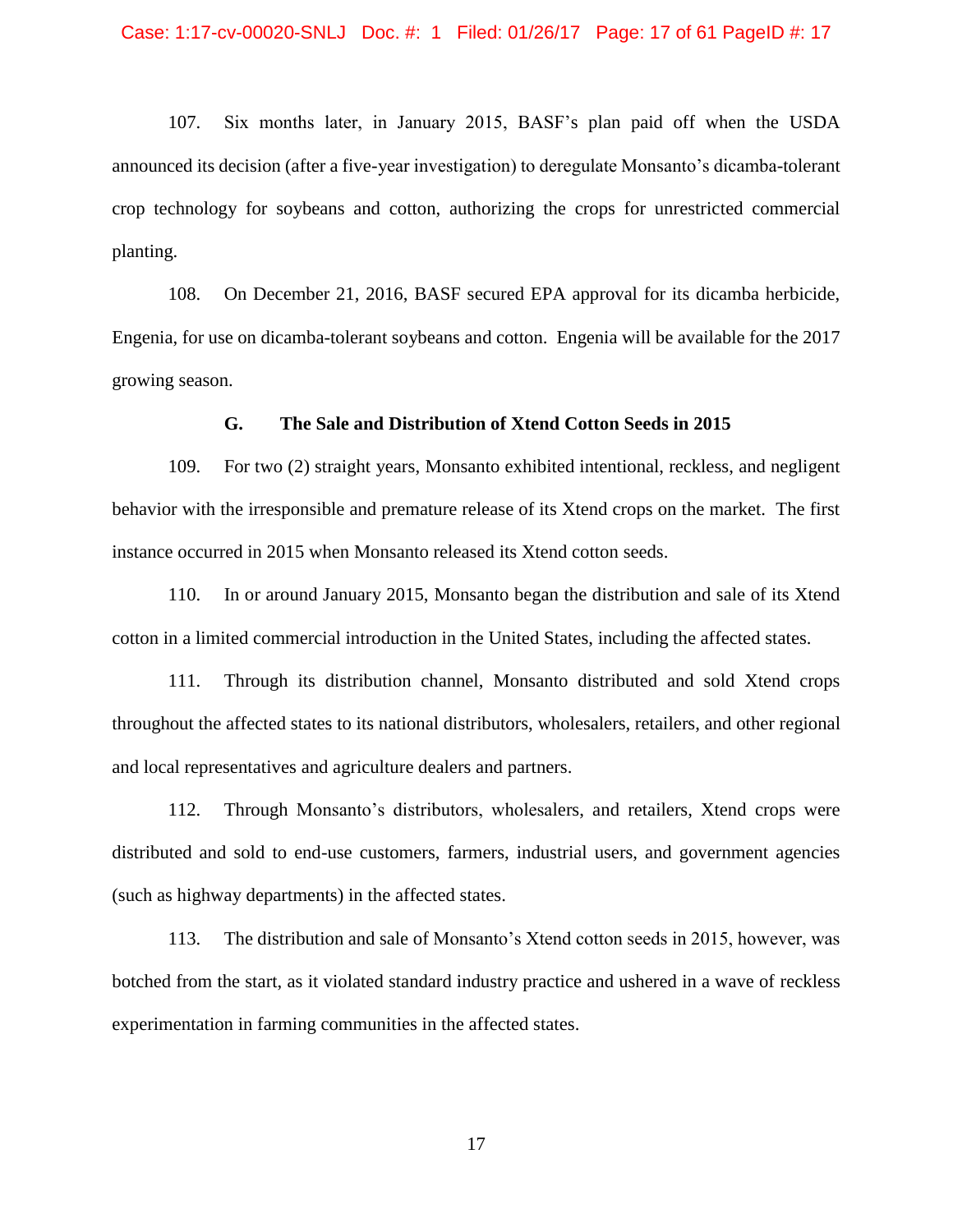#### Case: 1:17-cv-00020-SNLJ Doc. #: 1 Filed: 01/26/17 Page: 18 of 61 PageID #: 18

114. According to researchers at the University of Missouri and the University of Arkansas, it is completely contrary to standard industry practice to release a new seed without the simultaneous availability of a corresponding herbicide – whether that corresponding herbicide already exists or is a new product.

115. As correctly stated by Dr. Bob Scott, a weed specialist at the University of Arkansas Extension, to the Delta Farm Press in July 2016, "It's an odd situation because we can't recall a technology like this being released without a corresponding herbicide. We had Roundup Ready, LibertyLink – none released without a herbicide."

116. GM products such as Monsanto's are meant to be sold as a system. Here, the system is both the Xtend seeds and VaporGrip.

117. However, Monsanto sold only one (1) part of the system – the Xtend seeds – and failed to provide the VaporGrip herbicide, which makes the Xtend seeds inherently defective, dangerous, and destructive as marketed and as sold – as VaporGrip is indispensable to the system.

118. Farmersin the affected states who purchased Xtend cotton in 2015 (and Monsanto's Xtend soybeans in 2016) did not have a complete system of products. In other words, farmers were only sold half of a product system needed for the Xtend seeds to be used safely and effectively.

119. Further, it is a violation of federal and state law to spray an herbicide off-label, i.e., make an in-crop application of any dicamba herbicide on Xtend cotton or soybeans.

120. It has been established by the Arkansas Plant Board that a Monsanto representative told farmers to apply dicamba to its Xtend crops and over-the-top of the Xtend crops. The Plant Board then sanctioned the farmers who Monsanto directed to illegally spray dicamba on its Xtend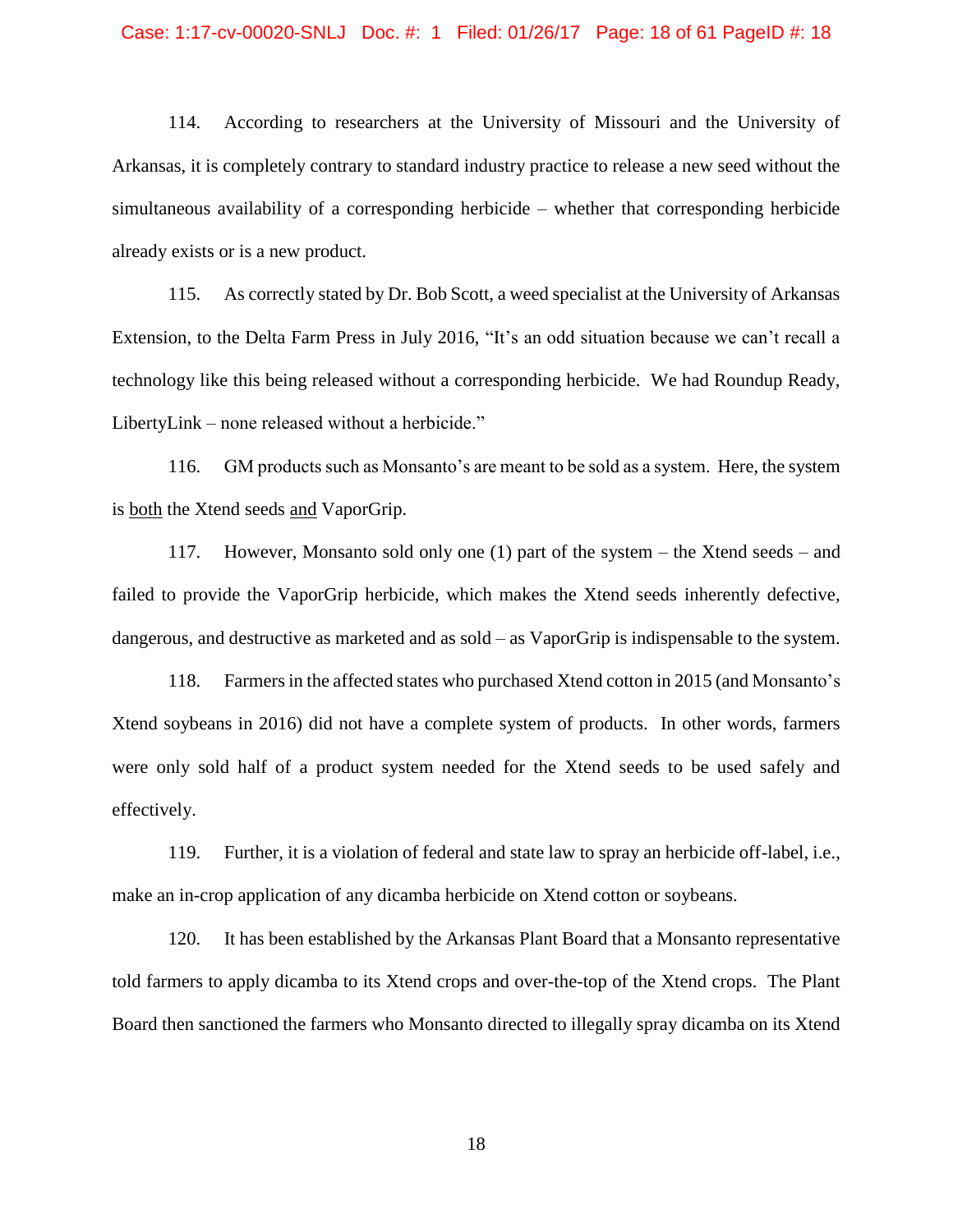#### Case: 1:17-cv-00020-SNLJ Doc. #: 1 Filed: 01/26/17 Page: 19 of 61 PageID #: 19

crops. *See* [http://www.arkansasmatters.com/news/local-news/working-4-you-illegal-chemical](http://www.arkansasmatters.com/news/local-news/working-4-you-illegal-chemical-use-damages-soybeans-threat-of-spread-outside-ag/521534160)[use-damages-soybeans-threat-of-spread-outside-ag/521534160](http://www.arkansasmatters.com/news/local-news/working-4-you-illegal-chemical-use-damages-soybeans-threat-of-spread-outside-ag/521534160) (last visited Jan. 23, 2017).

121. At all times relevant to this Complaint, there was no existing or current dicamba product approved for in-crop use on Xtend soybeans or cotton. In fact, such a product was not approved until November 9, 2016, nearly two (2) years after Monsanto willfully and negligently released its Xtend seeds on the market.

122. Because VaporGrip was not available for use with the Xtend crop system until November 9, 2016, it was reasonably foreseeable that farmers who grew Xtend seeds in the affected states would be forced to either: (a) apply dicamba on crops designed to resist dicamba and kill off super weeds or (b) watch their Xtend crops fail.

123. Thus, during the 2015 growing season in the affected states, farmers improperly used and illegally sprayed older, more volatile, brand name, and generic versions of dicamba on Xtend cotton seeds that were not compatible, approved, or labeled for use with the seed.

124. Further, Plaintiffs, who did not have or grow Xtend crops, had no way to protect themselves from farmers who grew Monsanto's Xtend crops and then sprayed dicamba herbicides in order to protect those crops. But for Monsanto's tortious actions, these harms would not have occurred.

125. And in 2015, Monsanto pushed its Xtend seeds onto the market in the affected states with full knowledge that there was no corresponding herbicide available for in-crop use, that it was foreseeable that farmers would spray dicamba on a seed designed to resist it, that dicamba was volatile and it would drift, that the Xtend seeds would eventually dominate the market, and that farming communities in the affected states would suffer massive destruction to their crops.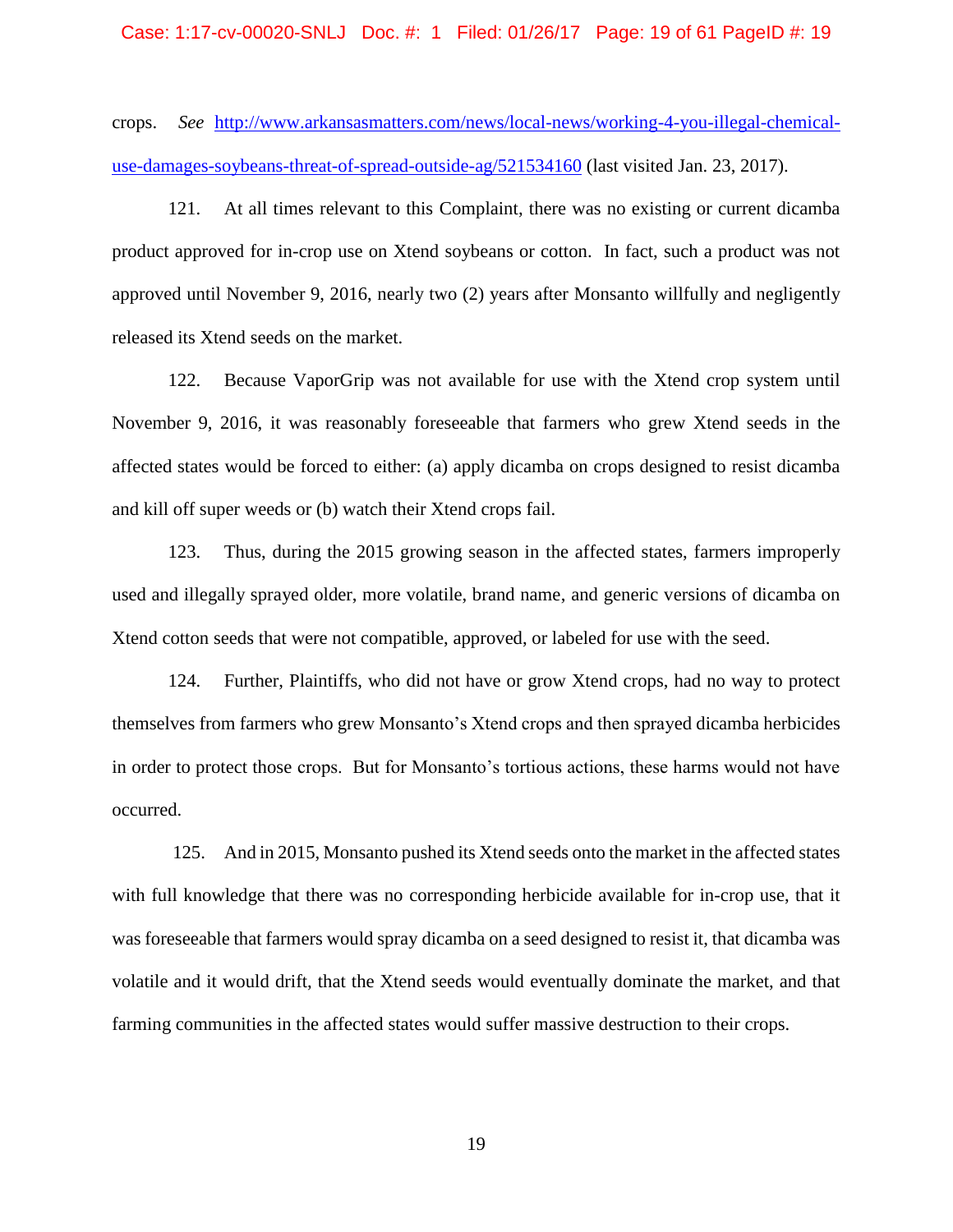#### Case: 1:17-cv-00020-SNLJ Doc. #: 1 Filed: 01/26/17 Page: 20 of 61 PageID #: 20

126. Further, Monsanto's marketing and advertising materials for its Xtend products influenced and induced farmers in the affected states to purchase Xtend seeds.

127. Monsanto tested its Xtend soybeans in 2015 with at least one (1) farmer in the affected states: Jim Moore of Lafayette County, Missouri, in the western half of the state – almost four hundred (400) miles away from Lilbourn, Missouri where Plaintiffs Landers and others similarly situated operate their farms.

128. Due to its overwhelming greed, Monsanto rushed its Xtend cotton onto the market in a limited commercial introduction to entice farmers in the affected states to buy its Xtend cotton and soybeans in the future with complete, wonton disregard for the financial devastation that it would cause Plaintiffs.

## **H**. **Dicamba Damage in 2015**

129. In 2015, the farmers and commercial applicators in the affected states who sprayed dicamba illegally were exponentially larger than the year before. For example, in 2014, of the ninety (90) pesticide drift complaints made to the Missouri Department of Agriculture ("MDA"), only three (3) complaints were dicamba related. Then in 2015, there were twenty-seven (27) dicamba-related pesticide complaints made to the MDA out of ninety-seven (97) total pesticide drift complaints.

130. As accurately stated by Dr. Bill Robertson, an extension cotton agronomist for the Arkansas Division of Agriculture, two-thirds (2/3) of Arkansas' cotton acres were planted with Xtend in 2016.

131. Monsanto's limited introduction of Xtend cotton in 2015 worked. Monsanto boasted in a February 2016 press release that demand for their Xtend soybeans (for sale in 2016) was strong, highly anticipated by farmers, and there were "significant pre-orders from farmers."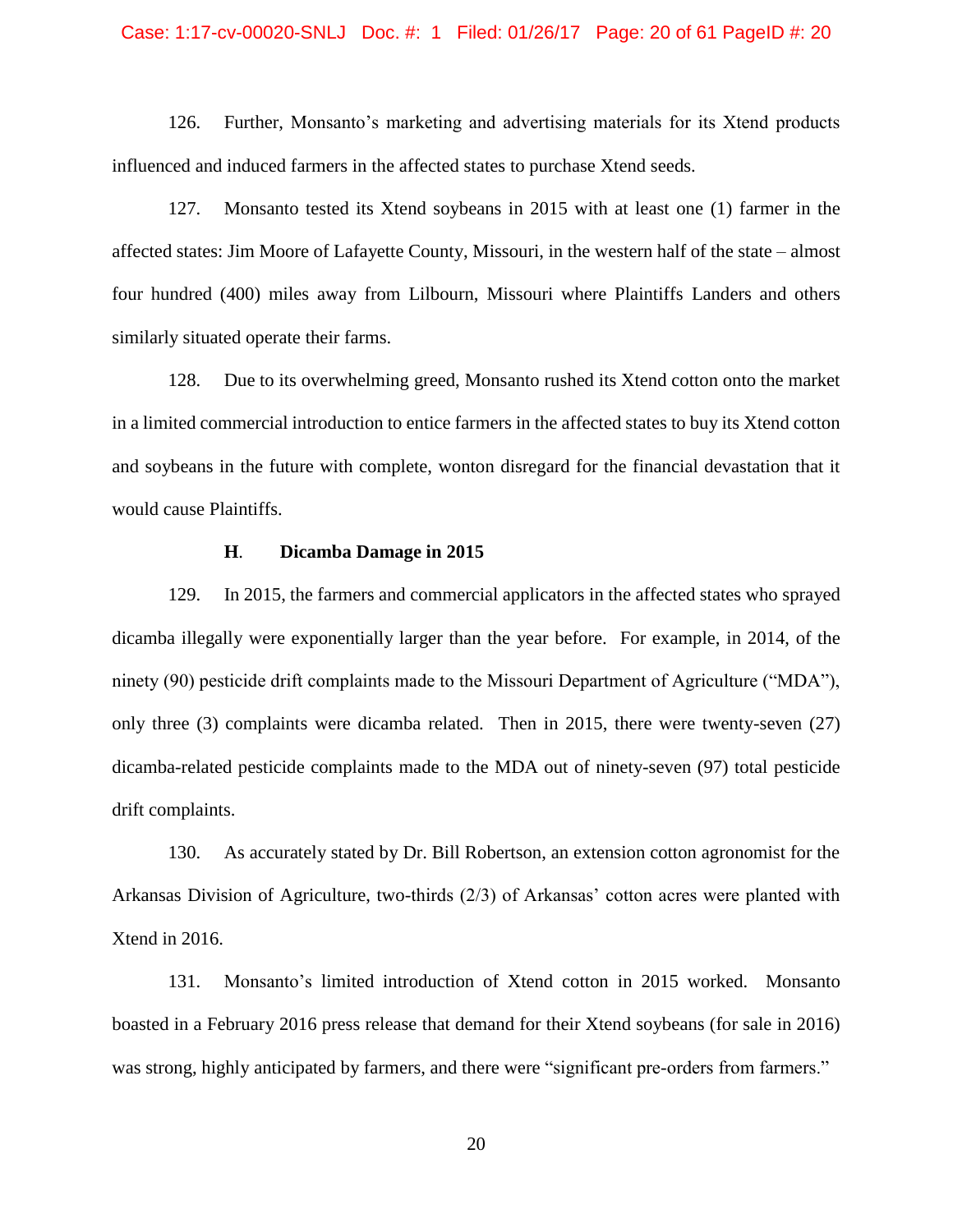#### Case: 1:17-cv-00020-SNLJ Doc. #: 1 Filed: 01/26/17 Page: 21 of 61 PageID #: 21

132. Damage to Plaintiffs in the affected states in 2015 from Monsanto's irresponsible, negligent, and premature release of its Xtend crops continued and was compounded in 2016.

## **I. The Sale and Distribution of Xtend Soybean Seeds in 2016**

133. In or around January 2016, Monsanto began the distribution and sale of its Xtend soybeans in the affected states with expectations to corner the soybean market.

134. As soybeans are the second most widely-grown crop in the United States after corn, Monsanto's ability to dominate the soybean market will result in massive financial gain.

135. In order to entice farmers to purchase Xtend seeds in the affected states, Monsanto lowered the price of its Xtend soybeans, allegedly to offset the lack of herbicide availability, but also as a means to ensure that its Xtend seeds flooded the market.

136. Monsanto, at all times, was motivated by greed and a desire to make its Xtend products the dominant seed on the market.

137. In 2016, the distribution and sale of Monsanto's Xtend soybeans in the affected states once again violated standard industry practice and created a destructive wave of crop death via reckless experimentation, as farmers in the affected states who purchased and planted Xtend soybeans did not have access to its corresponding herbicide.

138. On February 3, 2016, Monsanto announced its commercial launch plans for its Xtend soybeans after the GM seed received import approval from China. But Chinese import approval did not impact or expedite VaporGrip's regulatory approval by the EPA or the prospect of Monsanto releasing the entire Xtend crop system.

139. Kim Magin, Director of Industry Affairs for Monsanto, told the Delta Farm Press on April 15, 2016, "[O]ur best guess is having dicamba formulations ready for growers is unlikely for this year. We have our fingers crossed that the approval will come as quickly as possible so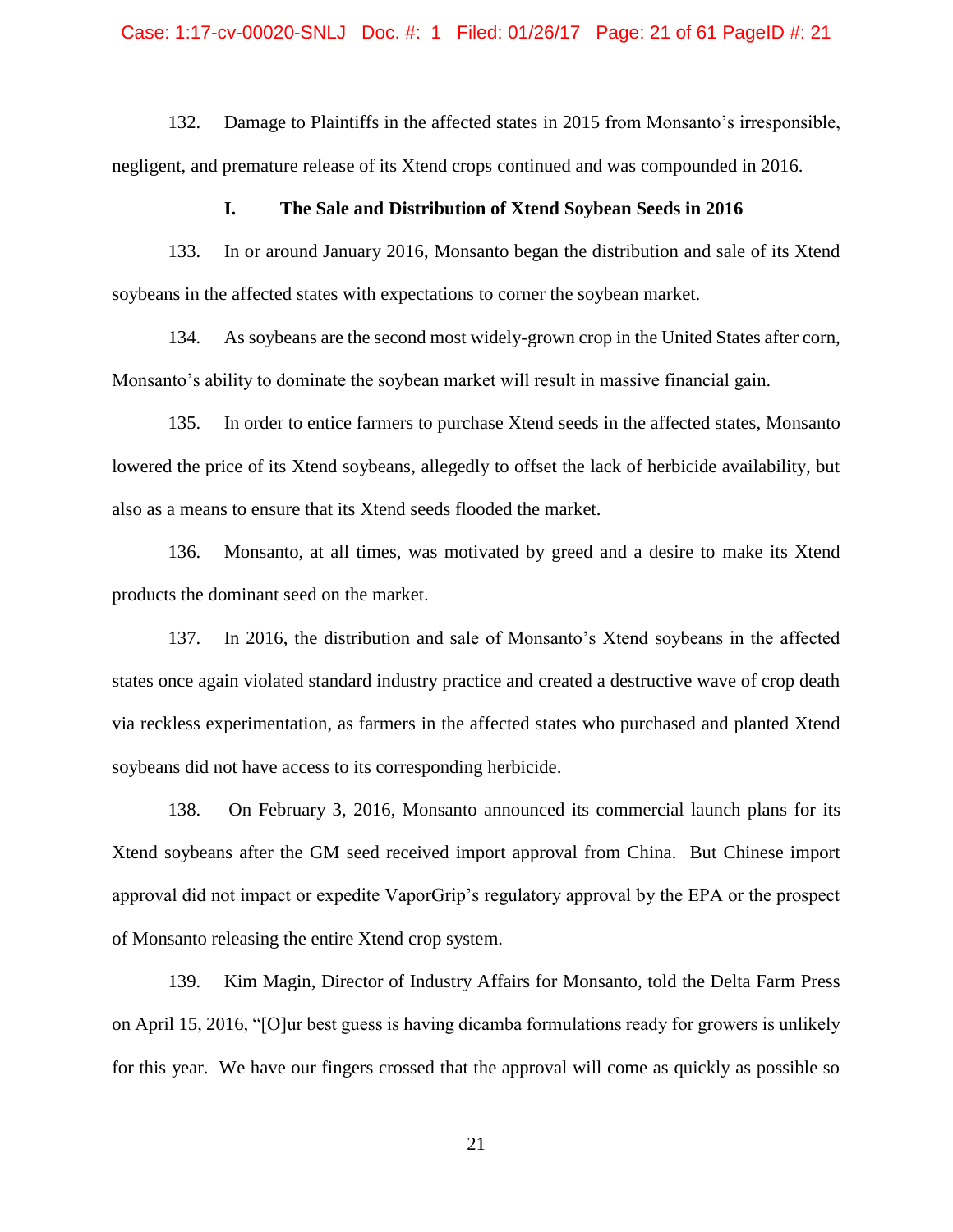# Case: 1:17-cv-00020-SNLJ Doc. #: 1 Filed: 01/26/17 Page: 22 of 61 PageID #: 22

growers, without further delay, will be able to use this new tool in soybean and cotton production in 2017."

140. However, Monsanto never told farmers not to plant Xtend crops and never warned farmers, commercial applicators, state legislatures, or third parties who might be harmed about the dangers of dicamba drift.

141. Monsanto also sold its Xtend soybeans and cotton seeds direct to larger commercial farms.

142. In May 2016, grain elevators and companies in the U.S. planned to reject Monsanto's Xtend soybeans because Monsanto had not secured import approval from the European Union ("EU"). Also, Monsanto was criticized by grain trade associations for its unacceptable and troubling actions with respect to Xtend soybeans.

143. Other worries about Xtend soybeans surfaced in May 2016 when oilseed advisors recommended against planting Monsanto's Xtend soybeans until the company received import approval from the EU.

144. In response, Monsanto allowed farmers to trade or cancel orders for Xtend soybeans with certain charges waived.

145. Even with the numerous issues and concerns surrounding its Xtend crop system in 2016, Monsanto proceeded with a full commercial launch of its Xtend seeds.

146. With Monsanto hurrying its Xtend seeds onto a broader market with full knowledge that there was no corresponding herbicide available for in-crop use, it was completely foreseeable and inevitable that farmers in the affected states would spray dicamba on a seed designed to resist it, that dicamba was volatile and it would drift, that the Xtend seeds would eventually dominate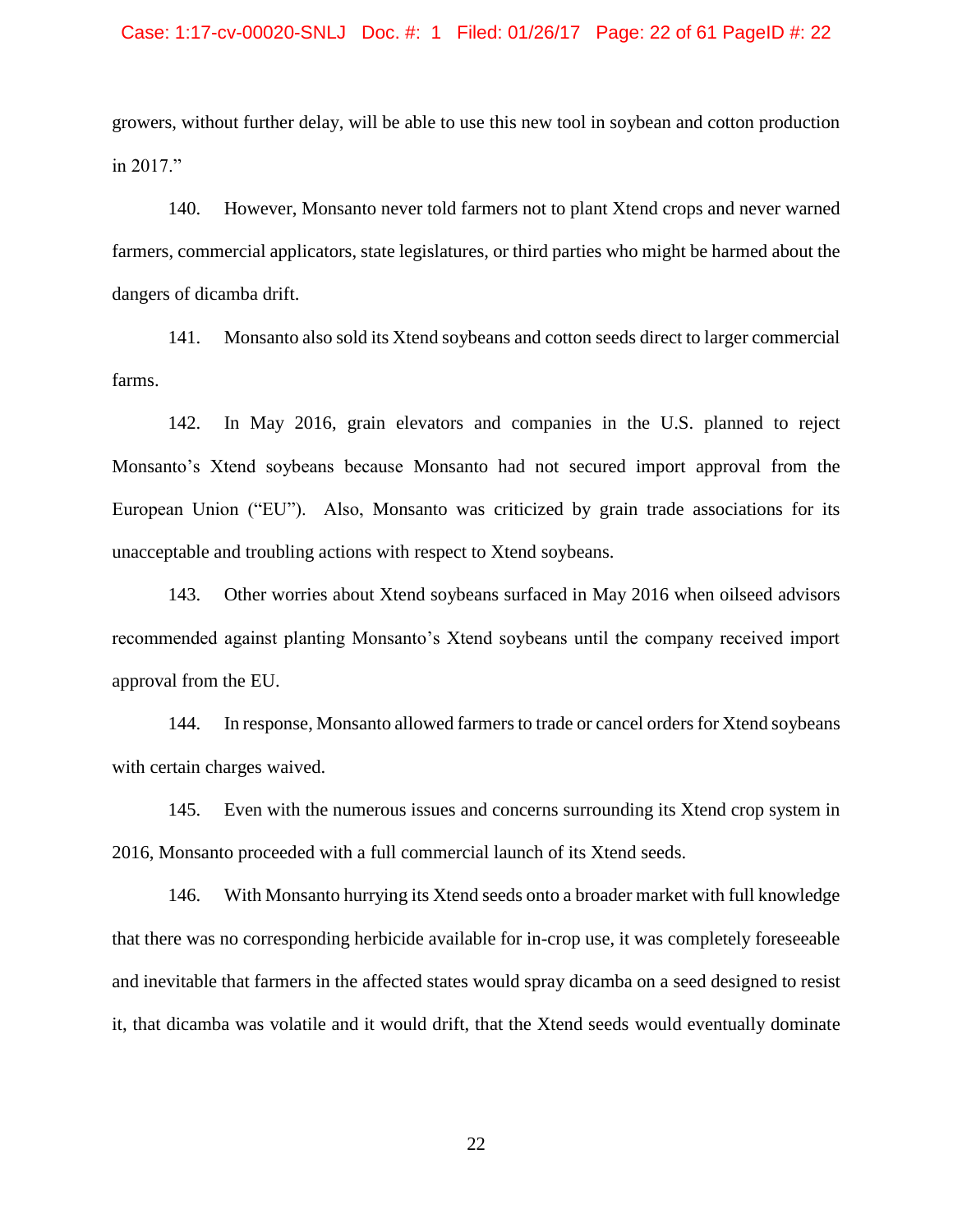#### Case: 1:17-cv-00020-SNLJ Doc. #: 1 Filed: 01/26/17 Page: 23 of 61 PageID #: 23

the market, and that farming communities in the affected states would suffer destruction to their crops.

147. Thus, during the 2016 growing season in the affected states, farmers predictably used and illegally sprayed older, more volatile, brand name, and generic versions of dicamba on Xtend soybeans that were not compatible, approved, or labeled for use with the Xtend seeds.

148. In comparison, Syngenta AG, a global Swiss agribusiness that produces agrochemicals and seeds and who licenses the Xtend technology, behaved responsibly by refusing to sell any soybeans containing the dicamba-trait in 2016. Syngenta AG will sell its Xtend seeds in 2017.

149. Further, Plaintiff Steve Landers was told by Bob Balier at QMI Fertilizer & Grain, Inc. ("QMI") in Parma, Missouri, that Dupont Pioneer ("Pioneer") – an international seed company located in Johnston, Iowa – told QMI to ship all of Pioneer's dicamba soybeans back to Pioneer.

150. As of June 2016, with the comment period for the EPA's proposed dicamba label having closed on May 31, the EPA failed to approve VaporGrip for the 2016 growing season.

151. In July 2016, Monsanto received import approval from the EU.

152. The overall, alleged advantage of Monsanto's Xtend soybeans, however, has been met with skepticism in the agricultural community. 2016 test trials by weed extension programs at the University of Minnesota and the University of Wisconsin did not find any significant yield increase for Monsanto's Xtend soybeans. In field trials, Xtend soybeans tended to yield a bushel or two (2) lower on average. *See* [http://blog-crop-news.extension.umn.edu/2016/10/u-of-m-se](http://blog-crop-news.extension.umn.edu/2016/10/u-of-m-se-minnesota-dicamba-tolerant.html)[minnesota-dicamba-tolerant.html](http://blog-crop-news.extension.umn.edu/2016/10/u-of-m-se-minnesota-dicamba-tolerant.html) (last visited Jan. 18, 2017); <http://ipcm.wisc.edu/blog/2016/11/new-traits-dont-automatically-translate-to-highest-yield/> (last visited Jan. 18, 2017).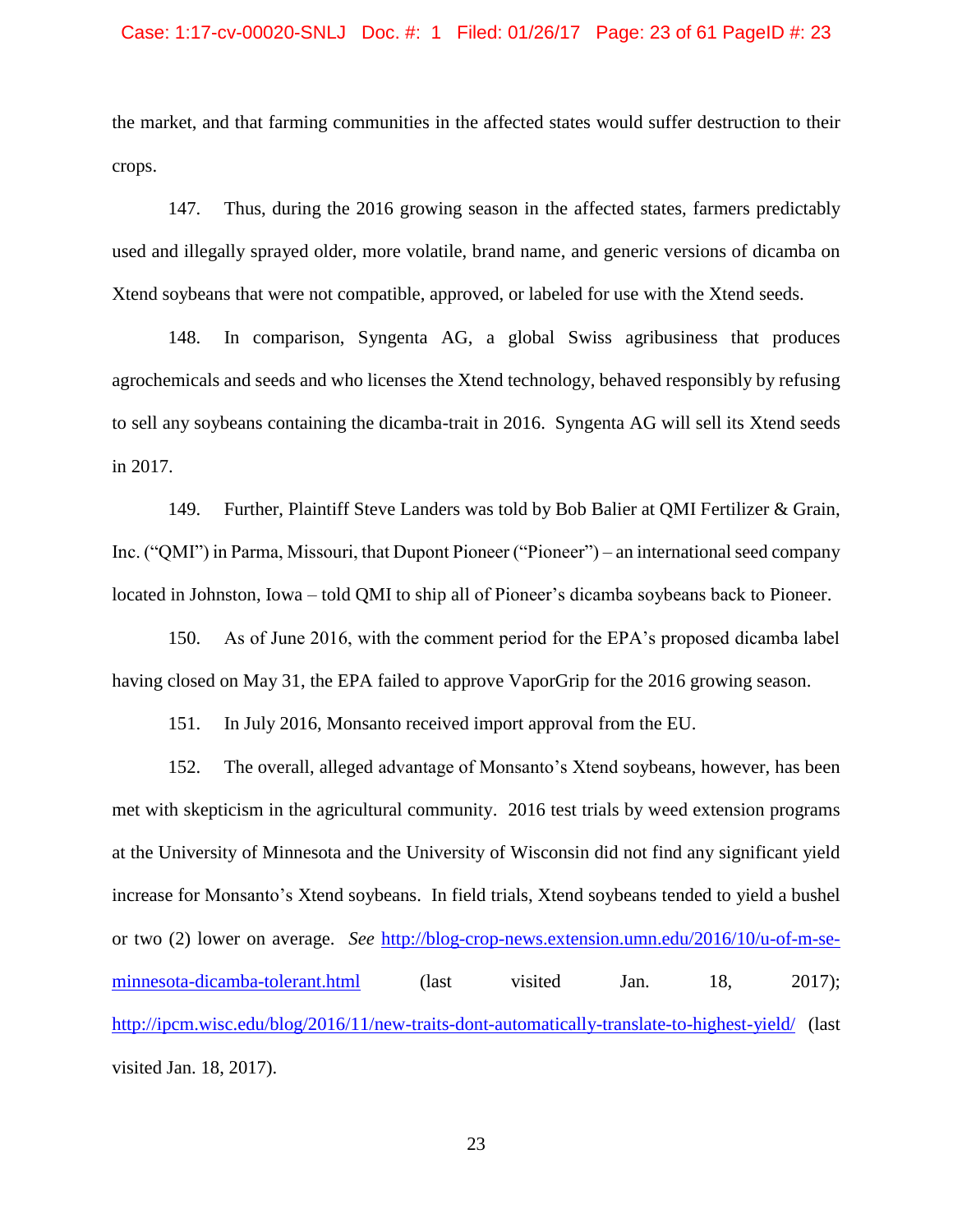#### Case: 1:17-cv-00020-SNLJ Doc. #: 1 Filed: 01/26/17 Page: 24 of 61 PageID #: 24

153. These scientific results stand in stark contrast to statements made by Miriam Paris, Monsanto's U.S. Soybean Marketing Manager, in July 2016, where she claimed that the higher yield potential for Xtend soybeans factored into the company's decision to commercialize the seeds in 2016, despite the absence of an approved dicamba-based herbicide for use in-crop at that time. Ms. Paris stated the Xtend soybeans allegedly offer a two and a half (2½) to seven (7) bushelper-acre yield advantage above Roundup Ready 2 Yield varieties.

154. Also in 2016, Monsanto ran an advertisement for its Roundup Ready 2 Xtend soybeans with their Asgrow seed brand. The advertisement claims, "The Fields Was Spotless," and provides a quote from Steve Minner, a corn and soybean farmer in Morley, Missouri, who states in the advertisement: "I was able to spray dicamba on my Asgrow Roundup Ready 2 Xtend production acres this season and the field was spotless. I can't wait for dicamba to receive regulatory approvals to help control tough pigweed."

155. In fact, in August 2016, the EPA issued a Compliance Advisory due to the unusually high number of reports of crop damage related to the misuse of herbicides containing dicamba. *See* [https://www.epa.gov/compliance/compliance-advisory-high-number-complaints](https://www.epa.gov/compliance/compliance-advisory-high-number-complaints-related-alleged-misuse-dicamba-raises-concerns)[related-alleged-misuse-dicamba-raises-concerns](https://www.epa.gov/compliance/compliance-advisory-high-number-complaints-related-alleged-misuse-dicamba-raises-concerns) (last visited Jan. 18, 2017).

156. As accurately stated by Dr. Larry Steckel, the weather and growing conditions in the Mid-South in 2016 created the perfect storm for dicamba injury to crops.

157. And as independent weed consultant, Dr. Ford Baldwin correctly stated to DTN/The Progressive Farmer in July 2016 when commenting on the first reports of off-target and off-label dicamba use, "It looks like a bomb went off in some parts of the South."

158. The full consequences of Monsanto's actions will not be known until several months into 2017, but regulatory officials in several of the affected states cite a ballpark figure of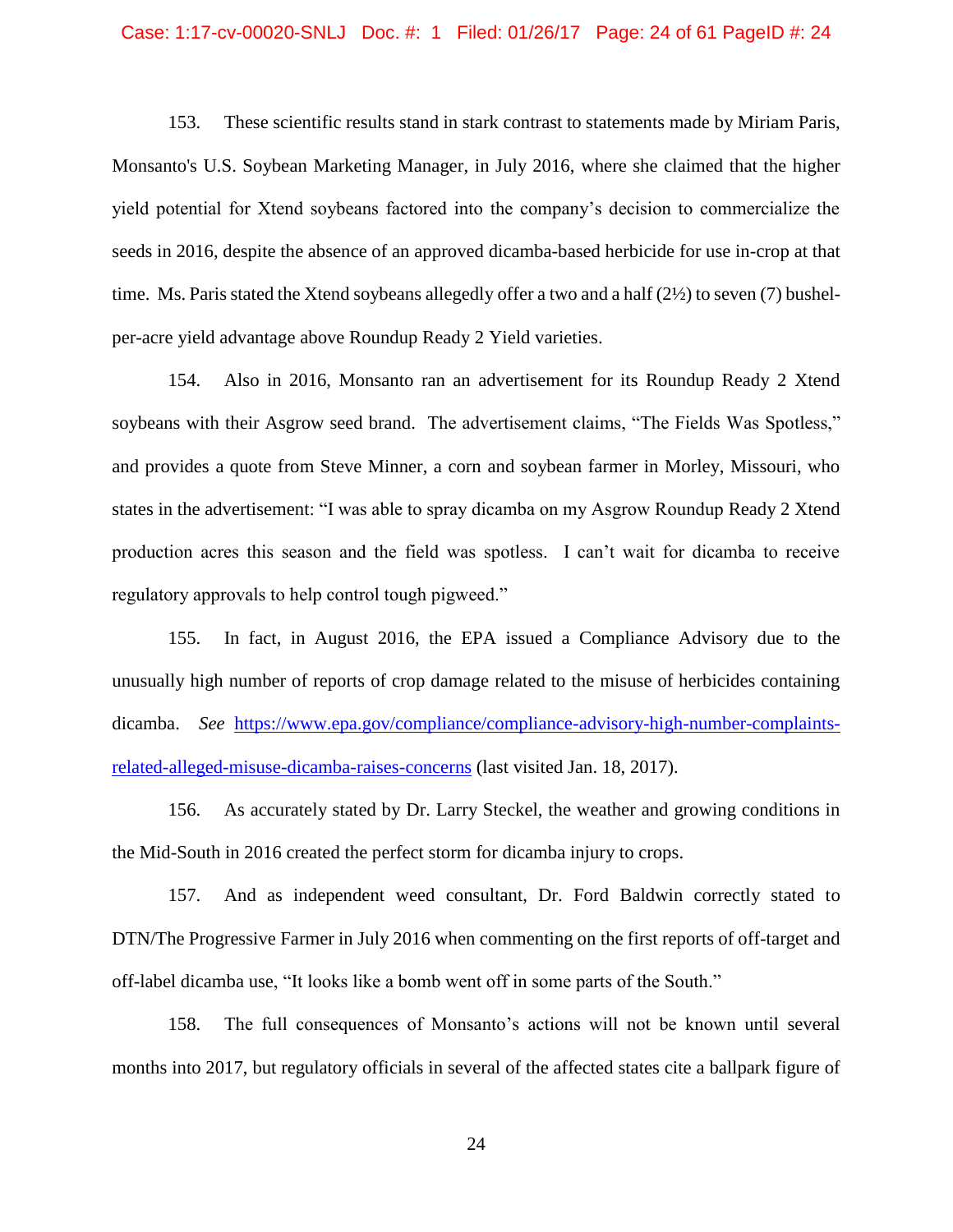#### Case: 1:17-cv-00020-SNLJ Doc. #: 1 Filed: 01/26/17 Page: 25 of 61 PageID #: 25

200,000 affected acres of various crops, produce, and ornamentals in Arkansas, Tennessee, and Missouri, thus far.

## **J. Dicamba Damage to Plaintiffs Landers in 2016**

159. For Plaintiffs Landers, the 2016 growing season began well with a good planting season, no disruptive rainfall, and favorable weather.

160. Plaintiffs Landers planted half of their soybean and corn crop in May 2016 and planted the other half of their crops in the first week of June 2016.

161. For soybeans, Plaintiffs Landers and others similarly situated grow Roundup Ready seeds that are not dicamba-tolerant.

162. Like others similarly situated, Plaintiffs Landers' farms and crops are located near farms and fields that were planted with Xtend cotton and soybeans.

163. Plaintiffs Landers have reason to believe that nearby farmers who purchased Monsanto's Xtend soybeans and/or cotton seeds sprayed their crops with older dicamba over-thetop on or about June 1, 2016. Plaintiffs Landers also provided a list of names of farmers to the MDA that Plaintiffs Landers believed applied dicamba to Xtend crops that caused injury to Plaintiffs Landers' soybeans and corn. The MDA responded to Plaintiffs Landers that some of the names they provided were on a list of individuals that the MDA had spoken to and collected field samples from their fields.

164. Typically, it takes ten (10) to fourteen (14) days for the symptoms of dicamba injury to reveal itself in sensitive crops.

165. On or about June 10, 2016, Plaintiff Landers saw the first signs of dicamba damage to their soybeans. Plaintiffs Landers saw curled and cupped leaves on their soybeans, burnt edges, aborted pods, and the bottom halves of soybean plants did not produce any soybean pods.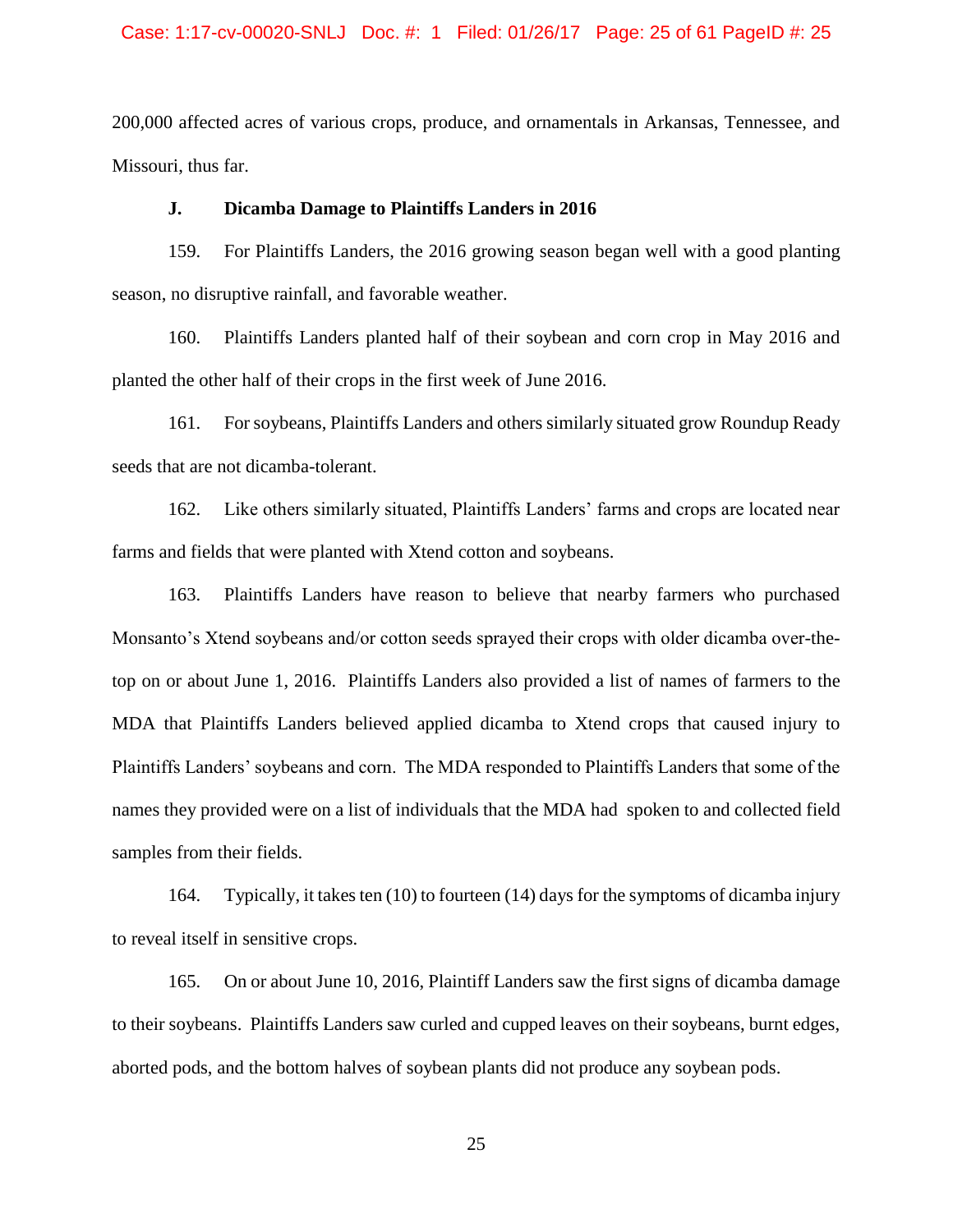#### Case: 1:17-cv-00020-SNLJ Doc. #: 1 Filed: 01/26/17 Page: 26 of 61 PageID #: 26

166. Also at this time, Plaintiffs Landers' corn crop showed signs of dicamba damage, including smaller corn ears and burnt edges.

167. During this time, the MDA received over 124 formal complaints of pesticide drift, alleging damage across more than 44,000 acres to soybeans, corn, peaches, tomatoes, watermelons, cantaloupe, rice, purple-hull peas, peanuts, cotton and alfalfa, as well as to residential gardens, trees, and shrubs.

168. The vast majority of the MDA pesticide drift complaints occurred between June 22, 2016 and the first week of August 2016, and were concentrated within a four (4) county region of Dunklin, New Madrid (where Plaintiffs Landers operate their farms), Pemiscot, and Stoddard Counties.

169. As accurately stated by MDA, yearly pesticide complaints are typically split evenly between farmers and commercial applicators. In 2016, however, the majority of pesticide complaints were against farmers.

170. On July 1, 2016, Plaintiffs Landers noticed dicamba damage to their second crop that was planted during the first week of June 2016. These soybean and corn crops were hit with dicamba drift at an especially fragile stage of growth, during their flowering or reproductive stage, thus destroying the bulk of Plaintiffs Landers' soybean and corn crops.

171. All of Plaintiffs Landers' farms, like others similarly situated, were damaged by dicamba, thereby inflicting a broad range of damage to their crops.

172. Plaintiffs Landers' sweet corn was also damaged by dicamba. The sweet corn quit growing and Plaintiffs Landers could not pick any of it.

173. Also, Plaintiffs Landers saw damage to their home garden, as dicamba killed their strawberries, tomatoes, squash, and zucchini.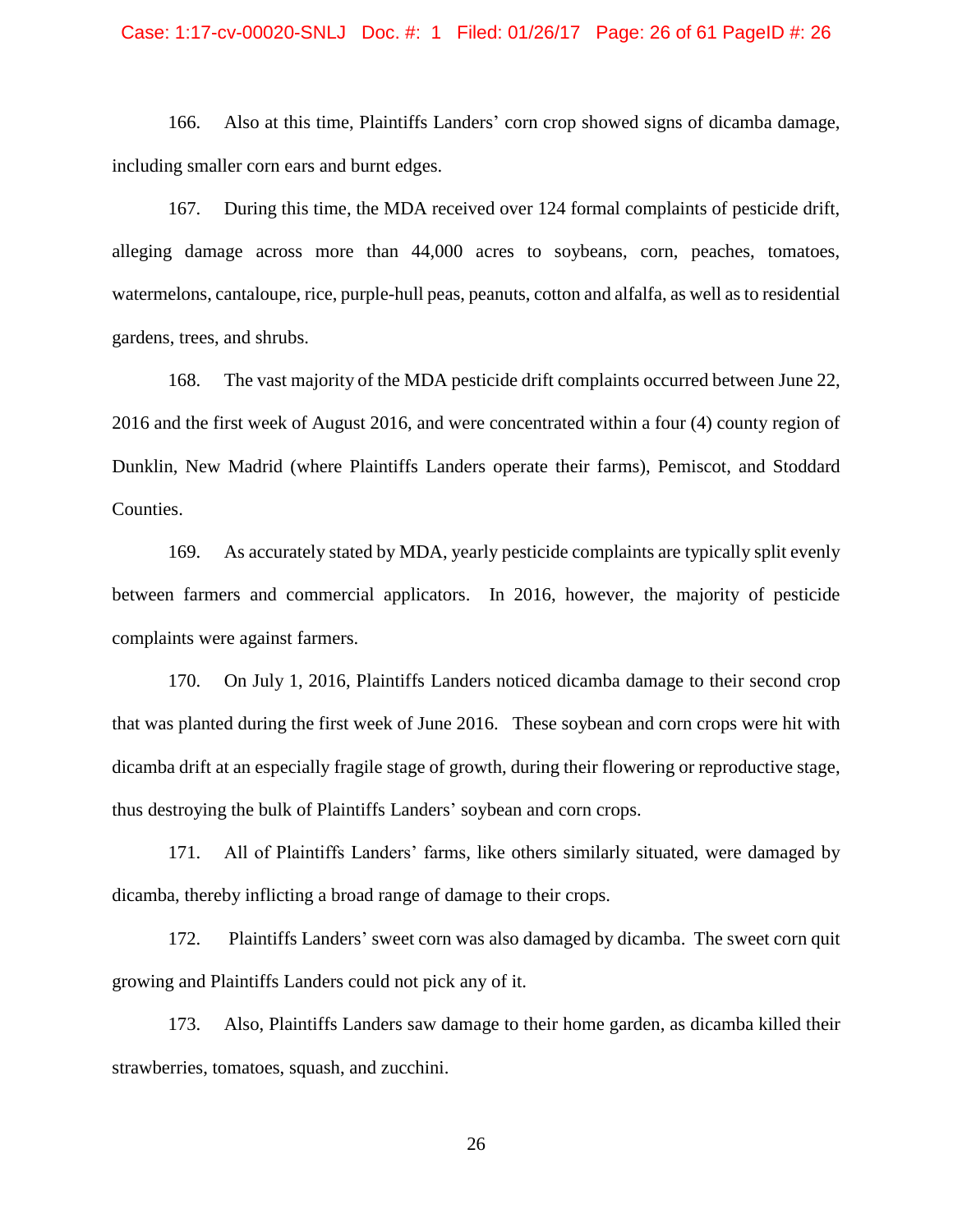#### Case: 1:17-cv-00020-SNLJ Doc. #: 1 Filed: 01/26/17 Page: 27 of 61 PageID #: 27

174. Despite noticing the tell-tale signs of dicamba damage to their crops in June and July of 2016, Plaintiff Steve Landers was initially unaware of the cause of such widespread damage.

175. In response to the damage, Plaintiffs Landers, like others similarly situated, spent thousands of dollars on expensive applications of fertilizer, fungicides, and insecticides to nurse their crops back to health. But these remedial efforts proved futile as the dicamba damage continued and Plaintiffs Landers' crops continued to suffer irreparable damage.

176. By July 2016, Plaintiffs Landers no longer saw prosperous yields for their crops due to the continued tell-tale signs of dicamba damage wiping out their non-dicamba-tolerant crops.

177. By the end of July 2016, Plaintiffs Landers' soybean crop had been reduced by almost thirty (30) bushels per acre due to dicamba damage.

178. Plaintiffs Landers' corn crop was also damaged by dicamba. Some cornfields that normally produced around 190 bushels per acre were reduced to 130 bushels per acre; while other cornfields that normally produced 150-160 bushels per acre were down to 100 bushels per acre.

179. As of November 2016, Plaintiffs Landers also saw a reduction of over twentypercent (20%) in their corn yield.

180. Across all of their farms by the end of the 2016 growing season, Plaintiffs Landers saw a thirty-five percent (35%) to fifty percent (50%) loss in their crop yields due to dicamba.

181. Additionally, Plaintiffs Landers and others similarly situated saw the dicamba damage occurring on other nearby farms.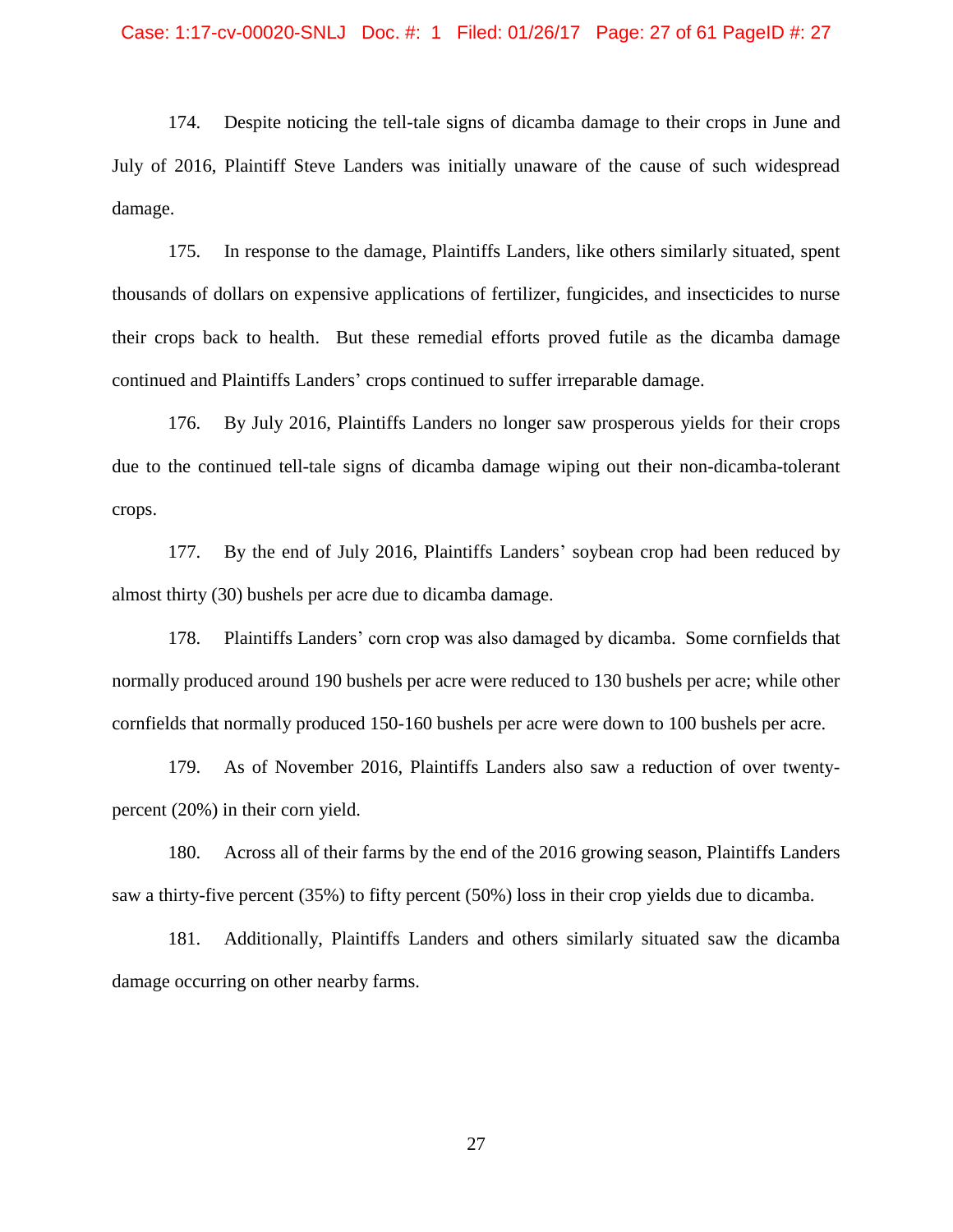#### Case: 1:17-cv-00020-SNLJ Doc. #: 1 Filed: 01/26/17 Page: 28 of 61 PageID #: 28

182. Plaintiff Steve Landers noticed how clean some of his neighboring farmer's fields were – free of pigweed, which is so pervasive in Southeast Missouri – and he suspected they had sprayed dicamba over-the-top of their Xtend crops.

183. Further, Plaintiff Steve Landers began having conversations with his neighbors about what was happening to their dicamba damaged crops.

184. Plaintiff Steve Landers also complained to employees at QMI about the damage being done to his crops by dicamba.

185. On October 11, 2016, Plaintiffs Landers filed a pesticide incident report with the MDA.

186. Plaintiffs Landers filed their pesticide complaint late in the 2016 growing season based on their initial confusion as to what was happening to their crops, despite seeing but not recognizing the signs of dicamba damage.

187. In their complaint, Plaintiffs Landers stated they experienced a fifty percent (50%) reduction in their harvested crop with dicamba damage affecting upwards of 765 acres.

188. And with 2016 crop prices at multi-year lows, the financial losses to Plaintiffs Landers and others similarly situated only multiplied.

#### **K. Reaction to Dicamba Drift**

189. There is a growing fear of what will happen to farmers in the affected states, including Plaintiffs, when Monsanto's XtendiMax is unleashed full-scale on the market because farmers and applicators spraying dicamba will increase exponentially.

190. Because of the widespread damage to crops in the affected states, and because of Monsanto's inaction and near indifference to the damage it caused by putting its Xtend products on the market, a media firestorm began, causing negative publicity for Monsanto. National media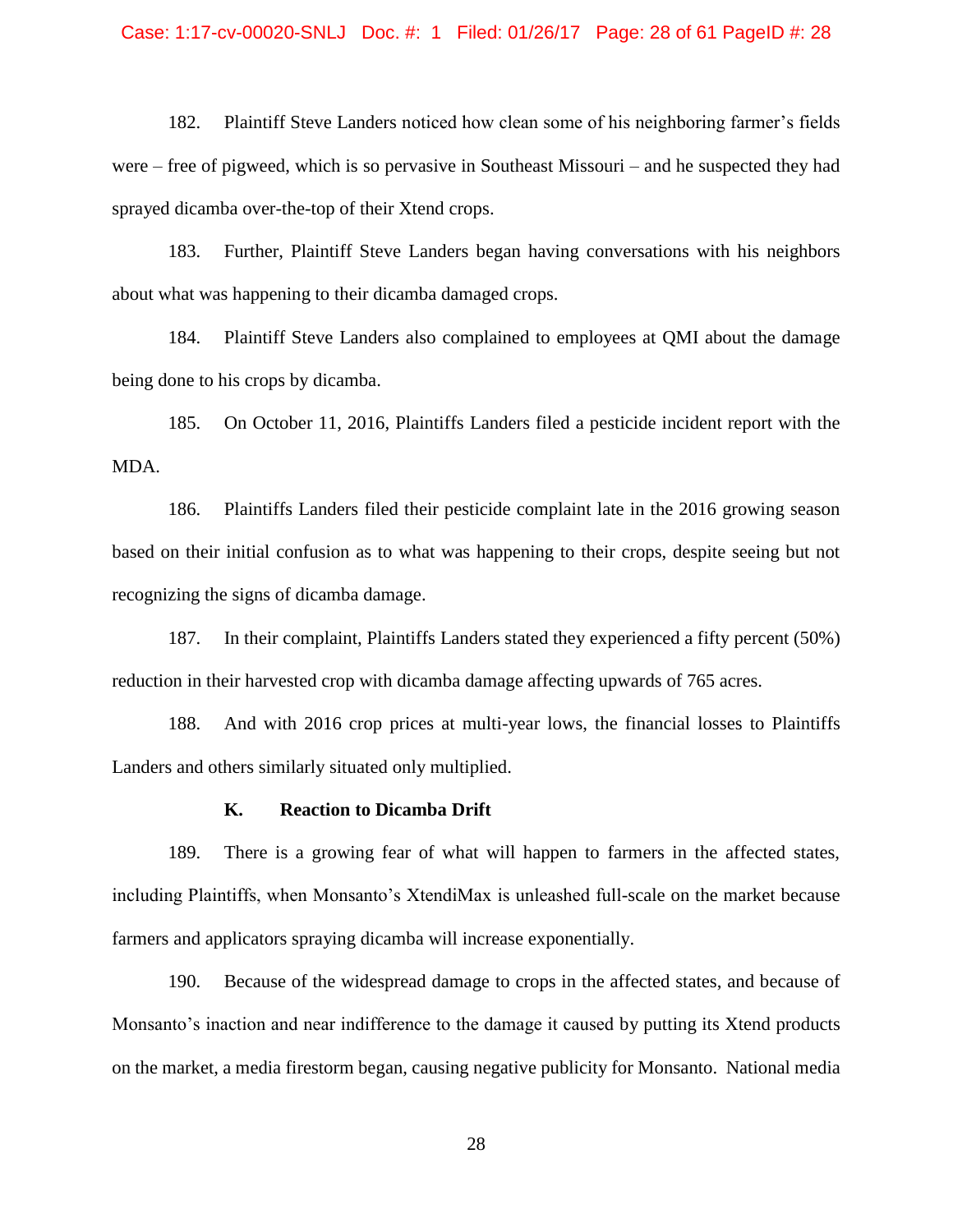#### Case: 1:17-cv-00020-SNLJ Doc. #: 1 Filed: 01/26/17 Page: 29 of 61 PageID #: 29

outlets across the nation, including the Wall Street Journal, National Public Radio, Mother Jones, ecowatch.com, Bloomberg, and DTN/The Progressive Farmer, picked up the story, as did numerous local media in the affected states.

191. In light of the widespread damage and complaints by farmers in the affected states, on July 29, 2016, the University of Missouri Extension held a Dicamba Crop Injury Forum to share and gather information on the dicamba damage.

192. The forum, held at the Fisher Delta Research Center in Portageville, Missouri, was organized in response to the devastation, the mass outrage, and the growing concerns of farmers and citizens, including Plaintiffs. More than 130 people attended.

193. Throughout the summer of 2016, as evidence of crop damage caused by dicamba continued to escalate, concerns in and among the agricultural community increased. The evidence of dicamba damage was real and widespread, so much that federal and state governments got involved.

194. The EPA is continuing investigations throughout the country, including throughout the affected states, on the misuse and misapplication of dicamba on Xtend crops.

#### **L. Missouri Special Hearing on Dicamba**

195. On August 31, 2016, the Missouri House Select Committee on Agriculture ("Committee on Agriculture") held a special hearing at the Fisher Delta Research Center in Portageville, Missouri in an effort to gather information and assess the problem and ramifications of dicamba and its impact on sensitive crops.

196. Members of the Committee on Agriculture in attendance at the special hearing were: Chairman Representative ("Rep.") Bill Reibolt, Rep. Tracy McCreery, Rep. Sonya Anderson, Rep. Mike Bernskoetter, Rep. J. Eggleston, Rep. Jay Houghton, Rep. Sue Meredith,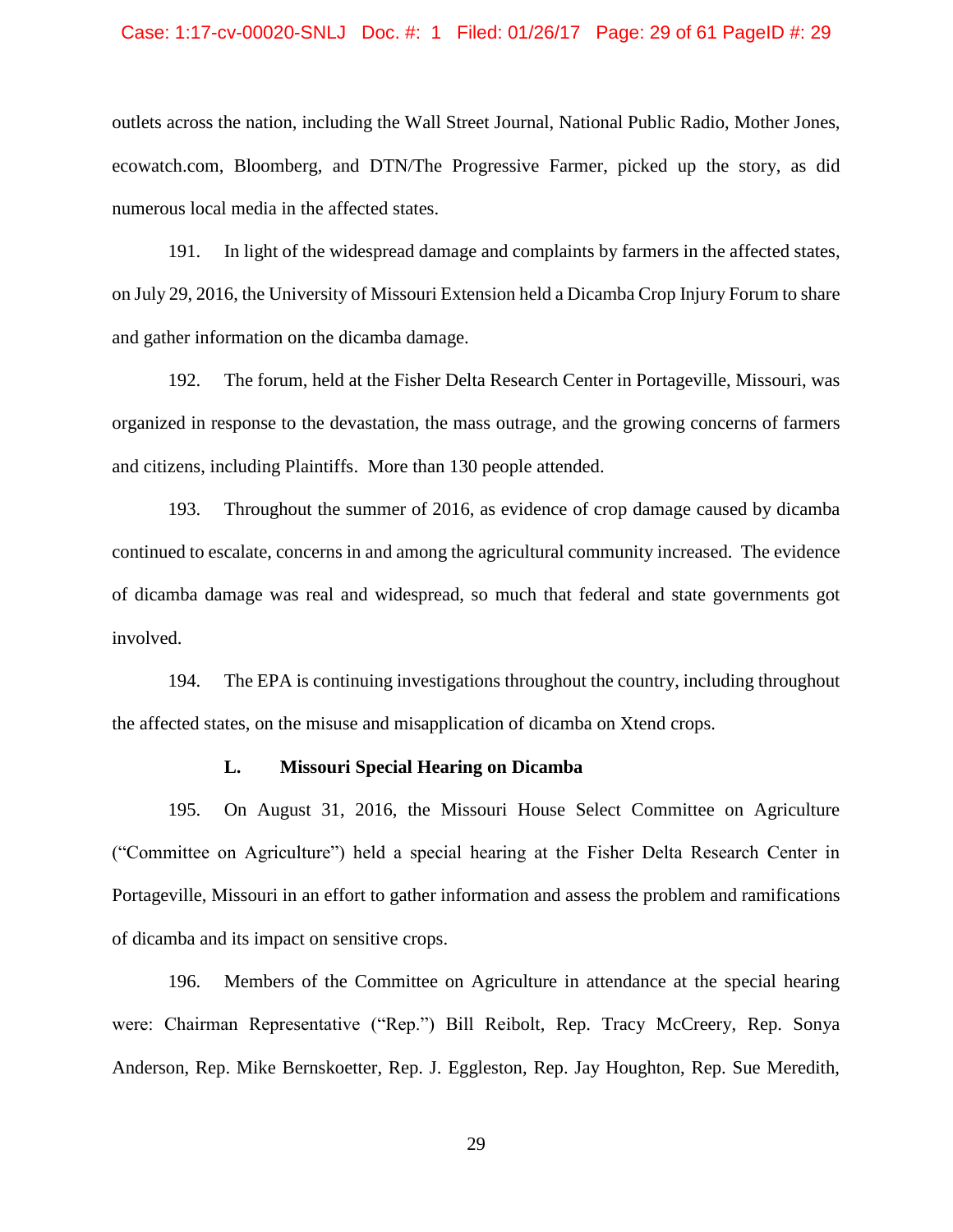#### Case: 1:17-cv-00020-SNLJ Doc. #: 1 Filed: 01/26/17 Page: 30 of 61 PageID #: 30

Rep. Tommie Pierson, Rep. Craig Redmon, and Rep. Don Rone. Also in attendance at the special hearing was Missouri Speaker of the House, Rep. Todd Richardson.

## **(1) Testimony of Monsanto**

197. Testimony at the special hearing began with Duane Simpson speaking on behalf of Monsanto. Mr. Simpson leads Monsanto's state and local government affairs team.

198. Mr. Simpson outlined the history of dicamba and Monsanto's efforts to gain EPA approval for its allegedly "cost-effective" VaporGrip.

199. Further, Mr. Simpson discussed the causes of off-target dicamba movement, including spray drift, volatilization, and chemical contamination. He admitted that Monsanto identified spray drift as the number one, overwhelming cause of dicamba's off-target movement.

200. Mr. Simpson admitted Monsanto has undertaken several large-scale drift trials across the country to conduct research on dicamba drift.

201. Mr. Simpson stated VaporGrip has a low volatility and numerous application restrictions.

202. Mr. Simpson alleged Monsanto's testing shows that VaporGrip will have two percent (2%) of the relative volatility of older dicamba formulations.

203. Mr. Simpson admitted Monsanto plans to offer VaporGrip to farmers and applicators, but had not yet done so.

204. Mr. Simpson stated that Monsanto would not host its first academic symposium on its new dicamba products until the end of 2016.

205. Mr. Simpson also admitted:

a) General training with dealers, applicators, and numerous farmers on Monsanto's VaporGrip and Xtend products cannot begin until the EPA releases a final label for VaporGrip;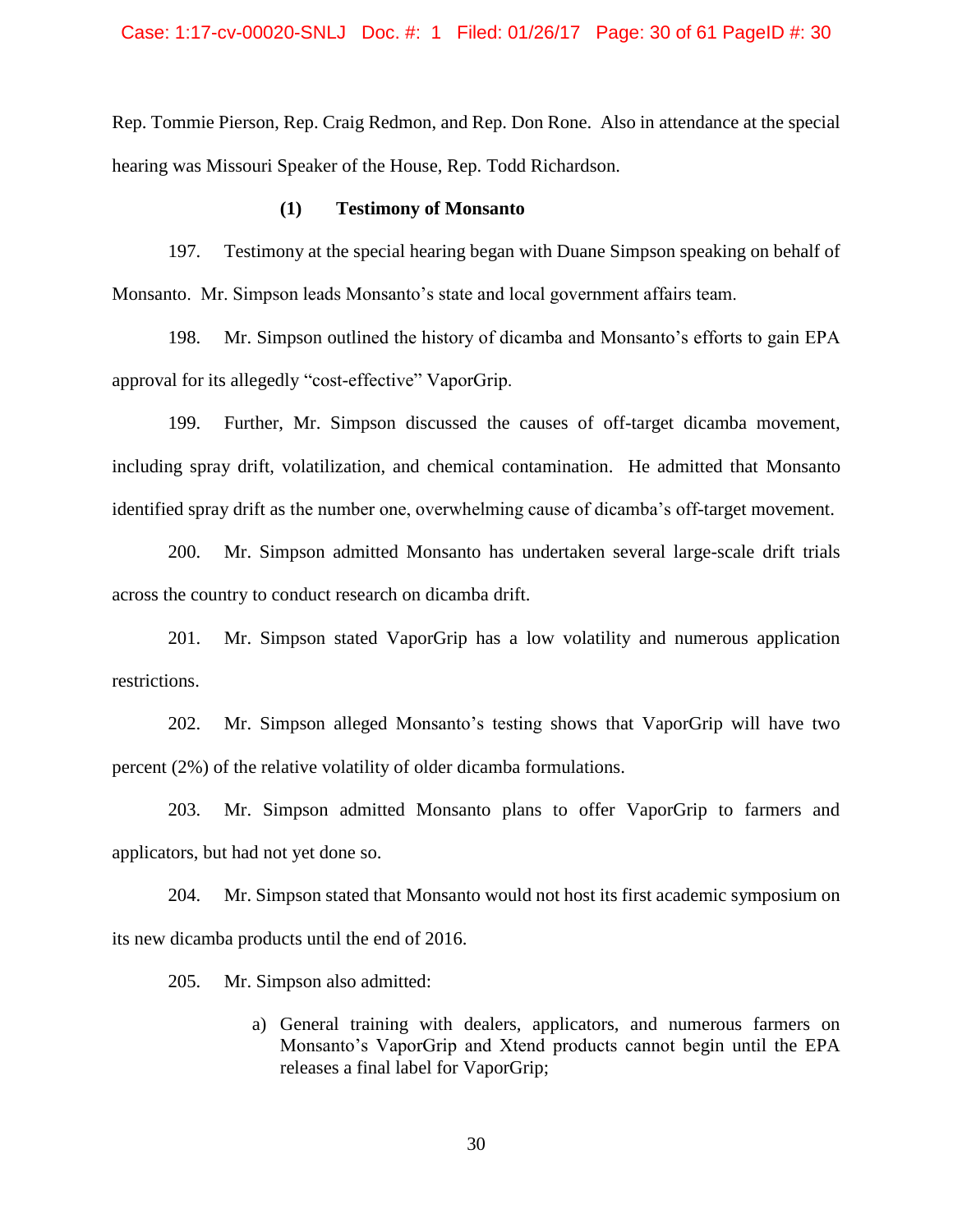- b) The critical time for herbicide training is in the fall the same period of time when Monsanto hoped to have final label approval to begin their dicamba product training program;
- c) With the Xtend soybean and cotton on the market for the last two (2) years, Monsanto did not want to train specifically on how to use dicamba in-crop because it was illegal at the time;
- d) Monsanto has been waiting six and a half years  $(6\frac{1}{2})$  for label approval, which is five (5) years beyond what Monsanto anticipated;
- e) The first and most important next step for Monsanto is to receive a label from the EPA; and
- f) Monsanto is concerned about the damage they have seen from "the alleged illegal misuse of pesticides."

206. According to Mr. Simpson, it was Monsanto's expectation that they "would have [VaporGrip] available" by Spring 2017.

207. "We can't sell the chemistry to retailers until the label is done," Mr. Simpson stated. "There is an urgency for training on the final label."

## **(2) Testimony of the Missouri Department of Agriculture**

208. Up next to testify at the special hearing was Judy Grundler, Director of the Plant Division with the MDA. Ms. Grundler stated her department began receiving complaints on June 22, 2016 in a four (4) county area in Southeast Missouri. Within this area, the MDA received over 140 pesticide/dicamba complaints, including a few dicamba complaints from Butler and Carroll Counties.

209. Ms. Grundler discussed the time and financial investments required to fully investigate a pesticide complaint, which can take months and requires certified laboratory testing. Ms. Grundler also commented on the low civil penalty in Missouri for violations of the Missouri Pesticide Use Act.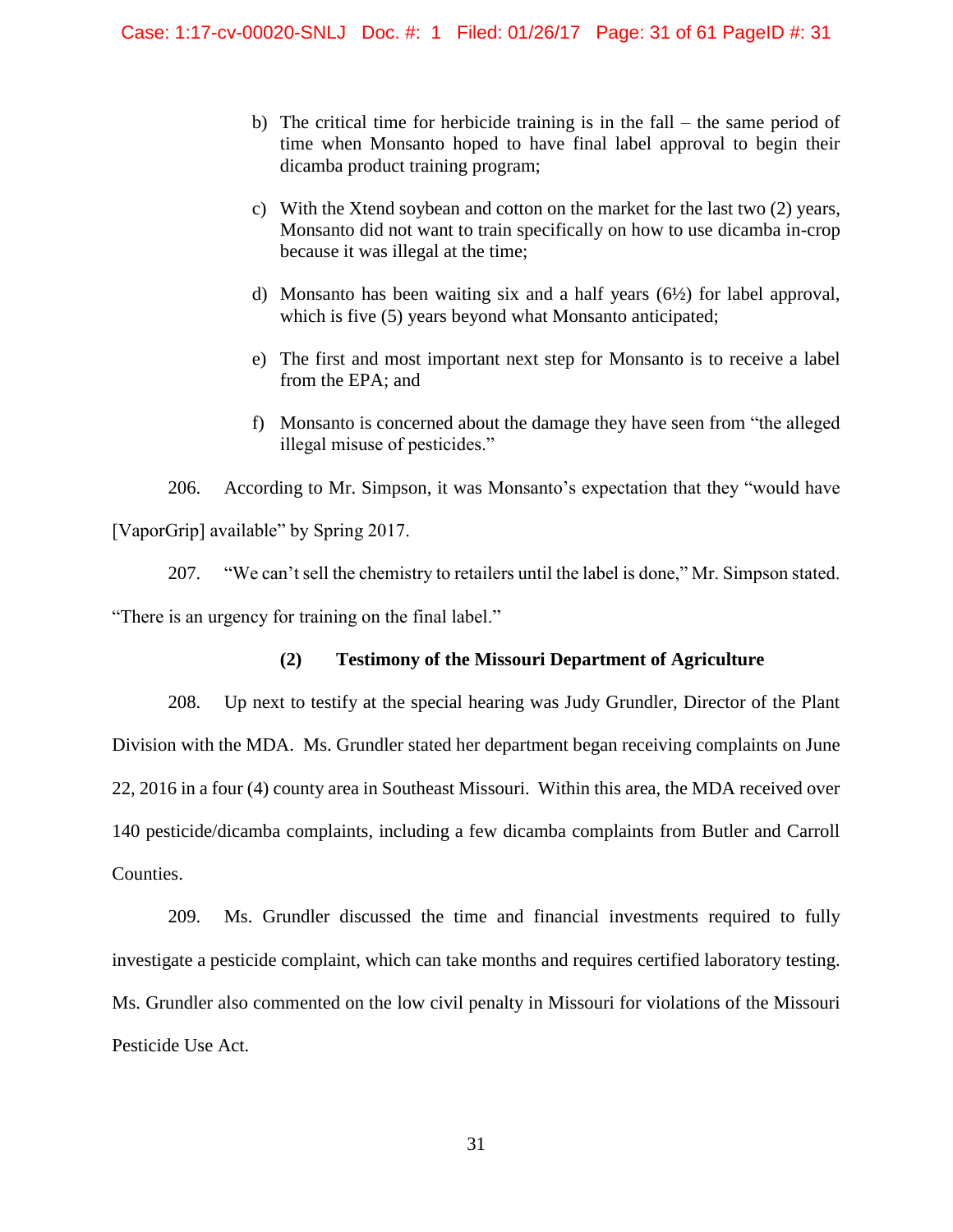#### Case: 1:17-cv-00020-SNLJ Doc. #: 1 Filed: 01/26/17 Page: 32 of 61 PageID #: 32

210. Ms. Grundler stated that a different seed and herbicide company chose not to release its GM seeds in Missouri.

211. Further, Ms. Grundler stated that Monsanto released its Xtend seeds because Monsanto had received import approval from China for the seeds in January 2016.

## **(3) Testimony of Dr. Kevin Bradley**

212. Dr. Kevin Bradley also testified at the special hearing. In addition to his position at the University of Missouri, Dr. Bradley has been a state Extension Weed Scientist for the past thirteen (13) years.

213. During his testimony, Dr. Bradley recalled the steady stream of pesticide complaints that came into the MDA in June 2016 – up to eight (8) to ten (10) calls per day.

214. Dr. Bradley noted Monsanto has done research on Xtend soybeans since 2006 and there is a lot of data on the seed regarding its weed control capability.

215. However, Dr. Bradley testified there has been concern from "day one" about bringing a product to market that will be sprayed with dicamba. Tomatoes, tobacco, peach trees, and soybeans that are not dicamba resistant will be negatively impacted.

216. And despite the application protections suggested by VaporGrip's then-pending label, Dr. Bradley testified he is not confident those protections will work because not enough research has been done. "This new formulation is not going to solve everything," he said.

217. Dr. Bradley stated, "We just experienced an experiment in Missouri, Arkansas, and Tennessee as to what could occur with dicamba once it gets out there on a larger basis."

218. According to Dr. Bradley's testimony, by 2017, soybean farmers will have no choice but to plant Xtend soybeans simply to protect themselves. "Soybeans are incredibly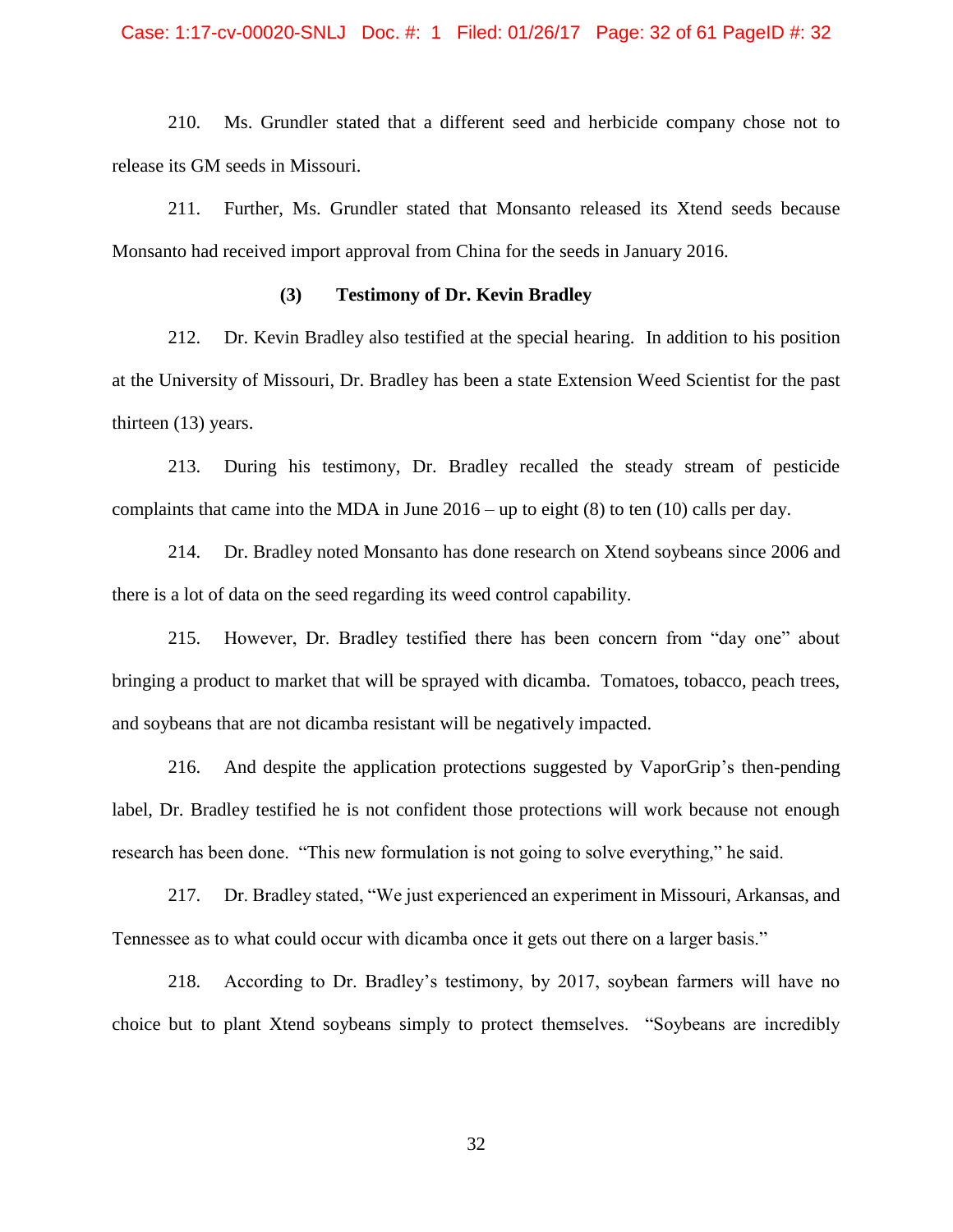#### Case: 1:17-cv-00020-SNLJ Doc. #: 1 Filed: 01/26/17 Page: 33 of 61 PageID #: 33

sensitive to dicamba," he said. Farmers will effectively be left with only one soybean seed they can plant if they want to continue in the farming industry.

219. Dr. Bradley testified that research on VaporGrip has been done only from a weed control standpoint. No university researcher has been allowed to evaluate its volatility.

220. Dr. Bradley further expressed his frustration with the limitations placed on university researchers by companies like Monsanto that want to protect their patents and technology. Because of this, Dr. Bradley and other independent researchers are never able to test dicamba-based herbicides, such as VaporGrip, or study their impact.

221. Dr. Bradley also explained how temperature inversions factor into the dicamba damage. Between the months of June and July in Southeast Missouri, there are temperature inversions that last between eight (8) to ten (10) hours, mostly in the evenings and overnight. The more humidity there is, the hotter the temperatures rise, and more volatility occurs in these herbicides.

222. Dr. Bradley stated he has also spoken to a farmer who sprays pesticides at ten o'clock (10:00) at night, directly into a temperature inversion where the pesticide can literally move miles away.

223. Further, despite herbicide labels warning against spraying in a temperature inversion, whether or not farmers know what a temperature inversion is or means or looks like is an additional concern.

224. Finally, Dr. Bradley answered the ultimate question posed by the dicamba problem: Is it normal practice for a GM seed to hit the market without an approved, corresponding herbicide? "No," Dr. Bradley testified. "Many have said and I would agree that is part of the problem. We have a trait without [a] corresponding herbicide to go with it. Allegedly, a certain number of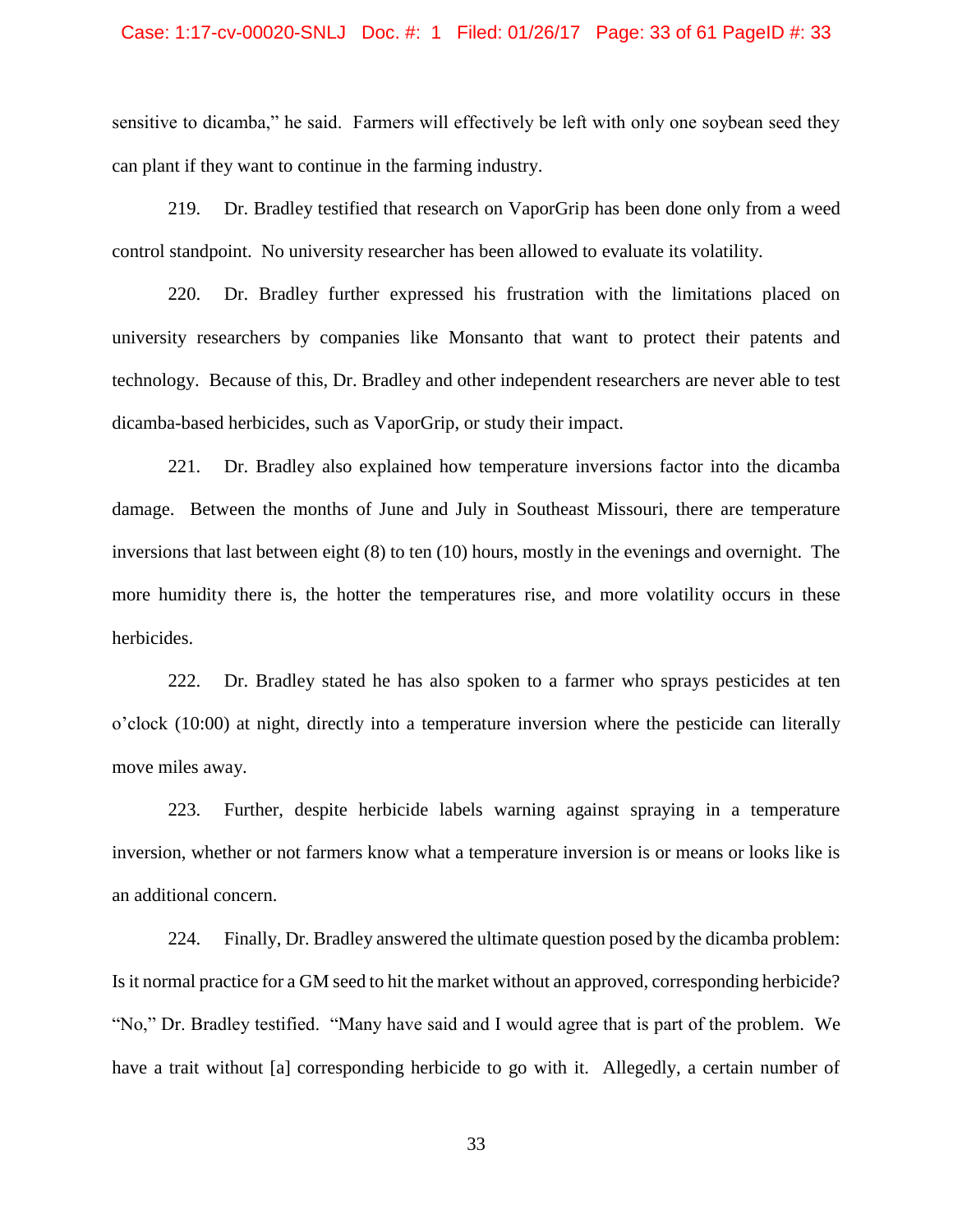#### Case: 1:17-cv-00020-SNLJ Doc. #: 1 Filed: 01/26/17 Page: 34 of 61 PageID #: 34

farmers have said, 'I'm gonna spray the old herbicide because I have this trait out here [in the fields] and you won't give me the new stuff.' "

225. As accurately stated by Dr. Bradley to DTN/The Progressive Farmer, because some farmers do not like to turn in other farmers, approximately 100,000 acres of soybeans were damaged in Missouri alone in 2016, to say nothing of the acreage damaged in the other affected states.

## **(4) More Testimony from Southeast Missouri Farmers**

226. A number of other local farmers in Southeast Missouri also testified before the committee regarding their experiences and difficulties with dicamba.

227. Ellis Sapp, a soybean farmer from Mississippi County, Missouri testified he and his father farm over 3,200 acres of soybeans. Every acre of their soybeans had been hit with drift, damaging about 1,700 acres of soybeans.

228. Most of the Sapp's soybeans were hit early in the growing season with pesticide and dicamba drift, Mr. Sapp said. The Sapp's crops are planted near or around Xtend cotton fields.

229. Mr. Sapp testified that one of the reasons Monsanto put its Xtend seeds on the market was because farmers wanted the technology to increase their crop yields by six (6) to ten (10) more bushels per acre.

230. Mr. Sapp testified that his 2016 crop yield for his non-Xtend soybeans should have been seventy (70) to eighty (80) bushels per acre, but he estimated he would only get between twenty-five (25) and forty (40) bushels per acre due to damage from dicamba. "It's not good. I mean it's pretty bad for some of us," he said.

231. Eddie Bowman from Stoddard County, Missouri also testified. Mr. Bowman grows forty (40) acres of cotton. In 2016, he grew Xtend cotton. Mr. Bowman, who did not state whether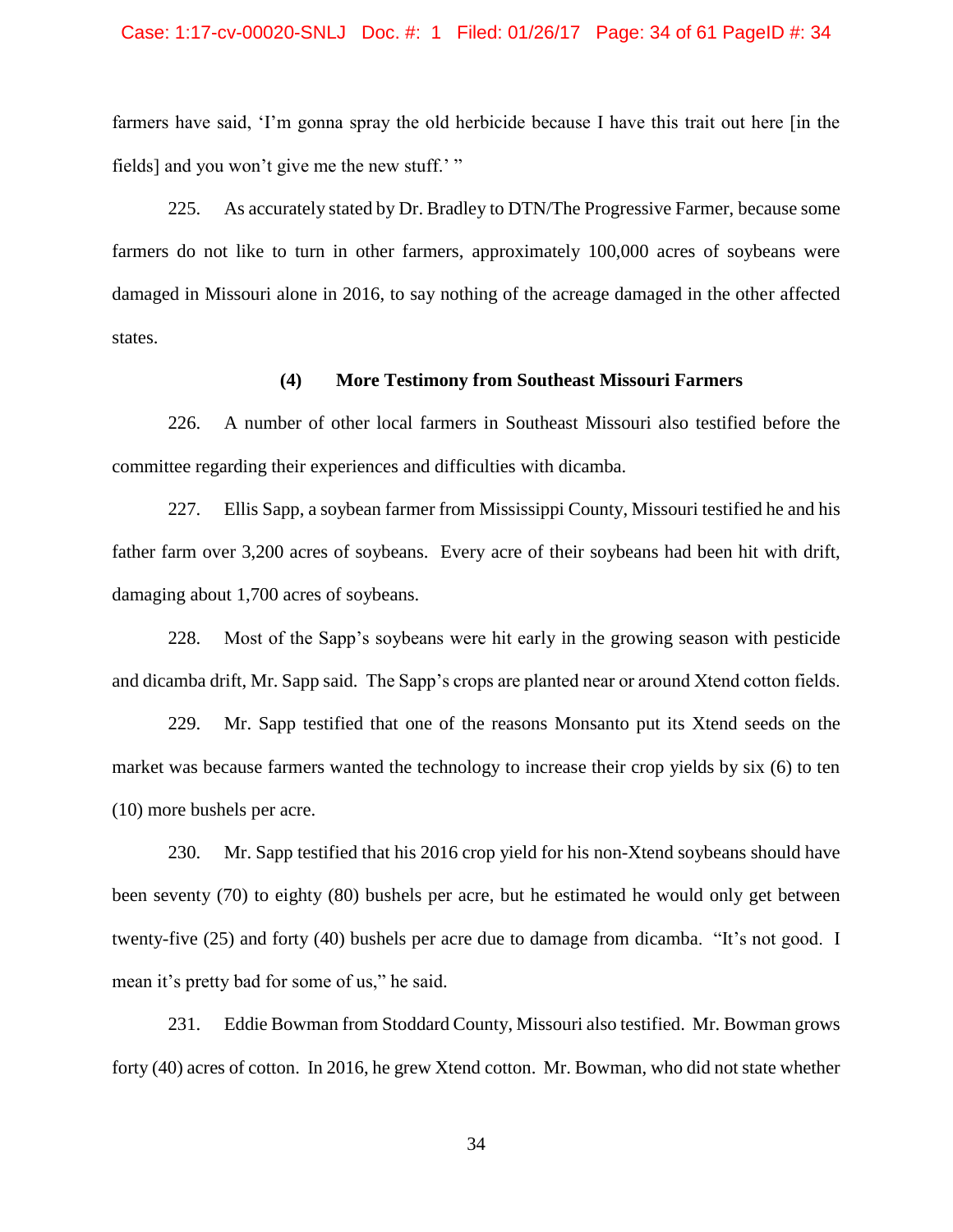#### Case: 1:17-cv-00020-SNLJ Doc. #: 1 Filed: 01/26/17 Page: 35 of 61 PageID #: 35

or not he used dicamba on his crop, testified he has chopped his cotton (removed weeds) three (3) times in 2016. Mr. Bowman's neighbor behind him, however, who plants 640 acres of Xtend cotton has not chopped once. "So it's pretty clear what he's using," Mr. Bowman said. He also testified he suffered dicamba damage to 250 acres of soybeans, and that his soybean yield would drop to twenty (20) bushels per acre.

232. The final farmer to testify at the special meeting was Joe Woolverton from New Madrid County, Missouri. Mr. Woolverton grows 2,000 acres of soybeans. Every field that he grows was damaged by pesticide drift.

### **M. Meetings in Other Affected States**

233. The meetings at the Fisher Delta Research Center in Missouri are not unique. These sorts of meetings and hearings are happening throughout the country in the affected states.

234. On July 25, 2016, the Arkansas Plant Board met in Little Rock, Arkansas, to review policies on dicamba and 2,4-D. The Plant Board accurately anticipated a large turnout, so it made room for overflow.

235. Sworn testimony has established that Monsanto's representatives made a practice of directing farmers who purchased its Xtend seeds to illegally spray dicamba to protect their crops.

236. At the July 25 meeting, the Arkansas Plant Board also discussed banning Monsanto's XtendiMax herbicide altogether, in addition to other restrictions such as requiring proper testing by university researchers for Monsanto's VaporGrip, a ban on all applications of DMA salt or acid formulations of dicamba, buffer zones between dicamba-treated fields and nondicamba fields, and cut off dates for pesticides that contain dicamba. The committee also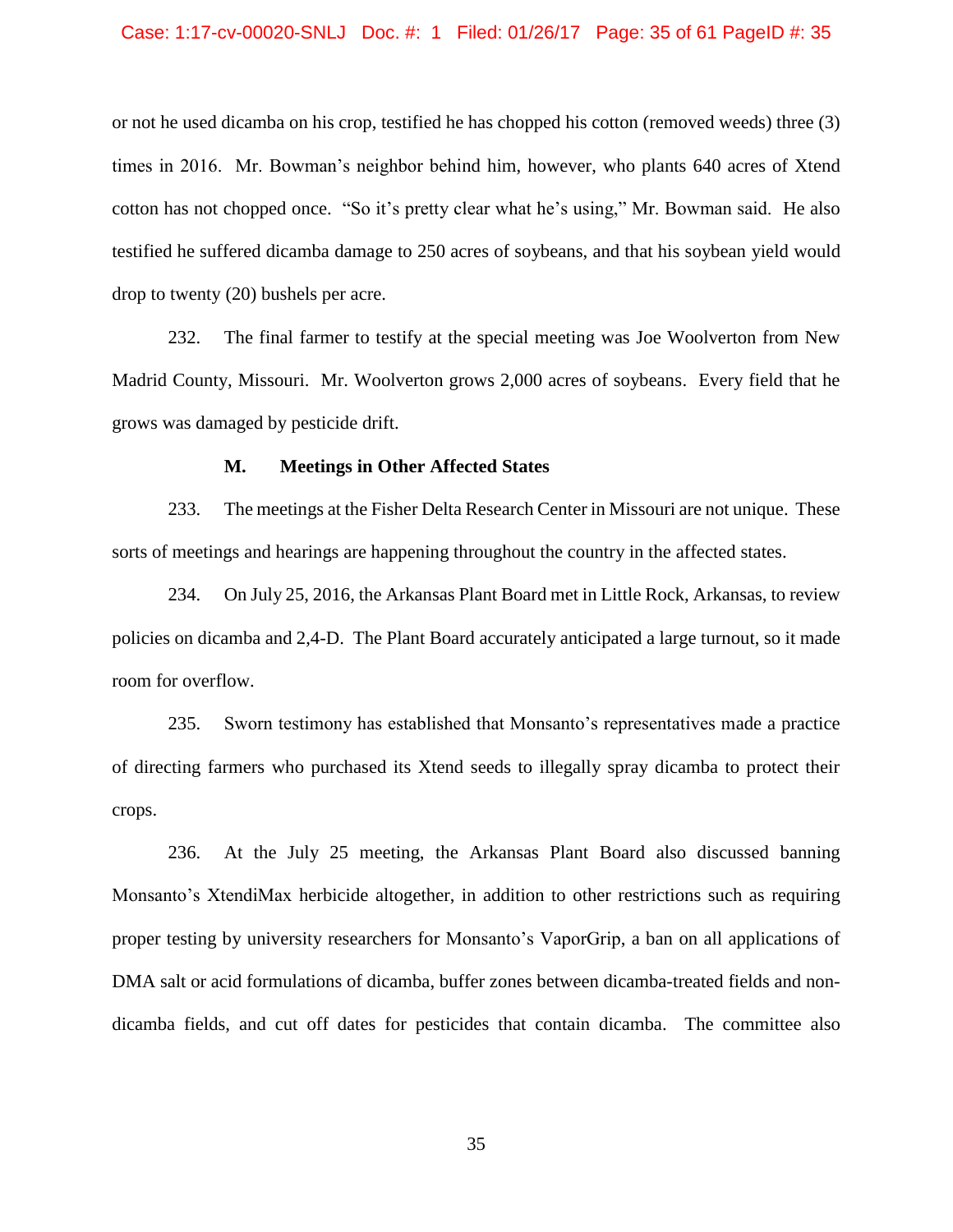### Case: 1:17-cv-00020-SNLJ Doc. #: 1 Filed: 01/26/17 Page: 36 of 61 PageID #: 36

considered ways to regulate seed systems by making sure the proper pesticide is purchased with the seed.

237. On November 21, 2016, the Arkansas Plant Board held a three-hour public hearing on the proposed XtendiMax ban. One hundred and sixty people (160) attended this meeting and twenty (20) people testified. Several farmers testified about the damage they suffered from dicamba:

- a) Reed Storey, a Marvell, Arkansas, farmer, testified that he and his father had approximately 600 acres of soybeans that they could visually identify as damaged by dicamba gone astray, estimating a \$70,000 loss of income; and
- b) Tim Roberts, Ozark Mountain Poultry, based in Rogers, Arkansas, said his company is already receiving significant pushback from growers who have traditionally supplied them non-GMO soybeans for a premium. "Producers fear neighbors will use off-label products and they need to plant Xtend soybeans as a defensive move."

238. Also at the November 21 hearing, the Arkansas Plant Board unanimously passed a

rule to ban the use of XtendiMax in the state. In advance of the hearing the Plant Board received 245 comments that overwhelmingly favored harsh restrictions on dicamba products with 192 comments in support, thirty-three (33) requests for a ban of all dicamba products, and only five (5) comments opposing the restrictions.

239. On January 4, 2017, Arkansas Governor, Asa Hutchinson, sent a letter to the chairman of the Arkansas State Plant Board approving the board's proposed amended regulation to ban Monsanto's XtendiMax, pursuant to Executive Order.

240. On January 17, 2017, an Arkansas legislative panel signed off on the Plant Board's XtendiMax ban and its other restrictions for dicamba-based herbicides.

241. In support of this new "Dicamba rule," Terry Walker, Director of the Arkansas Plant Board, noted that Monsanto did not make XtendiMax available for third-party study. Mr.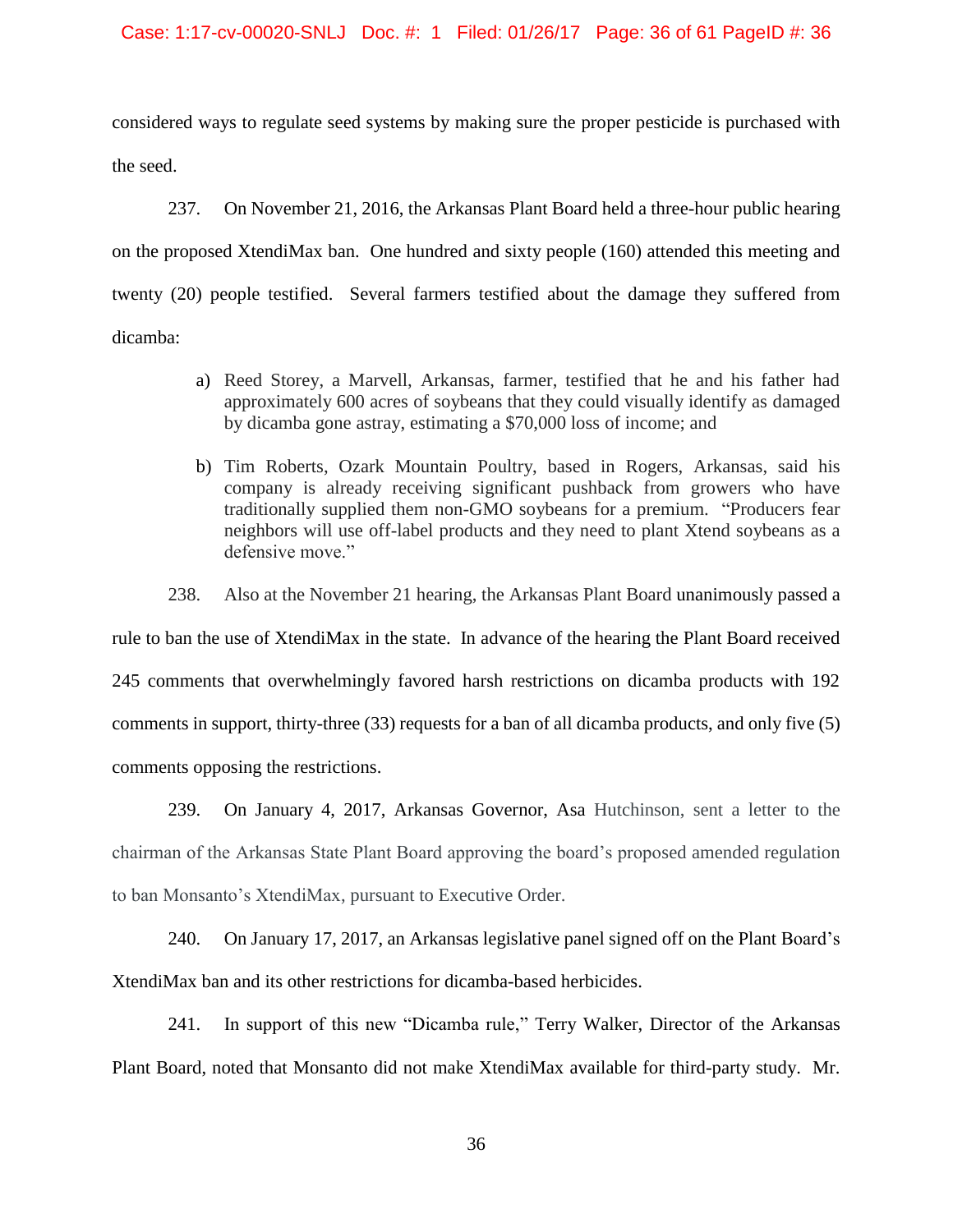## Case: 1:17-cv-00020-SNLJ Doc. #: 1 Filed: 01/26/17 Page: 37 of 61 PageID #: 37

Walker said Plant Board members would be happy to make it their policy that Monsanto make its herbicide available for study. "The Plant Board, in essence, was working blind with a limited amount of data," he said.

242. Mississippi has also proposed rules to reduce the aerial spraying and wind speed allowance for XtendiMax and other dicamba herbicide applications.

## **N. Monsanto's Denials**

243. During and after the deluge of pesticide drift complaints in the affected states and the ravaging of Plaintiffs' farming operations from dicamba, Monsanto has consistently denied any wrongdoing for the negligent release of its Xtend crops.

244. On August 1, 2016, for example, Dan Urnikis, Industry Affairs Lead, and Kyel Richard, Product Communications Lead for Monsanto, were asked by a reporter from the Delta Farm Press about the premature sale and distribution of Xtend cotton and soybeans without a corresponding dicamba formulation. Dan Urnikis responded, as follows:

[A]t this time, there is no approved chemistry over-the-top for the Xtend crop system . . . We've been developing soybean varieties for several years in anticipation of a full regulatory approval. That process takes several years and we've had continued delays. Our best products continue to sit on the shelf . . . So, farmers tell us they'd prefer to try new varieties on their farm for small quantities in initial years to see which work on their farms the best. We chose to launch this year to allow growers to experience the industry-leading varieties of [Xtend] soybeans. They can plant with confidence this year in anticipation of the chemical approval for the 2017 growing season . . . We thought it important for growers to get the opportunity to experience the new technology while really understanding the requirements and expectations for farmers to follow the label when applying herbicides on their farms . . . Pending regulatory approval, [2017] we'll be out with a Roundup Ready cropping system that features the VaporGrip . . . (emphasis added).

245. When asked by the Delta Free Press if Monsanto had a position on the growers who

illegally sprayed dicamba off-label on their Xtend products, Urnikis stated, "We understand the

EPA is investigating and Monsanto is supporting that work."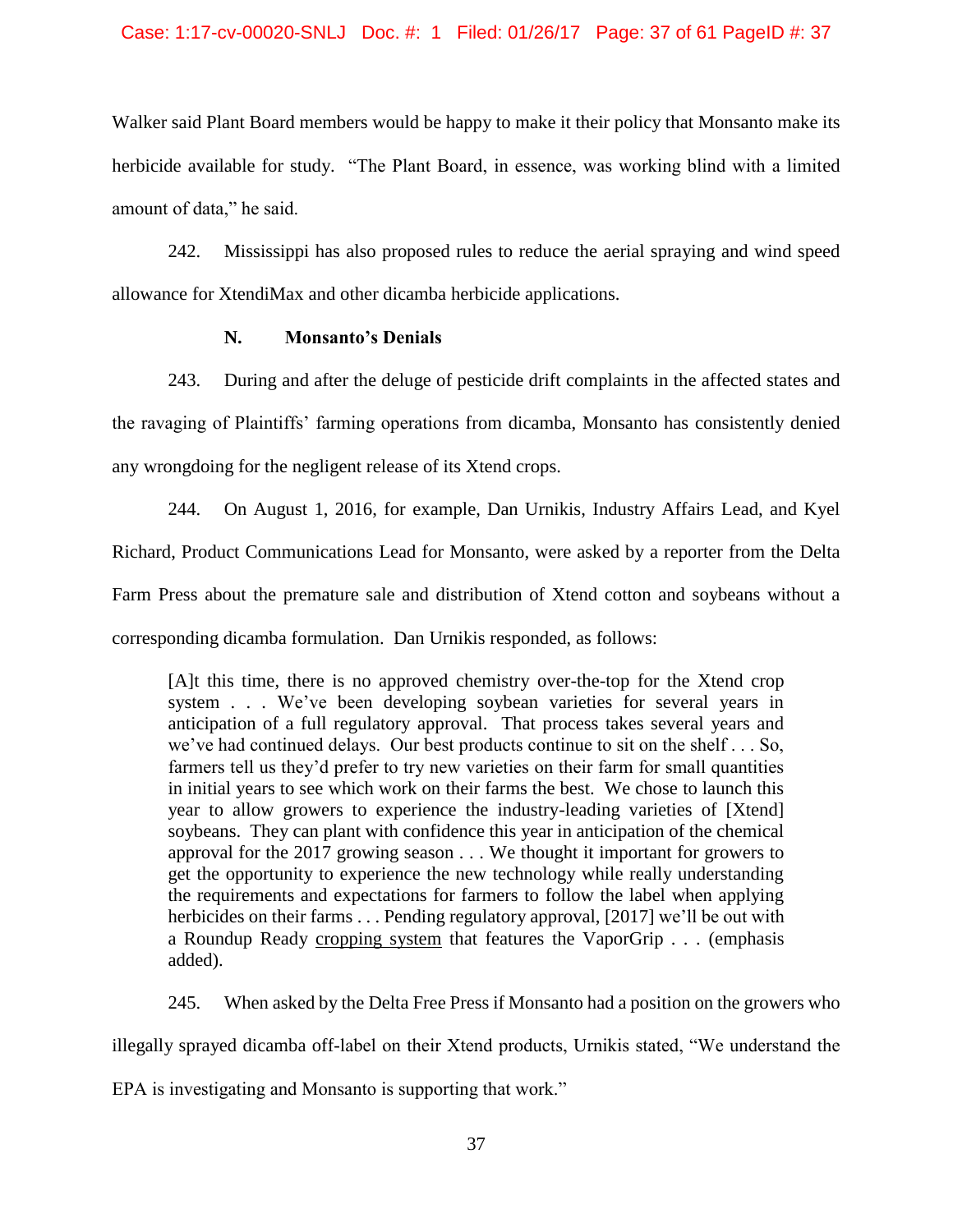### Case: 1:17-cv-00020-SNLJ Doc. #: 1 Filed: 01/26/17 Page: 38 of 61 PageID #: 38

246. To the same question, Kyel Richard doubled down on Monsanto's abdication of responsibility by stating, "The thing I want to underline is we, as a company, aren't an enforcement agency  $\dots$  As a company, we can't speculate on what action government officials will take – especially those who are investigating complaints of misuse . . . It's very important to note that [Monsanto] doesn't manufacture any dicamba products . . . it isn't our [dicamba] products being used."

247. On or about August 2, 2016, Philip Miller, Vice President of Global Regulatory Affairs for Monsanto, stated to The Wall Street Journal that Monsanto does not manufacture older versions of dicamba, and apparently, therefore, accepts no responsibility.

248. On or about August 3, 2016, Miriam Paris of Monsanto stated to DTN/The Progressive Farmer, "We've been developing Xtend soybeans for over a decade . . . At what point do we not bring forward these really strong genetics."

249. Then on August 4, 2016, Monsanto released a statement by Miriam Paris titled, "Monsanto Statement on Reports Alleging Illegal Dicamba Use." The statement included a familiar-by-now message, among other statements:

Earlier this year [2016], we introduced part of a new system for soybeans called Roundup Ready 2 Xtend," where, "farmers were able to test out the new soybean seeds . . . Even without the ability to use dicamba this year, our new Roundup Ready 2 Xtend soybeans contain our latest and greatest germplasm, which can help farmers produce their best possible crop . . . Reports alleging that some applicators are illegally using dicamba are concerning . . . We remain very optimistic about the future of dicamba. (emphasis added).

## **O. Plaintiffs Landers' Crop Yields & Sales from 2011 to 2015**

250. The future for Plaintiffs Landers' farming operation does not appear very optimistic.

251. From 2011 to 2014, Plaintiffs Landers planted soybeans, corn, and cotton.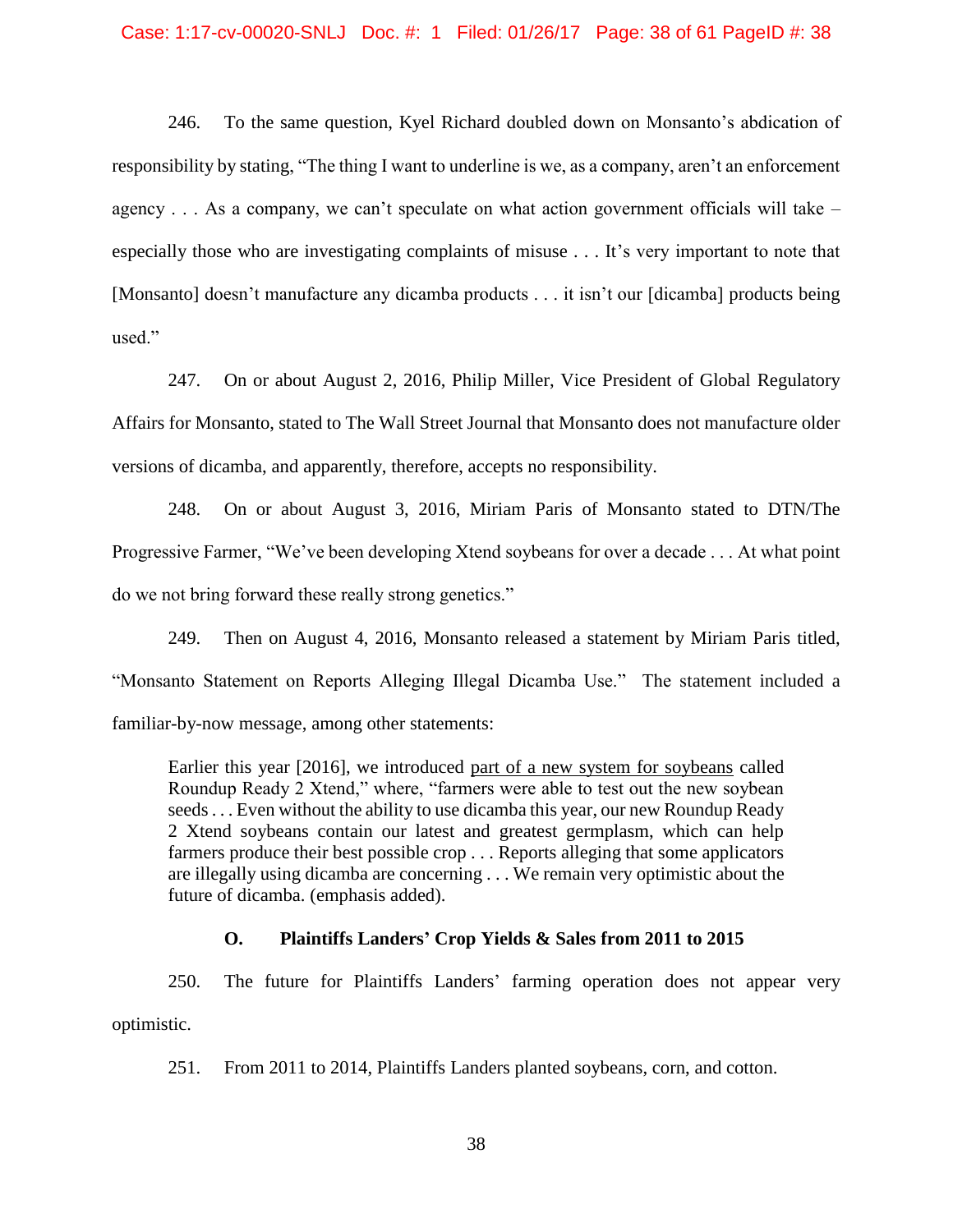## Case: 1:17-cv-00020-SNLJ Doc. #: 1 Filed: 01/26/17 Page: 39 of 61 PageID #: 39

252. Also from 2011-2014, soybean and corn prices averaged roughly as follows:

- a) Soybeans: \$12.26; and
- b) Corn: \$5.29.

253. In 2011, Plaintiffs Landers planted 914 acres of soybeans and corn, in addition to cotton, as follows:

- a) Soybeans: 285 acres; and
- b) Corn: 629 acres.

254. Of those planted acres in 2011, Plaintiffs Landers saw the following yields:

- a) Soybeans: 58 bushels per acre; and
- b) Corn: 158 bushels per acre.

255. Also in 2011, Plaintiffs Landers' crops endured major spring flooding that damaged

their corn, thirty percent (30%) of which they had to replant. The flooding also made Plaintiffs

Landers plant their soybeans late, and yield losses can occur with replanting or planting late.

256. It is also Plaintiffs Landers' custom to store some of their harvested crops and carry those stored crops over into the following year to be sold.

257. In 2011, Plaintiffs Landers' total sales of \$1,137,336.54 consisted of the following:

| a) Soybeans carried over from 2010: | \$0               |
|-------------------------------------|-------------------|
| b) Corn carried over from 2010:     | \$217,135.05;     |
| c) Cotton carried over from 2010:   | \$89,883.96;      |
| d) Soybeans:                        | \$65,484.66;      |
| e) Corn:                            | \$239,263.18; and |
| f) Cotton:                          | \$525,619.24.     |
|                                     |                   |

258. Thus, in 2011, Plaintiffs Landers' sales from their soybean and corn harvests were

(including soybeans and corn from 2011 carried over for sale in 2012):

| a) Soybeans: | $$133,521.08$ ; and |
|--------------|---------------------|
| b) Corn:     | \$380,981.31.       |

259. In 2012, Plaintiffs Landers planted 858 acres of soybeans and corn, in addition to cotton, as follows: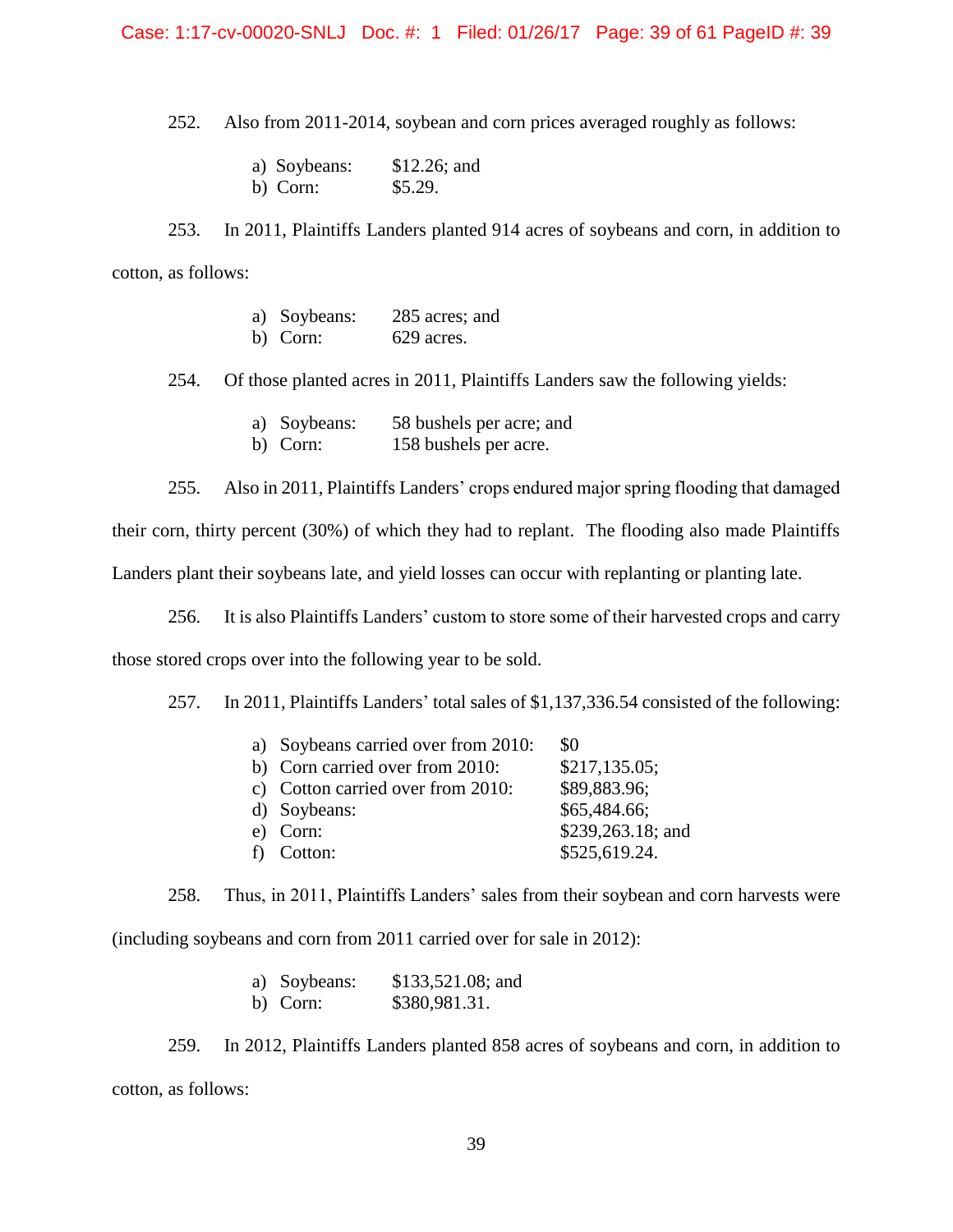## Case: 1:17-cv-00020-SNLJ Doc. #: 1 Filed: 01/26/17 Page: 40 of 61 PageID #: 40

- a) Soybeans: 328 acres; and
- b) Corn: 530 acres.

260. Of those planted acres in 2012, Plaintiffs Landers saw the following yields:

- a) Soybeans: 63 bushels per acre; and
- b) Corn: 181 bushels per acre.

261. Also in 2012, Plaintiffs Landers had good weather and growing conditions.

262. In 2012, Plaintiffs Landers' total sales of \$913,035.30 consisted of the following:

| a) Soybeans carried over from 2011: | \$68,036.42;      |
|-------------------------------------|-------------------|
| b) Corn carried over from 2011:     | \$141,718.13;     |
| c) Cotton carried over from 2011:   | \$64,231.72;      |
| d) Soybeans:                        | \$72,285.90;      |
| e) Corn:                            | \$242,294.41; and |
| f) Cotton:                          | \$324,468.72.     |

263. Thus, in 2012, Plaintiffs Landers' sales from their soybean and corn harvests were

(including soybeans and corn from 2012 carried over for sale in 2013):

| a) Soybeans: | \$201,397.97; and |
|--------------|-------------------|
| b) Corn:     | \$460,436.89.     |

264. In 2013, Plaintiffs Landers planted 1,060 acres of soybeans and corn, in addition to

cotton, as follows:

| a) Soybeans: | 373 acres; and |
|--------------|----------------|
| b) Corn:     | 687 acres.     |

265. Of those planted acres in 2013, Plaintiffs Landers saw the following yields:

- a) Soybeans: 51 bushels per acre; and
- b) Corn: 205 bushels per acre.

266. Also in 2013, Plaintiffs Landers saw flood damage to their soybean crop due to

fifteen (15) inches of rain in the first ten (10) days of August, harming 150 to 160 acres of soybeans that did not recover.

267. In 2013, Plaintiffs Landers' total sales of \$930,687.45 consisted of the following: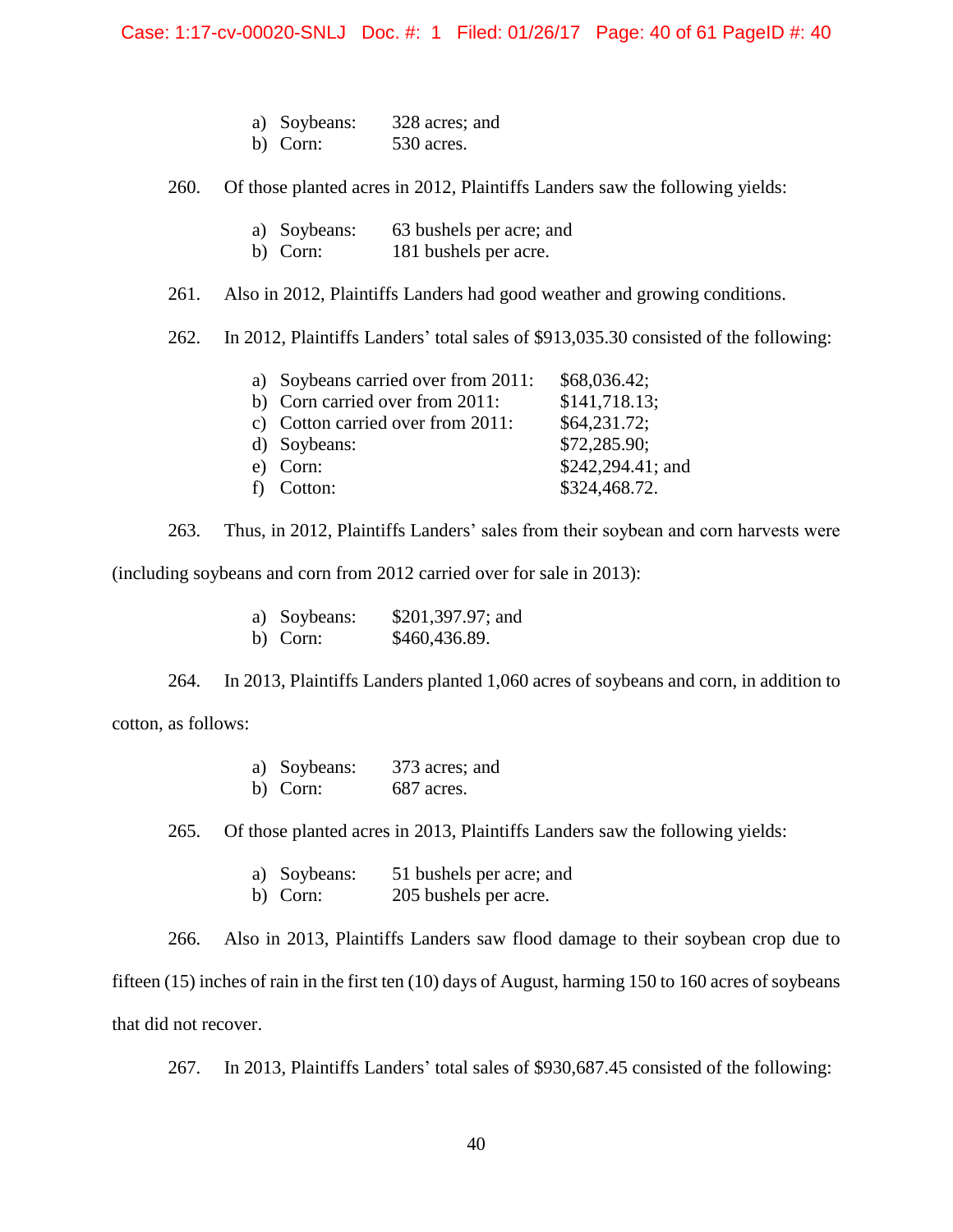| a) Soybeans carried over from 2012: | \$129,112.07;     |
|-------------------------------------|-------------------|
| b) Corn carried over from 2012:     | \$218,142.48;     |
| c) Cotton carried over from 2012:   | \$71,445.37;      |
| d) Soybeans:                        | \$91,085.22;      |
| e) Corn:                            | \$238,623.70; and |
| f) Cotton:                          | \$185,288.61.     |

268. Thus, in 2013, Plaintiffs Landers' sales from their soybean and corn harvests were

(including soybeans and corn from 2013 carried over for sale in 2014):

| a) Soybeans: | \$179,400.94; and |
|--------------|-------------------|
| b) Corn:     | \$415,877.18.     |

269. In 2014, Plaintiffs Landers planted 889 acres of soybeans and corn, in addition to

cotton, as follows:

| a) Soybeans:              | 321 acres; and |
|---------------------------|----------------|
| $\mathbf{L}$ $\mathbf{L}$ | $ECO$ cance    |

b) Corn: 568 acres.

270. Of those planted acres in 2014, Plaintiffs Landers saw the following yields:

|   | a) Soybeans: | 62 bushels per acre; and |
|---|--------------|--------------------------|
| . |              |                          |

b) Corn: 188 bushels per acre;

271. Also in 2014, Plaintiffs Landers endured a spring freeze to their crops and had to

replant 300 acres of corn.

272. In 2014, Plaintiffs Landers' total sales of \$800,896.51 consisted of the following:

| a) Soybeans carried over from 2013: | \$88,315.72;      |
|-------------------------------------|-------------------|
| b) Corn carried over from 2013:     | \$177,253.48;     |
| c) Cotton carried over from 2013:   | \$47,244.92;      |
| d) Soybeans:                        | \$141,255.15;     |
| e) Corn:                            | \$150,481.06; and |
| f) Cotton:                          | \$196,346.18.     |

273. Thus, in 2014, Plaintiffs Landers' sales from their soybean and corn harvests were

(including soybeans and corn from 2014 carried over for sale in 2015):

| a) Soybeans: | \$200,414.94; and |
|--------------|-------------------|
| b) Corn:     | \$275,283.09.     |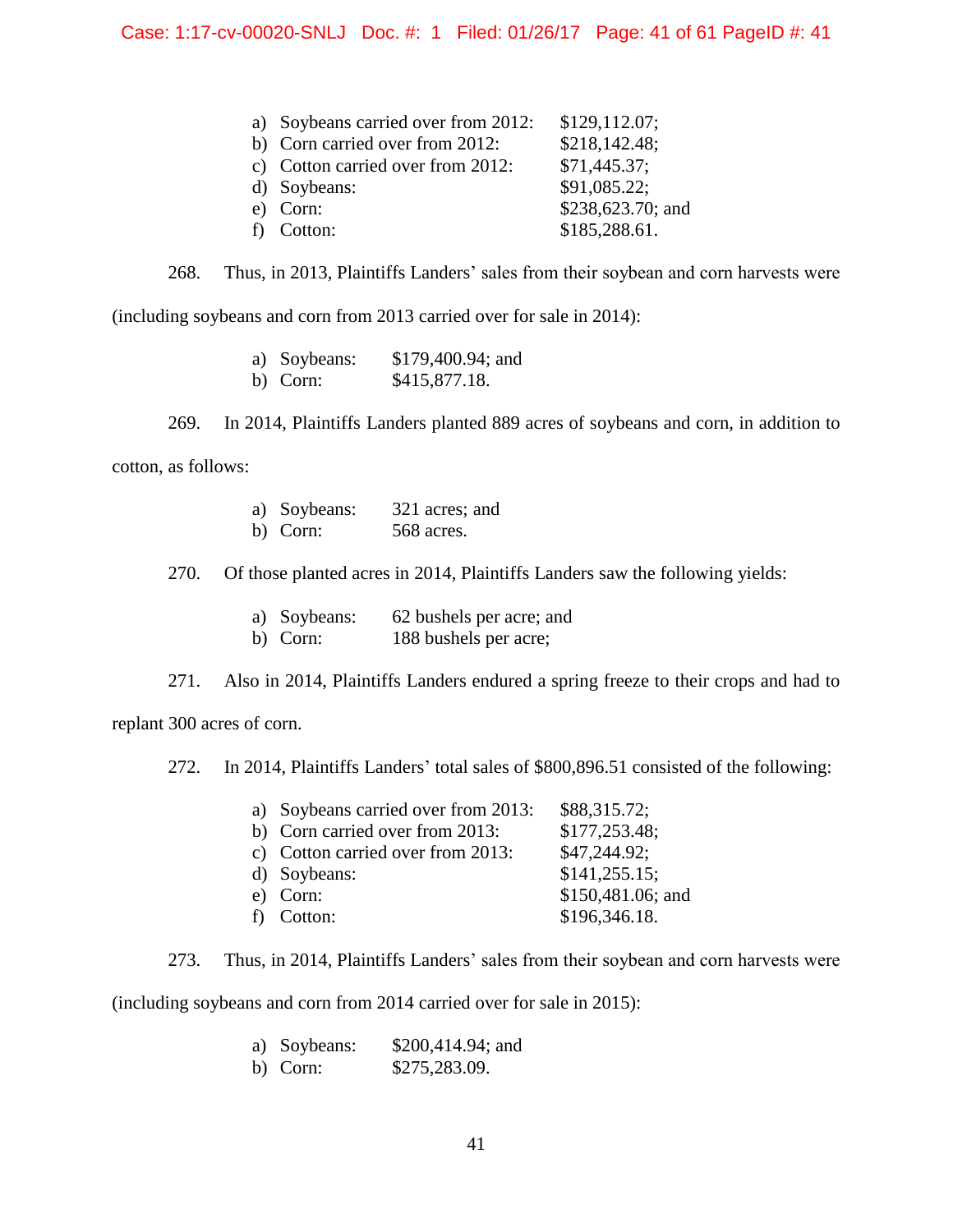## Case: 1:17-cv-00020-SNLJ Doc. #: 1 Filed: 01/26/17 Page: 42 of 61 PageID #: 42

274. In 2015 and 2016, Plaintiffs Landers did not plant cotton. This resulted in a sizeable

increase in Plaintiffs Landers' planted acres for soybeans and corn in 2015 and 2016.

275. Also in 2015, soybean and corn prices per bushel averaged roughly as follows:

| a) Soybeans: | $$8.12;$ and |
|--------------|--------------|
| b) Corn:     | \$3.60.      |

276. In 2015, Plaintiffs Landers planted 1,552 acres of soybeans and corn, as follows:

|  | a) Soybeans: |  | 807 acres; and |  |
|--|--------------|--|----------------|--|
|--|--------------|--|----------------|--|

b) Corn: 745 acres.

277. Of those planted acres in 2015, Plaintiffs Landers saw the following yields:

| 63 bushels per acre; and<br>a) Soybeans: |  |
|------------------------------------------|--|
|------------------------------------------|--|

b) Corn: 182 bushels per acre.

278. 2015 was also a good growing season for Plaintiffs Landers with favorable weather.

279. In 2015, Plaintiffs Landers' total sales of \$650,804.00 consisted of the following:

| a) Soybeans carried over from 2014: | \$59,159.79;        |
|-------------------------------------|---------------------|
| b) Corn carried over from 2014:     | \$124,802.03;       |
| c) Cotton carried over from 2014:   | \$52,949.79;        |
| d) Soybeans:                        | \$256,620.38;       |
| e) Corn:                            | $$146,851.58$ ; and |
| f) Cotton:                          | \$0.                |

280. Thus, in 2015, Plaintiffs Landers' sales from their soybean and corn harvests were (including soybeans and corn from 2015 carried over for sale in 2016):

- a) Soybeans: \$256,620.38; and
- b) Corn: \$290,141.57.

## **P. Damage to Plaintiffs Landers in 2016**

281. In 2016, Plaintiffs Landers and others similarly situated saw dicamba damage to one hundred percent (100%) of their crops, impacting over 700 acres of soybeans and over 500 acres of corn. More than half of Plaintiffs Landers' soybean crop was also destroyed by dicamba in 2016, and the totality of their losses will not be fully known until further into 2017.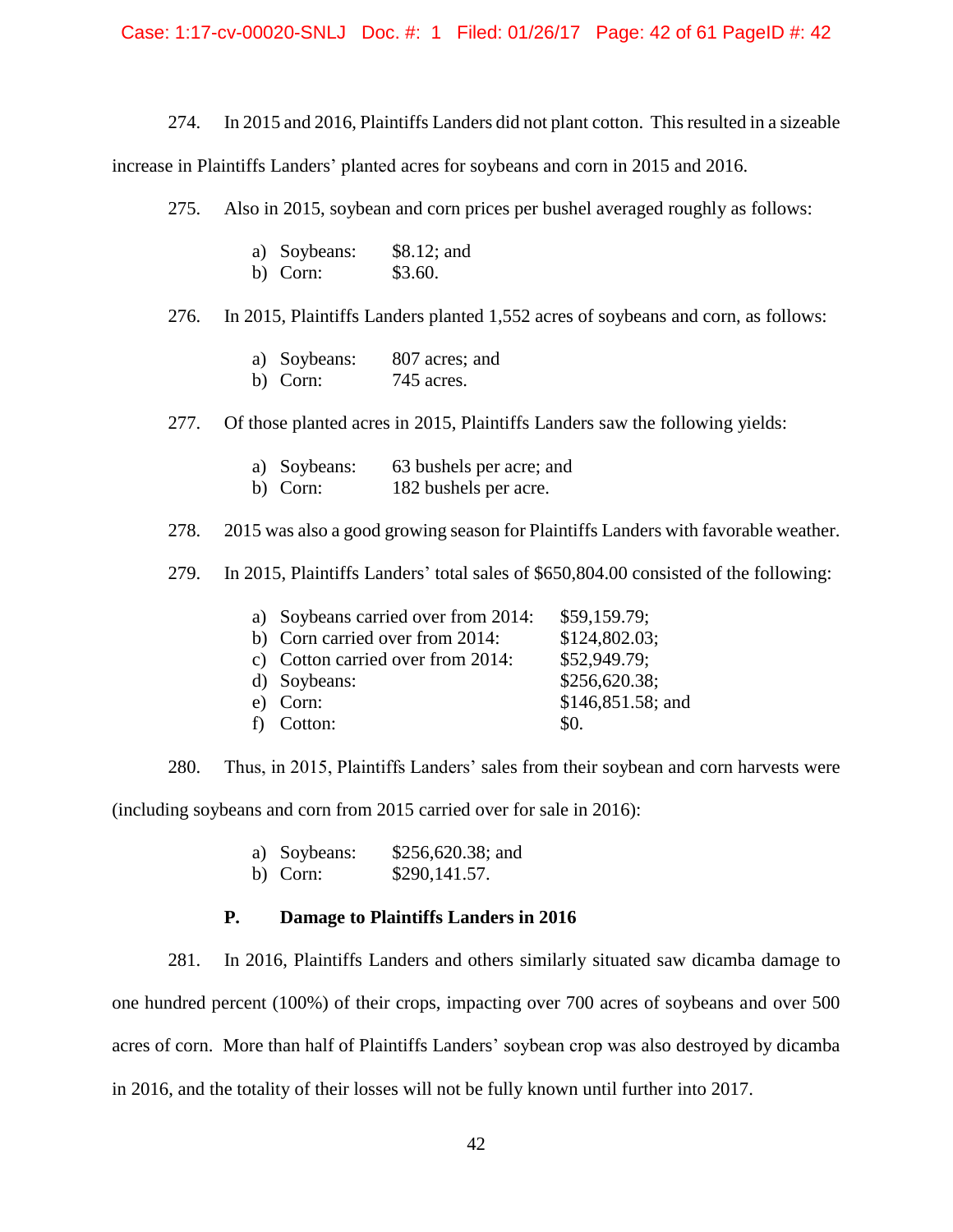## Case: 1:17-cv-00020-SNLJ Doc. #: 1 Filed: 01/26/17 Page: 43 of 61 PageID #: 43

282. In 2016, Plaintiffs Landers planted 1,462 acres of soybeans and corn (similar to 2015 when Plaintiffs Landers did not plant any cotton), as follows:

| a) Soybeans: | 737 acres; and |
|--------------|----------------|
| b) Corn:     | 755 acres.     |

283. Despite planting more acreage in 2016 than they had in years prior, excluding 2015,

Plaintiffs Landers saw their yields for soybeans and corn drop precipitously.

284. Of those planted acres in 2016, Plaintiffs Landers saw the following yields:

- a) Soybeans: 36 bushels per acre; and
- b) Corn: 150 bushels per acre.

285. 2016 was another good growing season for Plaintiffs Landers' crops with more favorable weather.

286. In 2016, Plaintiffs Landers' total sales of \$423,636.99 was lower than in years past due to the dicamba damage, no soybeans carried over from 2015, and a lack of planting and selling cotton, as follows:

| a) Soybeans carried over from 2015: | \$0:             |
|-------------------------------------|------------------|
| b) Corn carried over from 2015:     | \$143,289.99;    |
| c) Cotton carried over from 2015:   | \$0:             |
| d) Soybeans:                        | \$189,140.30;    |
| e) Corn:                            | \$91,206.70; and |
| f) Cotton:                          | \$0.             |

287. Thus, in 2016, Plaintiffs Landers' sales for their soybean and corn harvest were

(including \$40,000.00 in corn from 2016 carried over for sale in 2017):

| a) Soybeans: | \$189,140.30; and |
|--------------|-------------------|
| b) Corn:     | \$131,206.70.     |

288. Also in 2016, soybean and corn prices per bushel averaged roughly as follows:

- a) Soybeans: \$8.77; and
- b) Corn: \$3.75.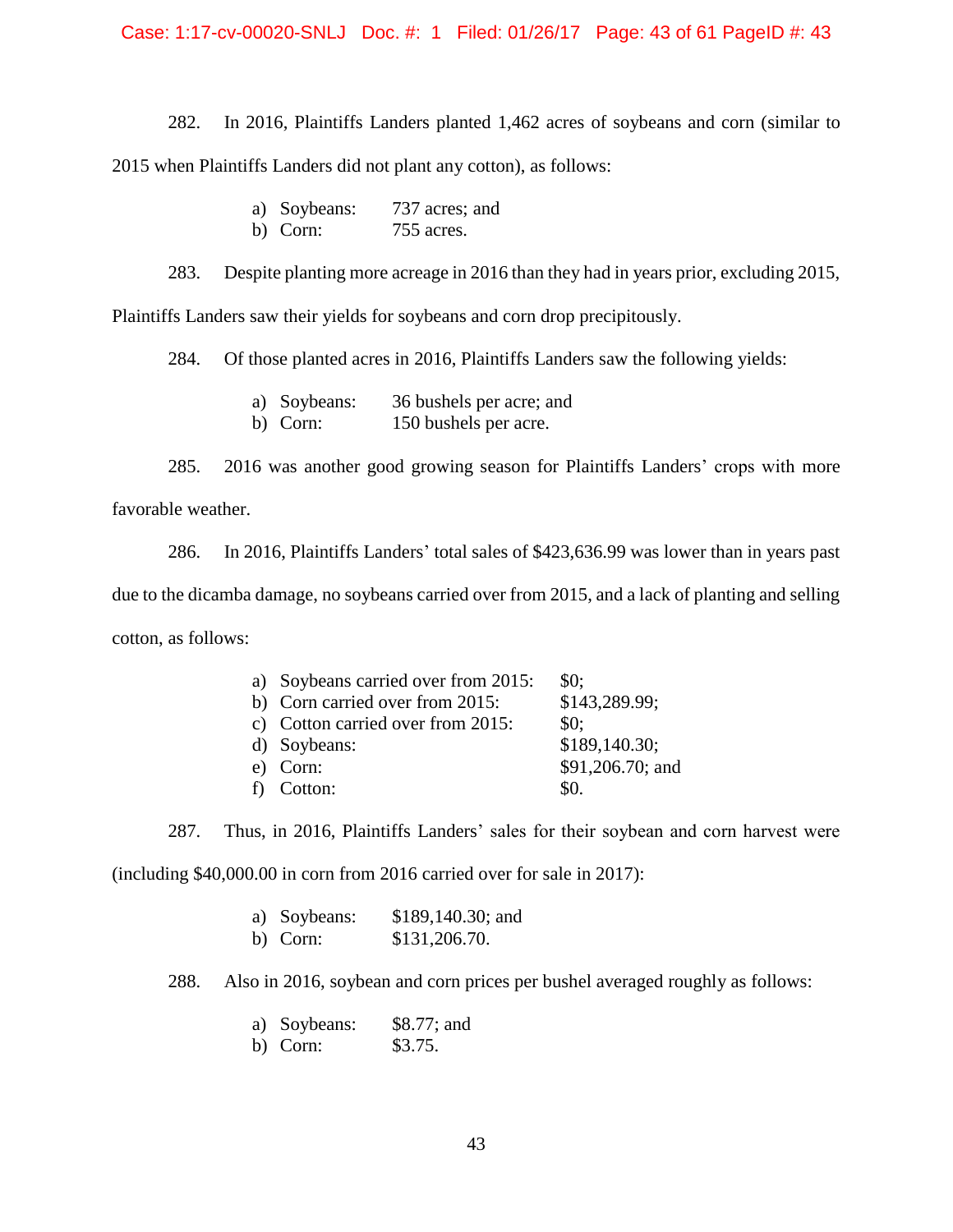## Case: 1:17-cv-00020-SNLJ Doc. #: 1 Filed: 01/26/17 Page: 44 of 61 PageID #: 44

289. In 2016, Plaintiffs Landers also lost their sweet corn crop and many crops in their home garden. Further, the pride and reputation for quality crops that Plaintiffs Landers have built over the years has been decimated by Monsanto and dicamba.

290. Moreover, Plaintiffs Landers and others similarly situated have suffered damage to their professional reputations, resulting in extreme disappointment, disrespect, and a diminution of trust in Plaintiffs Landers and their crops.

291. Plaintiffs Landers' outstanding reputation with some of their leasing partners has lasted for twenty-five (25) to forty (40) years. These same leasing partners have also complained to Plaintiffs Landers about the lack of crop production on their land, and Plaintiff Steven Landers has been forced to explain the damage to their crops and to his crops due to dicamba.

292. In 2017, if Plaintiffs Landers and others similarly situated are damaged again even half as badly as they were in 2016, Plaintiffs Landers and others similarly situated will be out of the agricultural business entirely and risk bankruptcy.

293. The ability of Plaintiffs Landers and others similarly situated to remain financially viable and pay their bills following their 2016 crop losses is crushing them financially.

294. Further, as Dr. Kevin Bradley and many others in the agricultural community have observed, Plaintiffs Landers and others similarly situated will be forced to plant Monsanto's Xtend soybeans in 2017, a crop system that comes at a significant increased expense.

295. It is inevitable that many farmers in the affected states will continue to spray dicamba on Xtend seeds in 2017, either by spraying XtendiMax or the older, less expensive, more volatile types of dicamba, once again setting in motion the disastrous consequences of 2016's dicamba tragedy to Plaintiffs Landers and others similarly situated on an epic scale.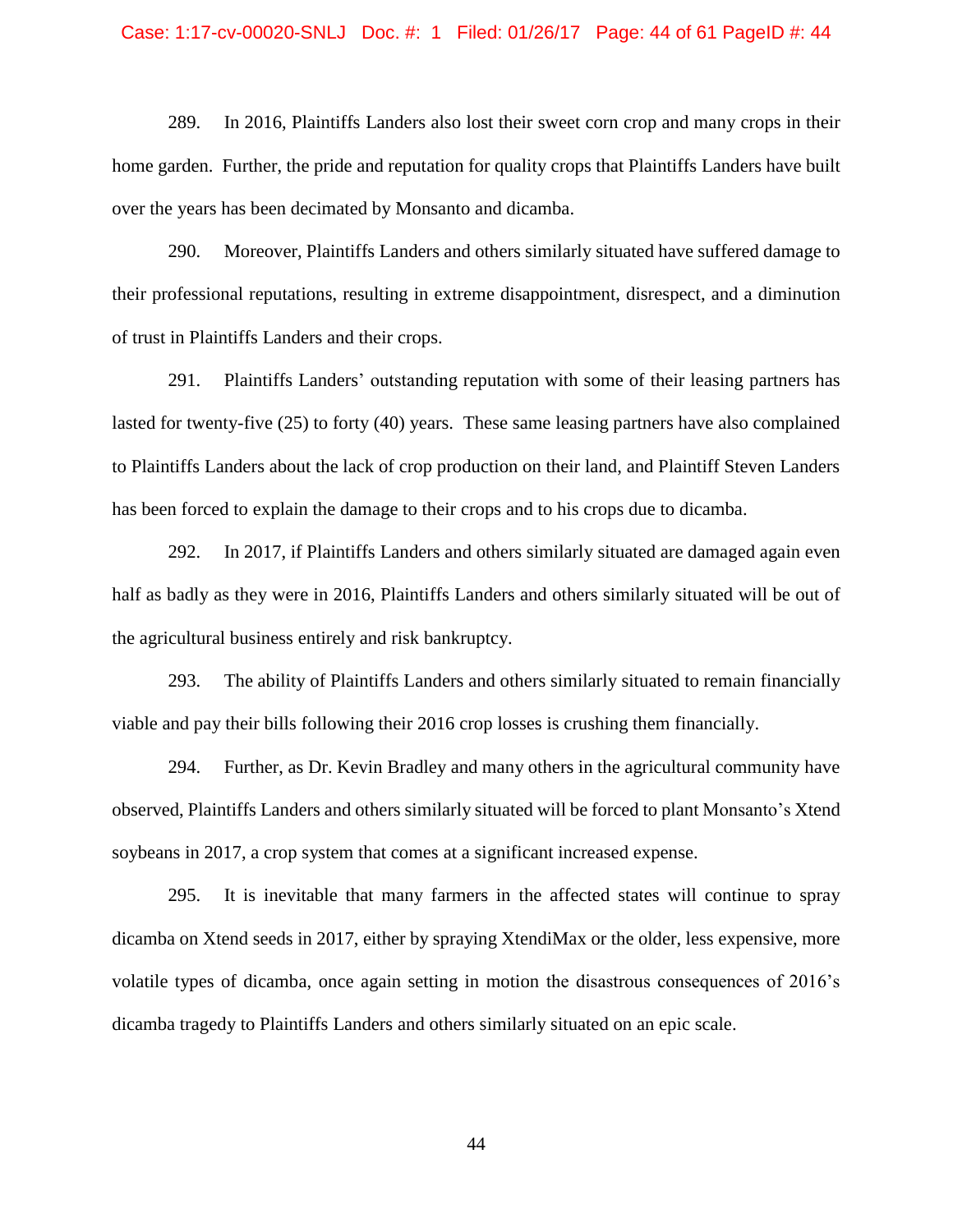#### Case: 1:17-cv-00020-SNLJ Doc. #: 1 Filed: 01/26/17 Page: 45 of 61 PageID #: 45

296. This widespread dicamba problem also includes Monsanto's organized scheme to establish a monopoly for its Xtend crops by using Plaintiffs Landers and others similarly situated as the unwilling test subjects of an incomplete Xtend crop system that will fill Monsanto's pockets at the expense of all Plaintiffs' livelihoods, heritage, health, and well-being.

297. The experiences of Plaintiffs Landers and others similarly situated are indicative of Doe Plaintiffs throughout the affected states. As evidenced by the numerous complaints to the affected states' departments of agriculture, the repeated stories of the same types of damage, the hearings, the news articles, statements by university researchers, and investigations by state and federal agencies, including the Federal Bureau of Investigation and the EPA, Monsanto's Xtend seeds and its defective "crop system" created a pervasive and widespread dicamba epidemic that has financially crippled all Plaintiffs throughout the affected states.

## **COUNT I – STRICT LIABILITY – DESIGN DEFECT**

298. Plaintiffs reallege all proceeding paragraphs as if incorporated herein.

299. Monsanto designed, tested, developed, manufactured, marketed, distributed, and sold Xtend cotton and soybean seeds in the course of its ordinary business.

300. As described above, Xtend cotton and soybean seeds were in a defective condition, unreasonably dangerous when put to their reasonably anticipated use because no safe herbicide was marketed by Monsanto or any other company. Thus, the Xtend products were defective due to the lack of any safe herbicide and should not have been sold.

301. The Xtend cotton and soybean seeds were planted by farmers which was their reasonably anticipated use.

302. Plaintiffs were damaged as a direct result of such defective condition which existed when the product was sold.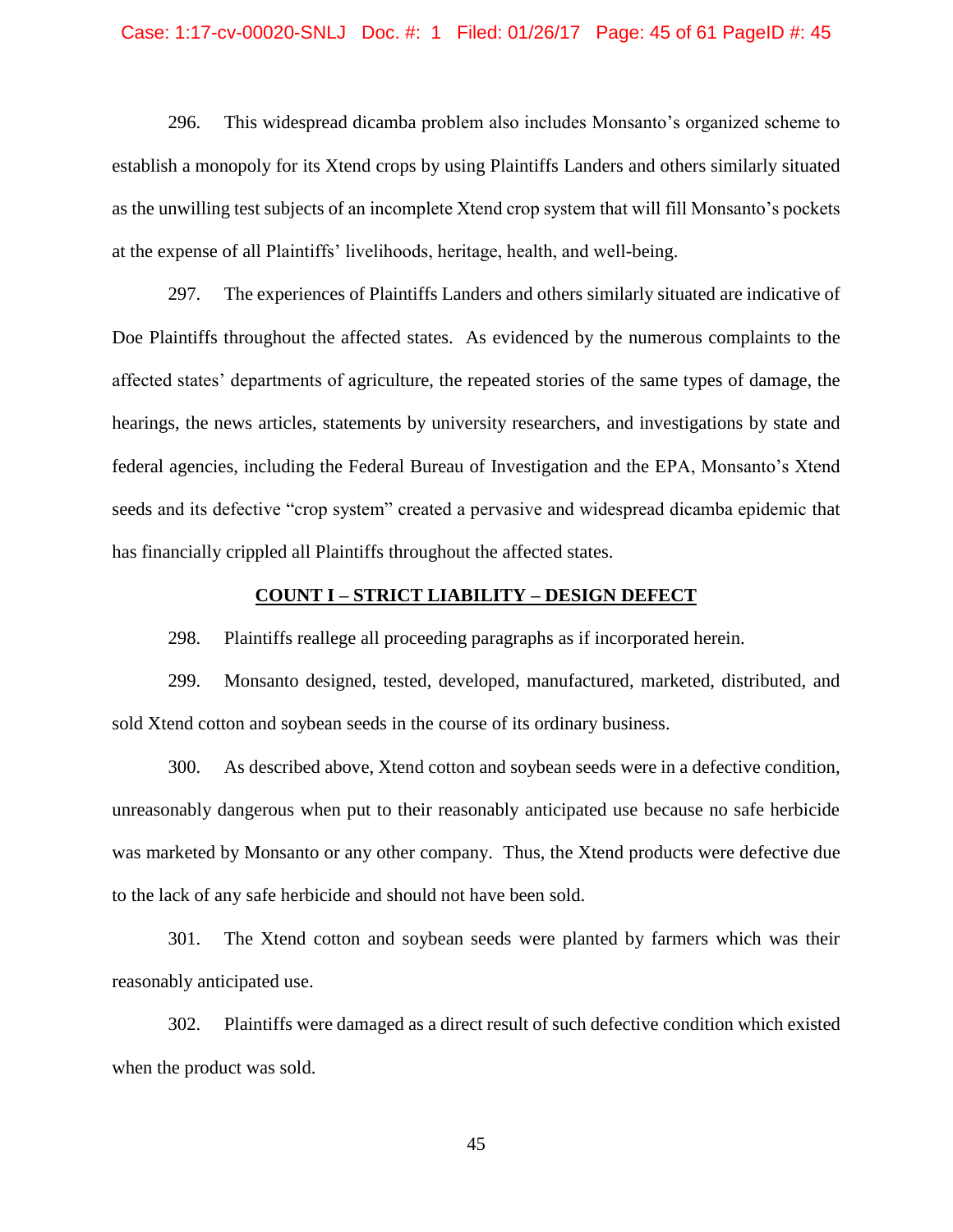#### Case: 1:17-cv-00020-SNLJ Doc. #: 1 Filed: 01/26/17 Page: 46 of 61 PageID #: 46

303. At all times, Monsanto sold its Xtend cotton and soybean seeds and knew of the defective condition and danger of its Xtend cotton and soybean seeds.

304. The actions of Monsanto and the injuries inflicted against Plaintiffs as set forth herein show complete indifference to or conscious disregard for the safety of others, were also reckless, intentional, knowing, malicious, and willful, and entitle Plaintiffs to a recovery of punitive damages against Monsanto in a fair and reasonable amount.

WHEREFORE, Plaintiffs respectfully pray that this Court enter judgment against Monsanto on Count I of this Complaint for (1) an award of such compensatory and punitive damages as are fair and reasonable; (2) awarding Plaintiffs their costs, expenses, and reasonable attorney's fees incurred in this matter; and (3) for such further relief as the Court deems just and proper.

### **COUNT II – STRICT LIABILITY – FAILURE TO WARN**

305. Plaintiffs reallege all proceeding paragraphs as if incorporated herein.

306. Monsanto sold Xtend cotton and soybean seeds in the course of its ordinary business.

307. As described above, Xtend cotton and soybean seeds were unreasonably dangerous at the time of sale. The Xtend cotton and soybean seeds were unreasonably dangerous when put to their reasonably anticipated use without knowledge of purchasers and third parties of their defective condition because no safe herbicide was marketed by Monsanto or any other company.

308. Monsanto did not give an adequate warning to purchasers or third parties of the danger of these Xtend crops.

309. The Xtend cotton and soybean seeds were planted by farmers which was their reasonably anticipated use.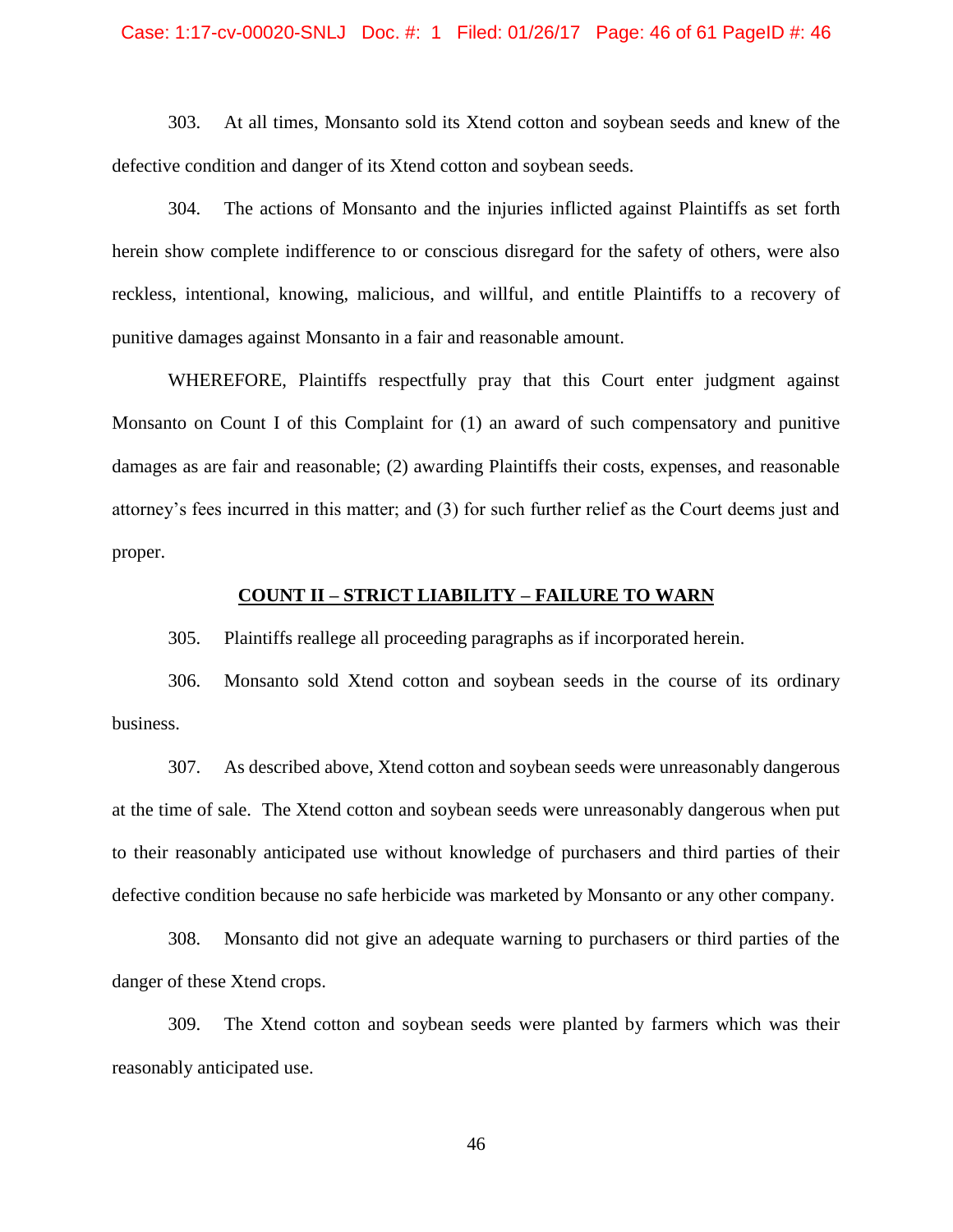#### Case: 1:17-cv-00020-SNLJ Doc. #: 1 Filed: 01/26/17 Page: 47 of 61 PageID #: 47

310. Plaintiffs were damaged as a direct result of the Xtend cotton and soybean seeds being sold without an adequate warning.

311. At all times, Monsanto sold its Xtend cotton and soybean seeds and knew of the danger of its Xtend cotton and soybean seeds.

312. The actions of Monsanto and the injuries inflicted against Plaintiffs as set forth herein show complete indifference to or conscious disregard for the safety of others, were also reckless, intentional, knowing, malicious, and willful, and entitle Plaintiffs to a recovery of punitive damages against Monsanto in a fair and reasonable amount.

WHEREFORE, Plaintiffs respectfully pray that this Court enter judgment against Monsanto on Count II of this Complaint for (1) an award of such compensatory and punitive damages as are fair and reasonable; (2) awarding Plaintiffs their costs, expenses, and reasonable attorney's fees incurred in this matter; and (3) for such further relief as the Court deems just and proper.

### **COUNT III – NEGLIGENT DESIGN AND MARKETING**

313. Plaintiffs reallege all proceeding paragraphs as if incorporated herein.

314. Monsanto negligently designed and marketed the Xtend cotton and soybean seeds.

315. Monsanto designed and marketed Xtend cotton and soybean seeds in the course of its ordinary business.

316. As described above, Monsanto failed to use ordinary care in the design and marketing of Xtend cotton and soybean seeds because no safe herbicide was marketed by Monsanto or any other company. Thus, the Xtend products were defective due to the lack of any safe herbicide and no company exercising ordinary care would have designed or marketed such a product.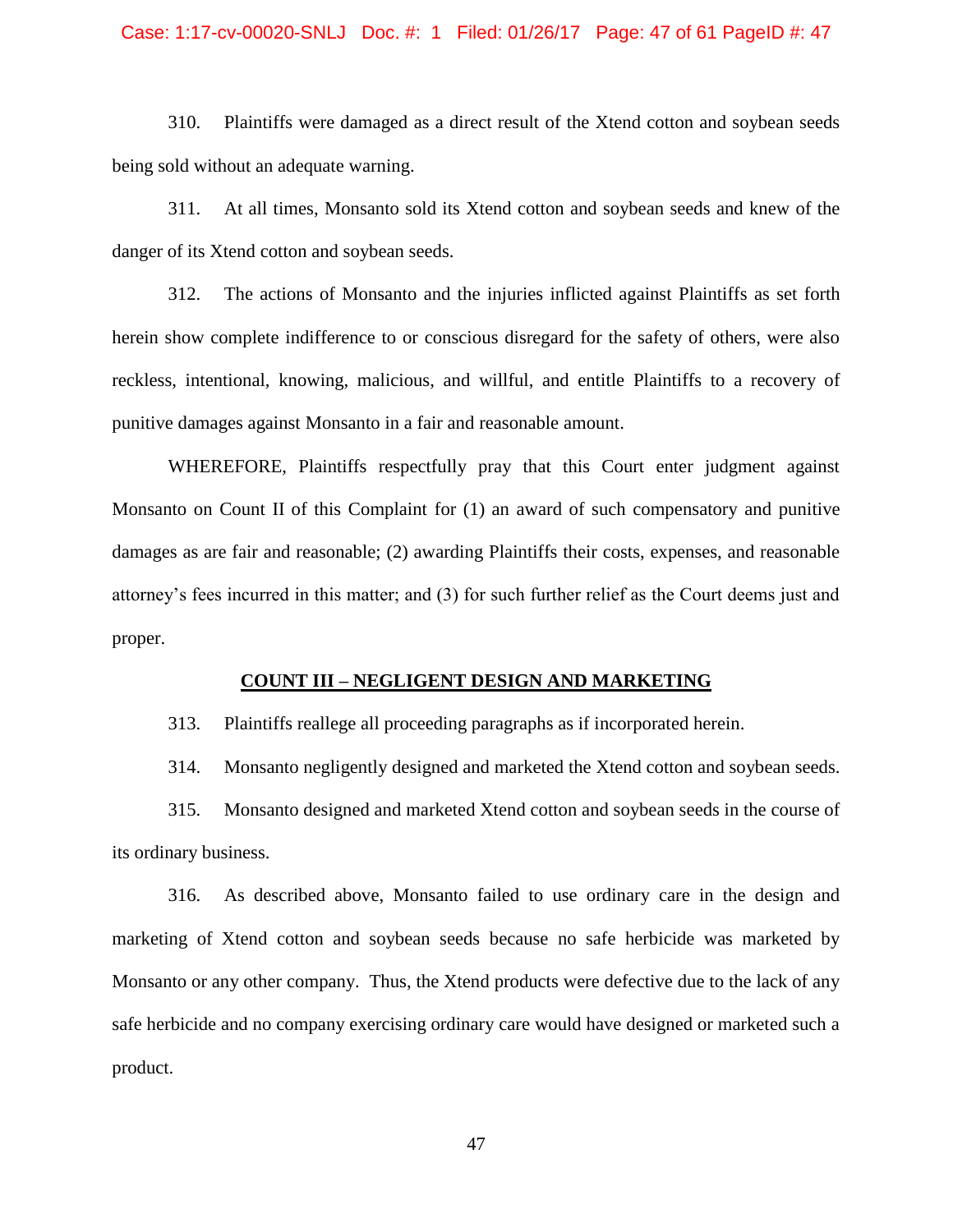#### Case: 1:17-cv-00020-SNLJ Doc. #: 1 Filed: 01/26/17 Page: 48 of 61 PageID #: 48

317. The Xtend cotton and soybean seeds were planted by farmers which was their reasonably anticipated use.

318. Plaintiffs were damaged as a direct result of such negligence in design and marketing.

319. The actions of Monsanto and the injuries inflicted against Plaintiffs as set forth herein show complete indifference to or conscious disregard for the safety of others, were also reckless, intentional, knowing, malicious, and willful, and entitle Plaintiffs to a recovery of punitive damages against Monsanto in a fair and reasonable amount.

WHEREFORE, Plaintiffs respectfully pray that this Court enter judgment against Monsanto on Count III of this Complaint for (1) an award of such compensatory and punitive damages as are fair and reasonable; (2) awarding Plaintiffs their costs, expenses, and reasonable attorney's fees incurred in this matter; and (3) for such further relief as the Court deems just and proper.

## **COUNT IV – NEGLIGENT FAILURE TO WARN**

320. Plaintiffs reallege all proceeding paragraphs as if incorporated herein.

321. Monsanto designed Xtend cotton and soybean seeds in the ordinary course of its business.

322. Monsanto sold Xtend cotton and soybean seeds in the course of its ordinary business.

323. As described above, Xtend cotton and soybean seeds were unreasonably dangerous at the time of sale. The Xtend products were unreasonably dangerous when put to their reasonably anticipated use without knowledge of purchasers and third parties of its defective condition because no safe herbicide was marketed by Monsanto or any other company.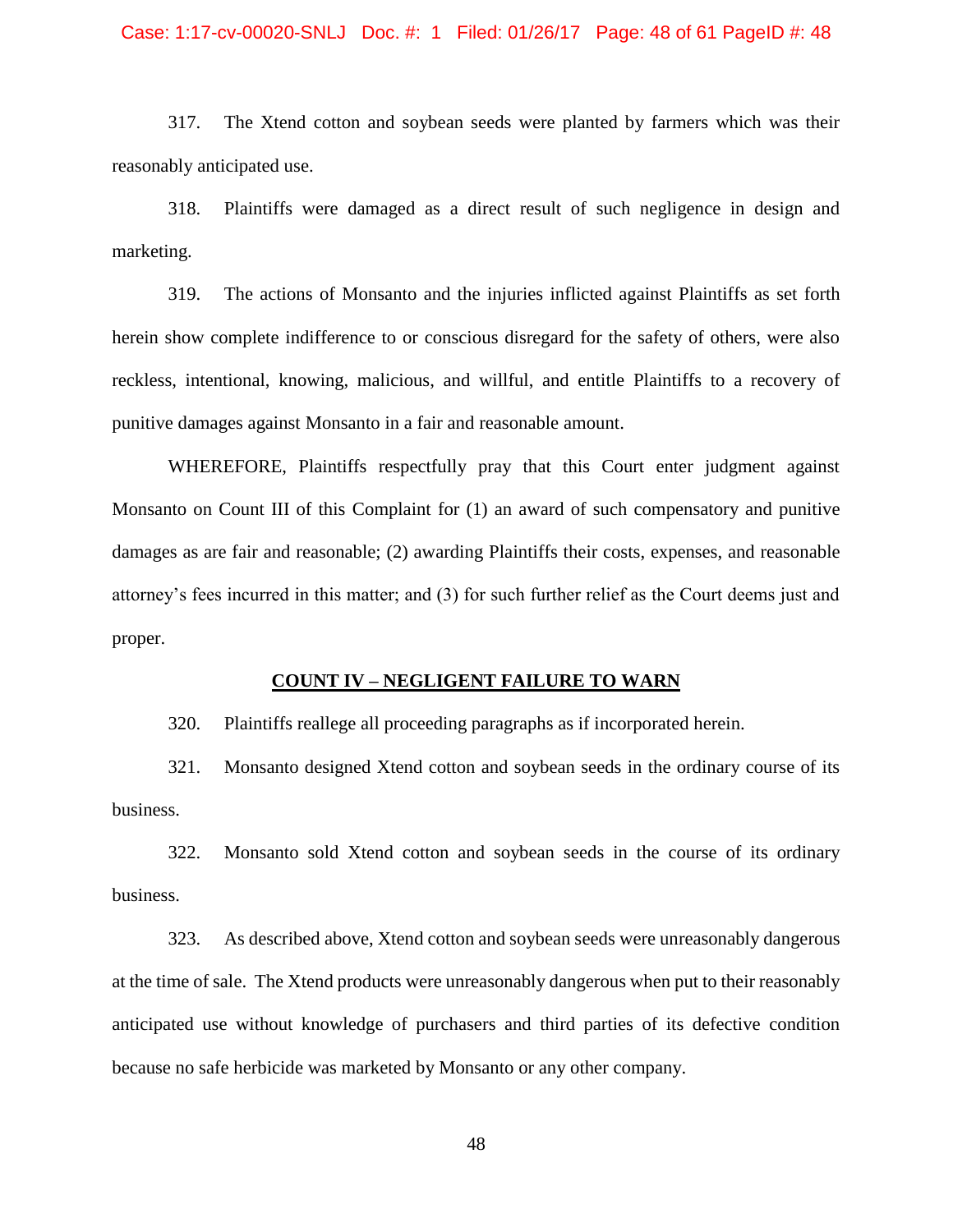#### Case: 1:17-cv-00020-SNLJ Doc. #: 1 Filed: 01/26/17 Page: 49 of 61 PageID #: 49

324. Monsanto failed to use ordinary care by neglecting to provide an adequate warning of the danger of these Xtend products.

325. The seeds were planted by farmers which was their reasonably anticipated use.

326. Plaintiffs were damaged as a direct result of the Xtend cotton and soybean seeds being sold without an adequate warning.

327. The actions of Monsanto and the injuries inflicted against Plaintiffs as set forth herein show complete indifference to or conscious disregard for the safety of others, were also reckless, intentional, knowing, malicious, and willful, and entitle Plaintiffs to a recovery of punitive damages against Monsanto in a fair and reasonable amount.

WHEREFORE, Plaintiffs respectfully pray that this Court enter judgment against Monsanto on Count IV of this Complaint for (1) an award of such compensatory and punitive damages as are fair and reasonable; (2) awarding Plaintiffs their costs, expenses, and reasonable attorney's fees incurred in this matter; and (3) for such further relief as the Court deems just and proper.

#### **COUNT V – NEGLIGENT TRAINING**

328. Plaintiffs reallege all proceeding paragraphs as if incorporated herein.

329. Monsanto sold its Xtend cotton and soybean seeds to farmers knowing that without a safe, approved herbicide alternative that there was a significant risk that farmers would use illegal herbicides to protect their crops.

330. Monsanto had a legal duty to innocent third parties, including Plaintiffs, to use ordinary care to protect them against the unreasonable risk of harm of the inevitable illegal spraying that would occur to protect crops grown from the Xtend cotton and soybean seeds.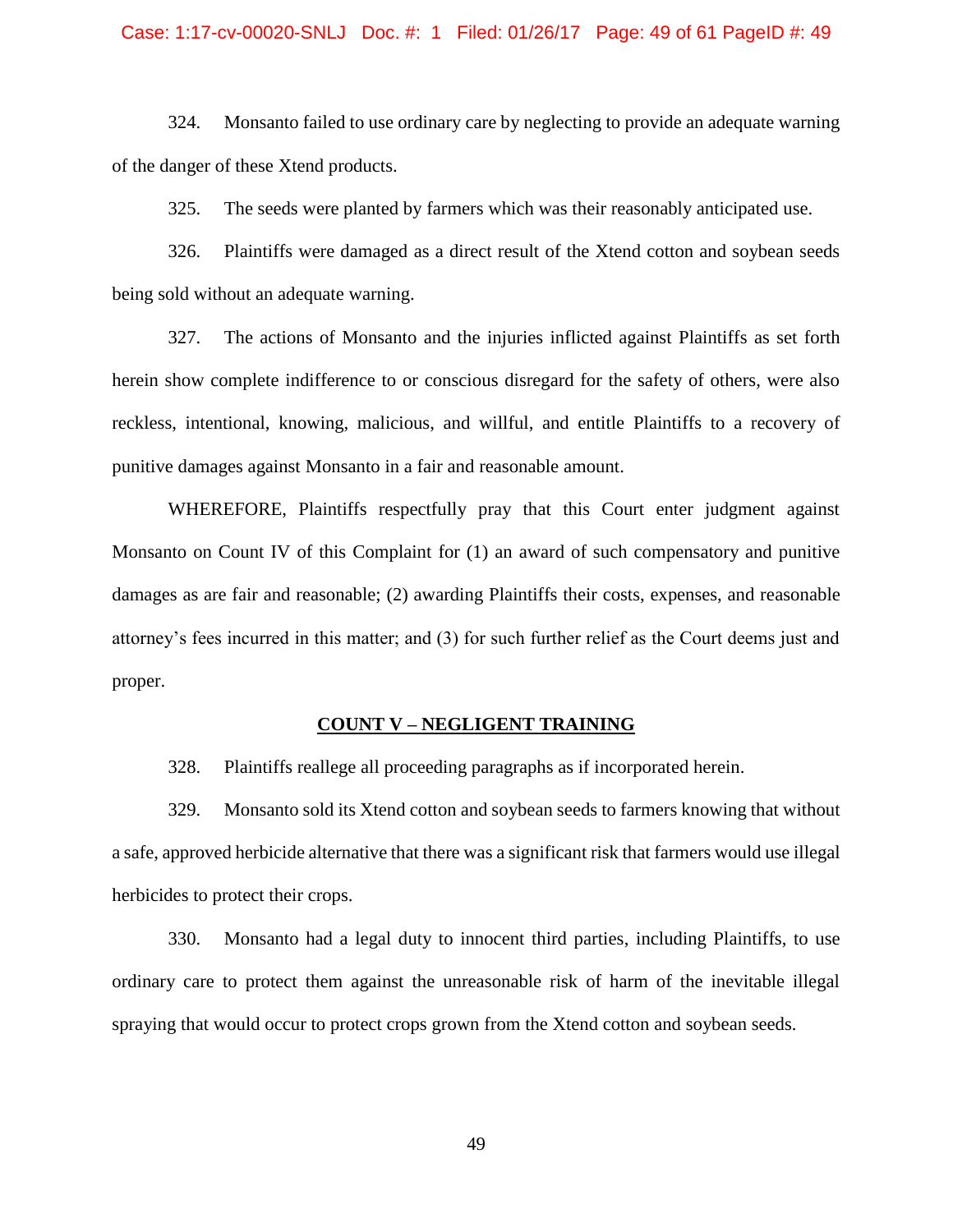## Case: 1:17-cv-00020-SNLJ Doc. #: 1 Filed: 01/26/17 Page: 50 of 61 PageID #: 50

331. Monsanto had a duty to provide training to purchasers commiserate with the substantial risk of illegal herbicides and the likelihood they would be used to protect crops grown from Xtend cotton and soybean seeds.

332. Monsanto failed to use ordinary care in the training of its purchasers to prevent illegal herbicide use and the resulting damage to third parties, including Plaintiffs.

333. In fact, Monsanto deliberately decided not to train its dealers, applicators, and farmers on its Xtend products until the EPA released a final label for VaporGrip.

334. Monsanto breached their legal duty to innocent third parties, including Plaintiffs, to use ordinary care to protect them against the unreasonable risk of harm.

335. Monsanto's negligence as described above proximately damaged Plaintiffs as described herein.

336. Plaintiffs have suffered damages to their person and property as described above.

337. The actions of Monsanto and the injuries inflicted against Plaintiffs as set forth herein show complete indifference to or conscious disregard for the safety of others, were also reckless, intentional, knowing, malicious, and willful, and entitle Plaintiffs to a recovery of punitive damages against Monsanto in a fair and reasonable amount.

WHEREFORE, Plaintiffs respectfully pray that this Court enter judgment against Monsanto on Count V of this Complaint for (1) an award of such compensatory and punitive damages as are fair and reasonable; (2) awarding Plaintiffs their costs, expenses, and reasonable attorney's fees incurred in this matter; and (3) for such further relief as the Court deems just and proper.

## **COUNT VI – BREACH OF IMPLIED WARRANTY OF MERCHANTABILITY**

338. Plaintiffs reallege all proceeding paragraphs as if incorporated herein.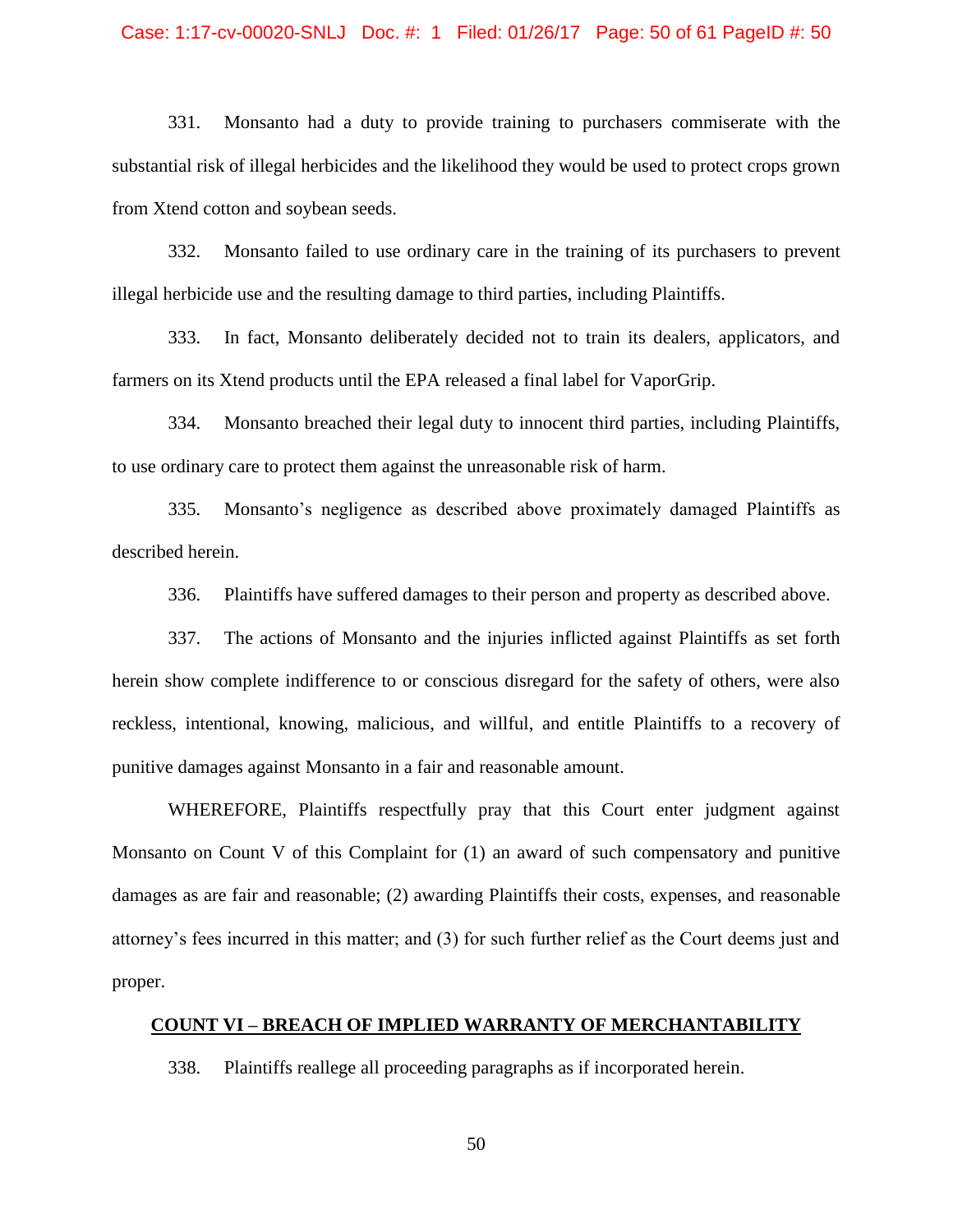#### Case: 1:17-cv-00020-SNLJ Doc. #: 1 Filed: 01/26/17 Page: 51 of 61 PageID #: 51

339. Monsanto sold Xtend cotton and soybean seeds in the ordinary course of its business, and said seeds were purchased by farmers.

340. Monsanto's Xtend cotton and soybean seeds were not fit for their ordinary purposes. Specifically, the seeds could not be used in the ordinary course of farming in a safe manner without a corresponding herbicide.

341. Farmers used the Xtend cotton and soybean seeds for their ordinary purposes – planting and attempting to grow crops from their use.

342. Monsanto was aware that its products were not fit for use in ordinary purposes before any such seeds were sold and during the entire course of time in which the seeds have been on the market.

343. After Plaintiffs were made aware of their damages as a result of the Xtend cotton and soybean seeds, notice was given to Monsanto.

344. As a direct result of Monsanto's Xtend cotton and soybean seeds being unfit for the purposes for which they were sold, Plaintiffs were damaged as described above.

345. The actions of Monsanto and the injuries inflicted against Plaintiffs as set forth herein show complete indifference to or conscious disregard for the safety of others, were also reckless, intentional, knowing, malicious, and willful, and entitle Plaintiffs to a recovery of punitive damages against Monsanto in a fair and reasonable amount.

WHEREFORE, Plaintiffs respectfully pray that this Court enter judgment against Monsanto on Count VI of this Complaint for (1) an award of such compensatory and punitive damages as are fair and reasonable; (2) awarding Plaintiffs their costs, expenses, and reasonable attorney's fees incurred in this matter; and (3) for such further relief as the Court deems just and proper.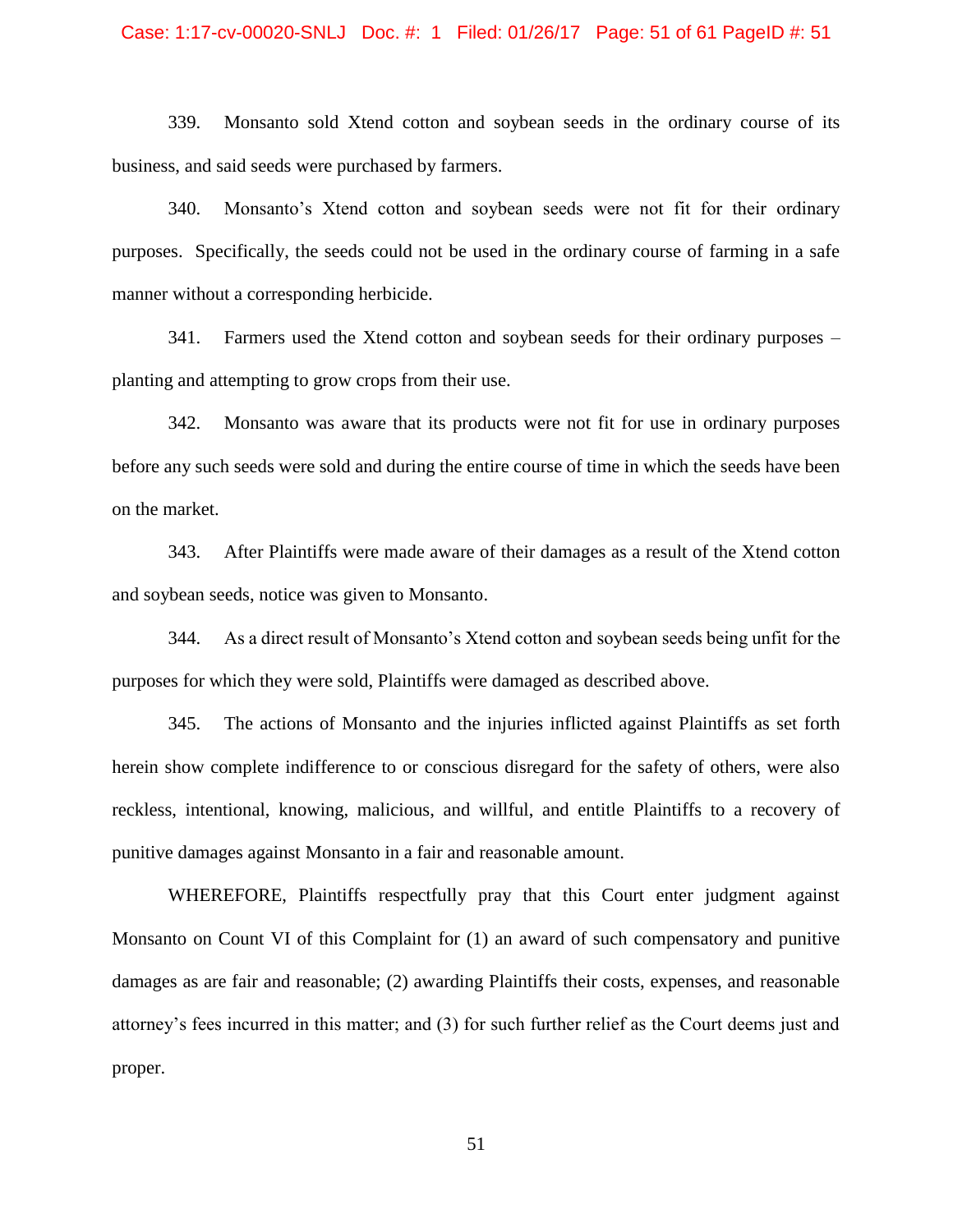## **COUNT VII – FRAUDULENT CONCEALMENT**

346. Plaintiffs reallege all proceeding paragraphs as if incorporated herein.

347. Before Monsanto ever sold its Xtend cotton and soybean seeds, and during the entire time of such sale, Monsanto has known the risks to third parties of illegal herbicide spraying. Further, Monsanto was well aware that by selling these products, Monsanto was creating a situation where illegal spraying was not only likely, but inevitable. Further, Monsanto was wellaware of the catastrophic damages that would occur to third parties as a result of this inevitable illegal spraying.

348. Despite Monsanto's knowledge, it intentionally and maliciously chose to conceal these facts from farmers, state regulatory and legislative bodies, farming associations, the general public, and Plaintiffs.

349. The groups from which Monsanto concealed these facts were unaware of them.

350. This concealed information was material to all groups described above.

351. Monsanto knew of the described groups' ignorance of the truth and intentionally withheld the truth about its product and its risks.

352. Monsanto intended that the above groups should act in ignorance in carrying out their purchases, oversight responsibilities, and ordinary course of business.

353. The groups described above had a right to disclosure of these important facts.

354. As a direct result of Monsanto's concealment of these material facts, farmers who purchased the product and the above groups were unable to perform their task to protect the public, the public was kept in ignorance, and Plaintiffs were directly harmed in the manner herein described.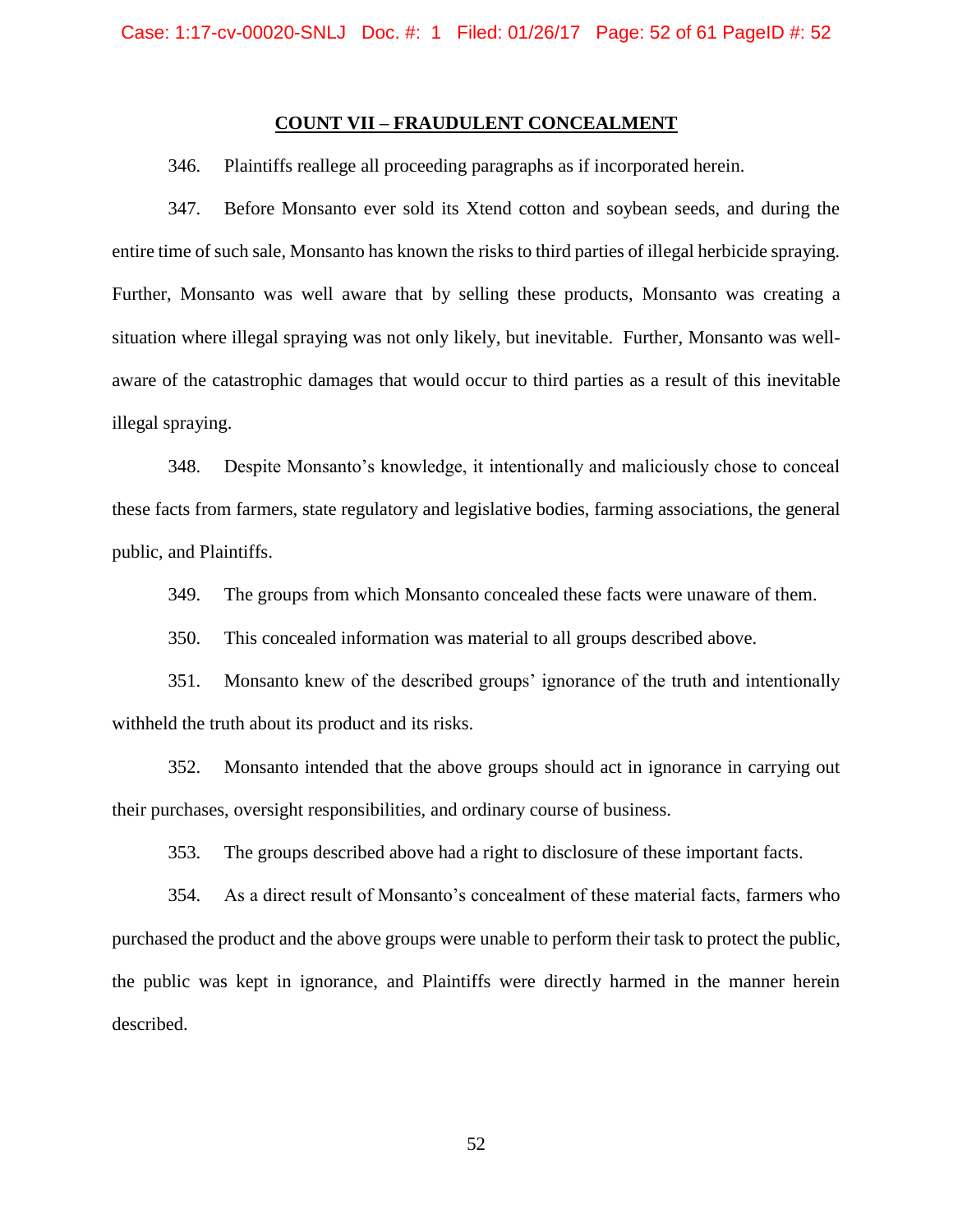#### Case: 1:17-cv-00020-SNLJ Doc. #: 1 Filed: 01/26/17 Page: 53 of 61 PageID #: 53

355. The actions of Monsanto and the injuries inflicted against Plaintiffs as set forth herein show complete indifference to or conscious disregard for the safety of others, were also reckless, intentional, knowing, malicious, and willful, and entitle Plaintiffs to a recovery of punitive damages against Monsanto in a fair and reasonable amount.

WHEREFORE, Plaintiffs respectfully pray that this Court enter judgment against Monsanto on Count VII of this Complaint for (1) an award of such compensatory and punitive damages as are fair and reasonable; (2) awarding Plaintiffs their costs, expenses, and reasonable attorney's fees incurred in this matter; and (3) for such further relief as the Court deems just and proper.

### **COUNT VIII – UNJUST ENRICHMENT**

356. Plaintiffs reallege all proceeding paragraphs as if incorporated herein.

357. As a direct result of its illegal, deceptive, and tortious actions, Monsanto has been enriched through its sale of Xtend cotton and soybean seeds.

358. By duping the public and cynically marketing a product it knew to be unsafe, Monsanto chose to enrich itself knowing such enrichment would result in the direct destruction of valuable property, including Plaintiffs'.

359. Monsanto illegally forced third parties, including Plaintiffs, to serve as an involuntary experimental testing ground for its new products. Monsanto thereby enriched itself by knowingly destroying the crops of innocent third parties, including Plaintiffs.

360. Upon information and belief, Monsanto has made millions of dollars thus far and anticipates profits of several billions of dollars from the sale of Xtend cotton and soybean seeds. This is a direct benefit to Monsanto of its tortious actions.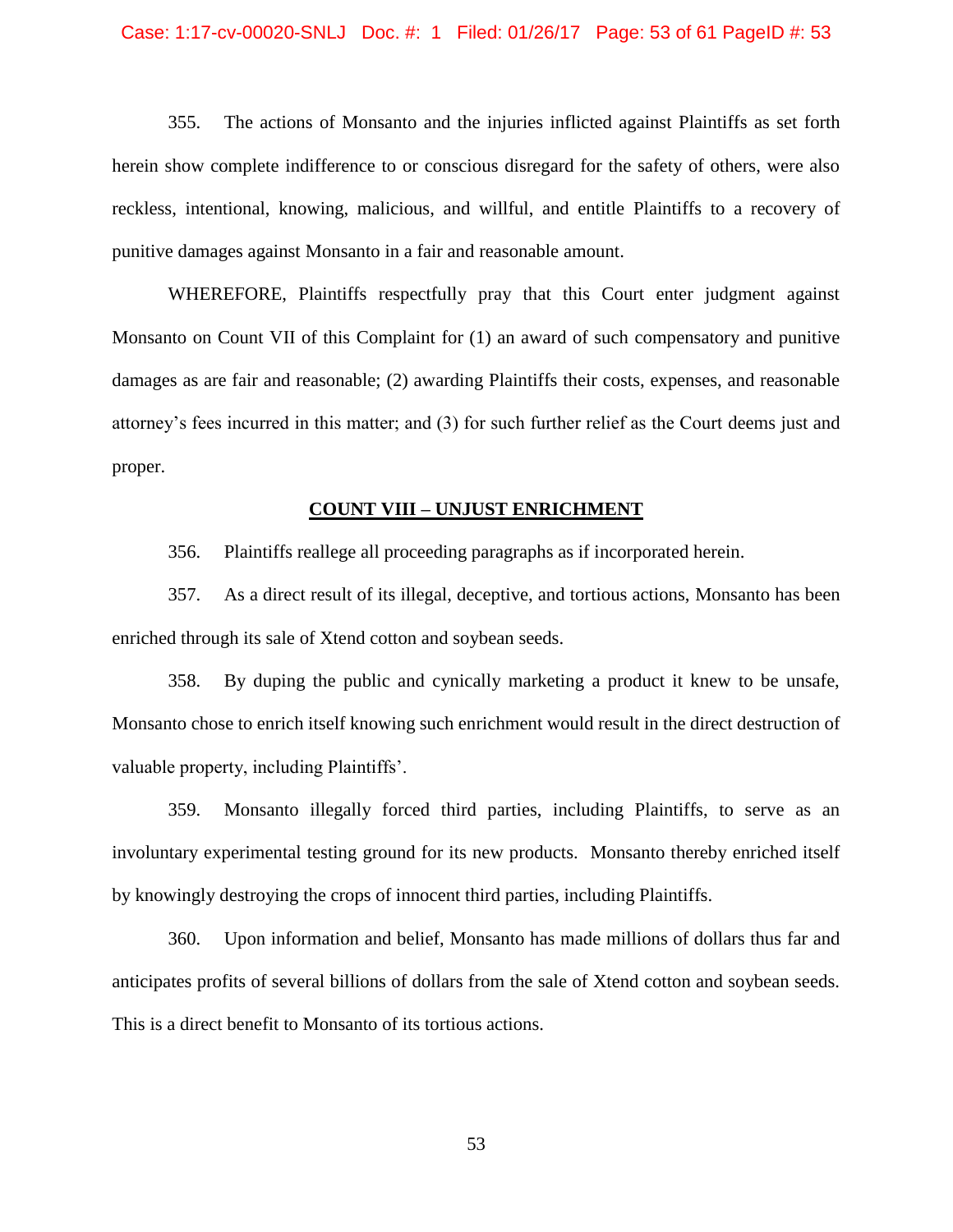#### Case: 1:17-cv-00020-SNLJ Doc. #: 1 Filed: 01/26/17 Page: 54 of 61 PageID #: 54

361. The acceptance and retention of these profits under these circumstances is unjust. It would be inequitable for this Court to allow Monsanto to retain the profits gained through the sale of Xtend cotton and soybean seeds under these circumstances.

362. Monsanto should be ordered to disgorge all unjust enrichment it has received to date and will receive for the next five (5) years from all sales of Xtend cotton and soybean seeds.

WHEREFORE, Plaintiffs respectfully pray that this Court enter judgment against Monsanto on Count VIII of this Complaint for (1) an award of such compensatory and punitive damages as are fair and reasonable; (2) awarding Plaintiffs their costs, expenses, and reasonable attorney's fees incurred in this matter; (3) additionally, for disgorgement of profits that Monsanto has received to date and will receive for the next five (5) years from all sales of Xtend cotton and soybean seeds; and (4) for such further relief as the Court deems just and proper.

## **COUNT IX – PUNITIVE DAMAGES**

363. Plaintiffs reallege all proceeding paragraphs as if incorporated herein.

364. At all times, Monsanto sold its Xtend cotton and soybean seeds and knew of the defective condition and danger of its Xtend cotton and soybean seeds.

365. At all times, Monsanto sold its Xtend cotton and soybean seeds and knew that without a safe, approved herbicide alternative there was a significant risk that farmers and applicators would use illegal herbicides to protect their crops.

366. The actions of Monsanto and the injuries inflicted against Plaintiffs as set forth herein show complete indifference to or conscious disregard for the safety of others, were also reckless, intentional, knowing, malicious, and willful, and entitle Plaintiffs to a recovery of punitive damages against Monsanto in a fair and reasonable amount.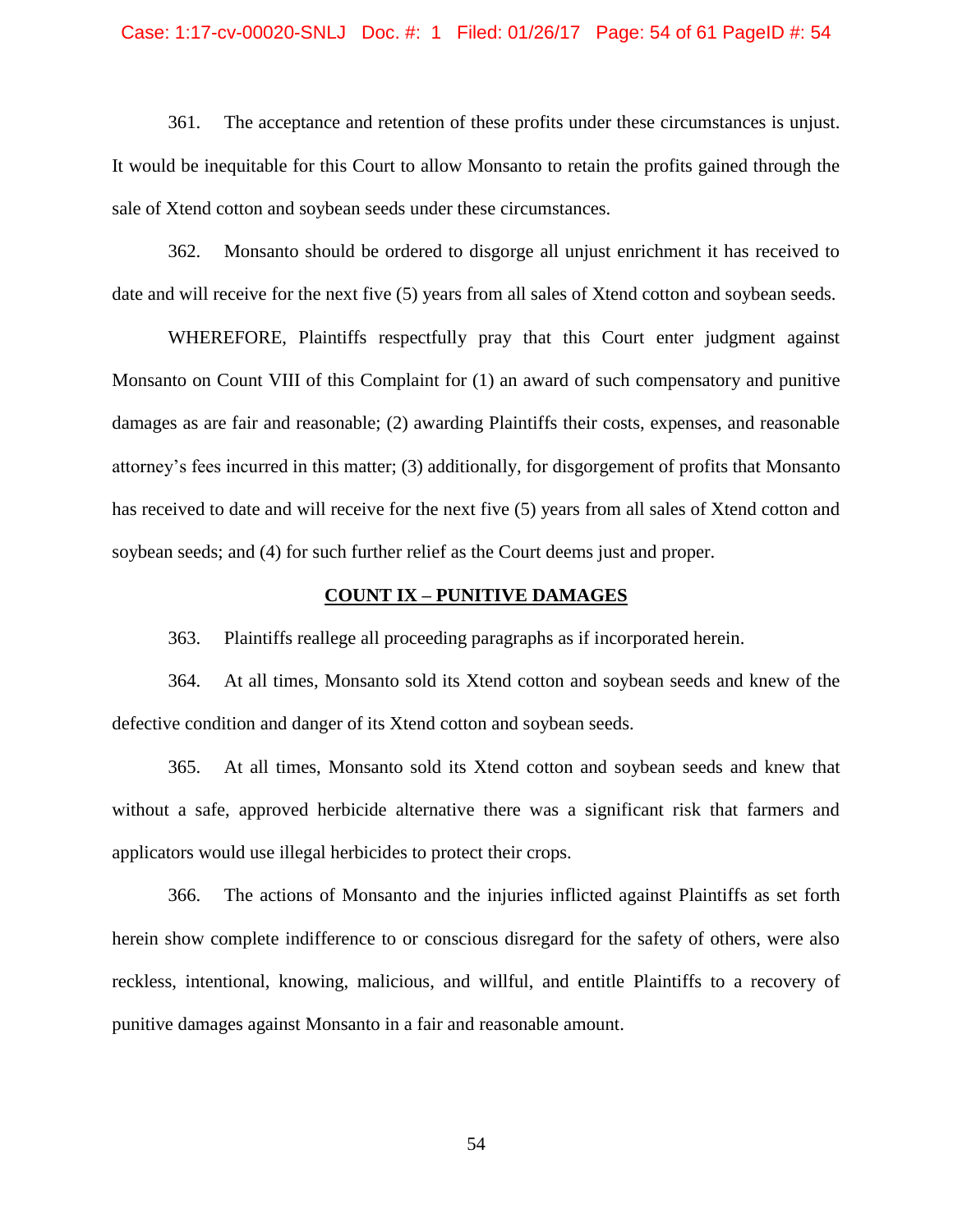WHEREFORE, Plaintiffs respectfully pray that this Court enter judgment against Monsanto on Count IX of this Complaint for (1) an award of such punitive damages as are fair and reasonable; and (2) for such further relief as the Court deems just and proper.

## **COUNT X – CIVIL CONSPIRACY**

367. Plaintiffs reallege all proceeding paragraphs as if incorporated herein.

368. Monsanto, in a scheme to improperly market and expand the sales of its defective Xtend crop system, as described above in Counts I-IX, conspired with purchasers of its Xtend seeds for the purchasers to illegally spray dicamba on the Xtend seeds.

369. The object of the conspiracy was the unlawful marketing of Monsanto's defective Xtend crop system, the protection of its Xtend seeds and crops through the illegal spraying of dicamba-based herbicides on those seeds and crops, and a proliferation of its Xtend seeds through marketing to corner the market for GM soybeans and cotton such that farmers in the affected states would have no choice but to purchase Monsanto's Xtend crops or risk destruction to their nondicamba tolerant crops.

370. Monsanto, through its agents and representatives, encouraged and directed its purchasers to illegally spray dicamba-based herbicides on the Xtend seeds to protect the seeds and crops.

371. Numerous purchasers of Monsanto's Xtend seeds did unlawfully spray dicambabased herbicides on the Xtend seeds in furtherance of the conspiracy, including but not limited to hundreds of violations of state statutes and regulations governing pesticide use.

372. The unlawful actions of Monsanto and the purchasers of its Xtend seeds resulted in damages to Plaintiffs, and thereby Plaintiffs were harmed in the ways and manners described above.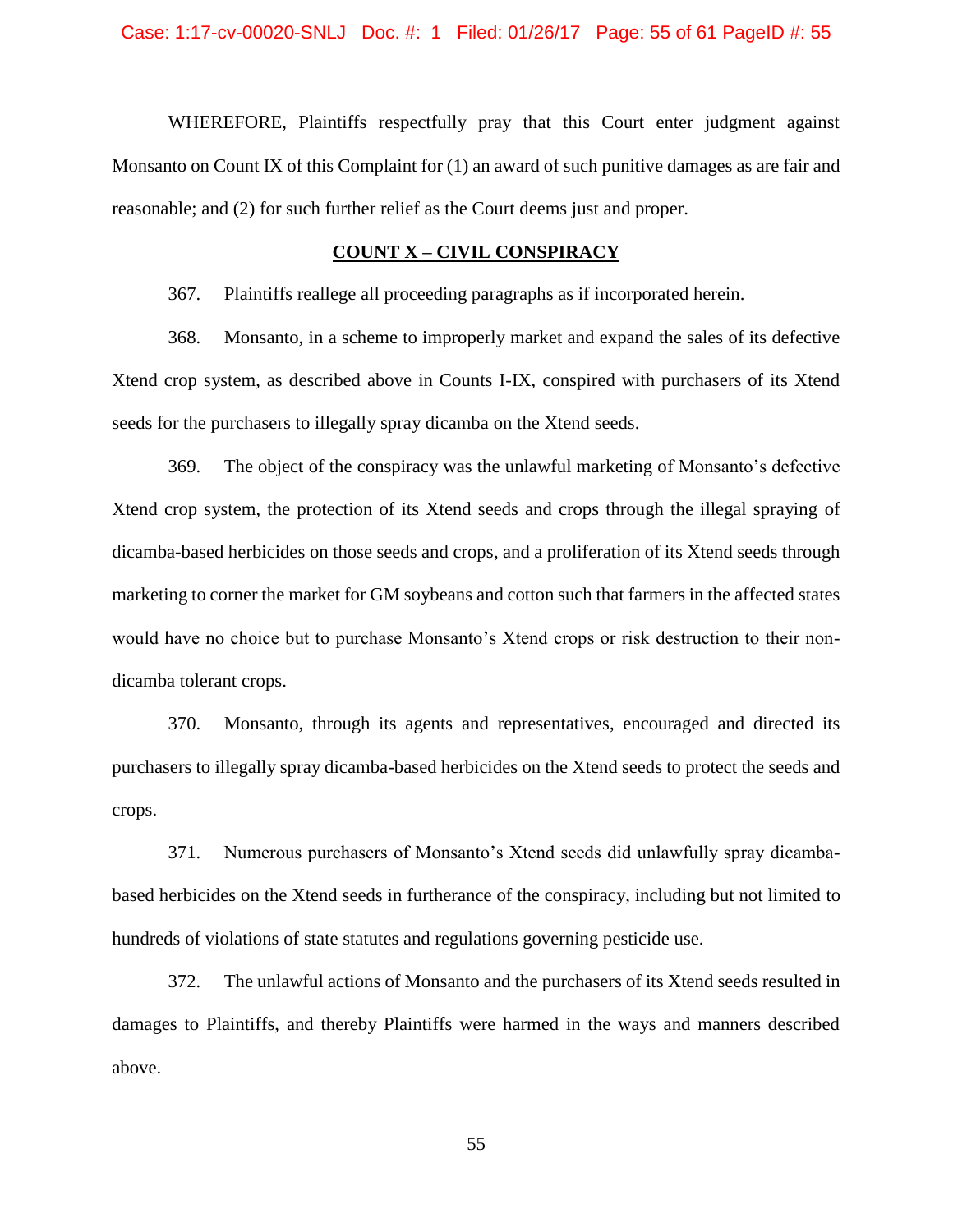WHEREFORE, Plaintiffs respectfully pray that this Court enter judgment against Monsanto on Count  $X$  of this Complaint for  $(1)$  an award of such compensatory and punitive damages as are fair and reasonable; (2) awarding Plaintiffs their costs, expenses, and reasonable attorney's fees incurred in this matter; and (3) for such further relief as the Court deems just and proper.

## **COUNT XI – CLASS ACTION**

373. Plaintiffs reallege all proceeding paragraphs as if incorporated herein.

374. Plaintiffs ask this Court to certify a class action for all Plaintiffs in the affected states whose crops and land were damaged by Monsanto's willful and negligent release of a defective Xtend crop system since the beginning of 2015.

375. Plaintiffs Landers bring this action on behalf of themselves and as representatives of a class defined as follows: all agricultural farmers and agricultural farming organizations located in the affected states who raise non-dicamba-tolerant crops and suffered damage to those crops from dicamba that was sprayed over-the-top of Monsanto's Xtend cotton and soybean seeds from 2015 until trial in this matter.

376. This case meets all of the prerequisites of Rule 23(a) of the Federal Rules of Civil Procedure.

377. This class is so numerous that joinder of all members is impracticable. The exact number of all class members can only be determined through discovery. Based on the number of farmers and farms who have made pesticide drift complaints to their state departments of agriculture to date, there are hundreds of farmers and farms who have been damaged by dicamba in the affected states. Upon information and belief, there are hundreds of other farmers who did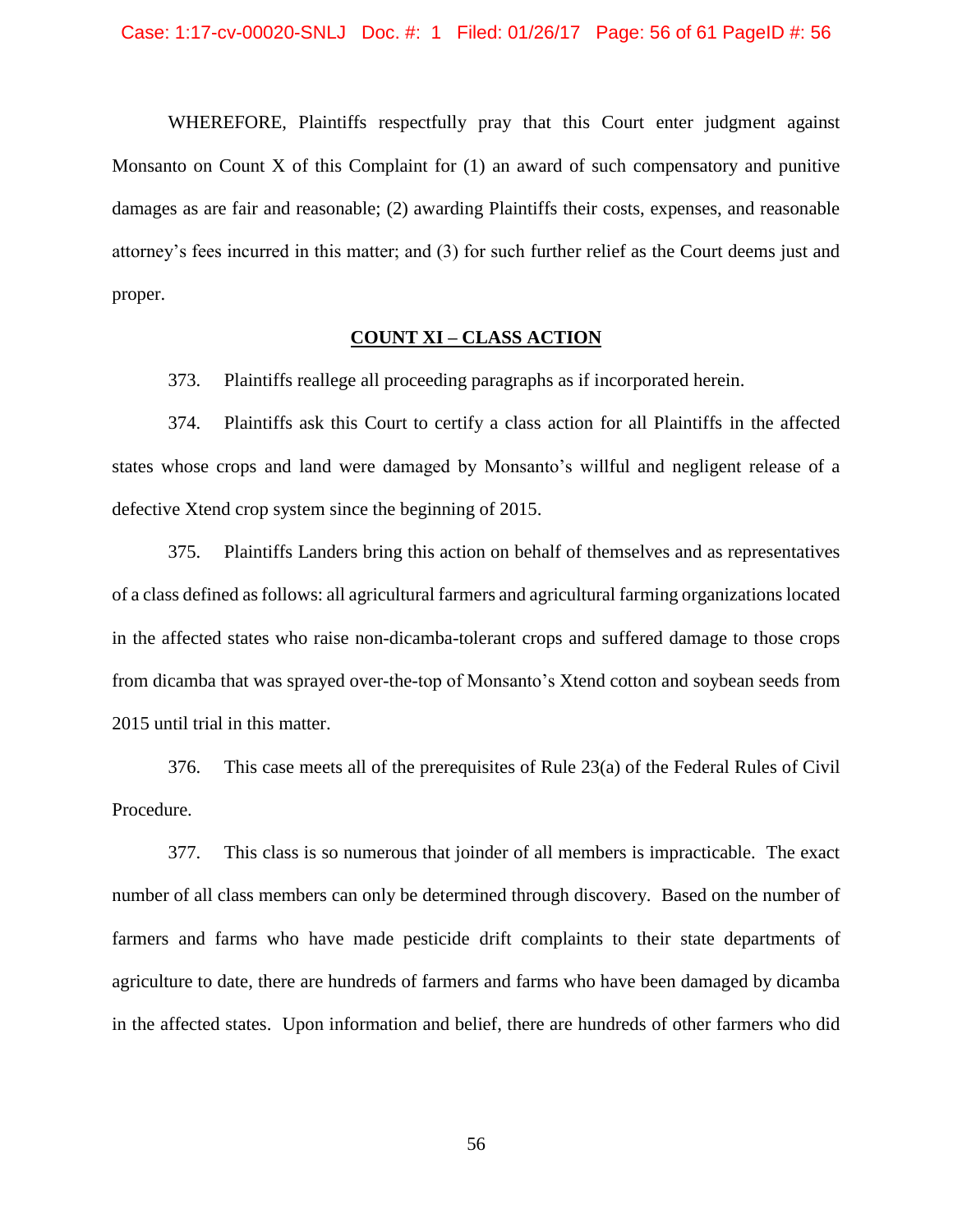### Case: 1:17-cv-00020-SNLJ Doc. #: 1 Filed: 01/26/17 Page: 57 of 61 PageID #: 57

not make drift pesticide complaints to their state agencies and yet suffered crop damage from dicamba in the affected states.

378. There are questions of law or fact common to the class. All Plaintiffs in the affected states suffered damage to their crops from dicamba drift, dicamba volatilization, and dicamba spraying when dicamba was applied to Monsanto's Xtend crops by farmers and applicators. All Plaintiffs grow non-dicamba-tolerant crops or crops vulnerable to dicamba herbicides. All Plaintiffs suffered crop damage and diminished crop yields due to dicamba. All Plaintiffs suffered financial injury to their farms and their livelihoods due to dicamba.

- 379. The common questions of law and fact include but are not limited to:
	- a) Whether Plaintiffs in the affected states suffered crop damage from dicamba due to the illegal spraying of dicamba on Monsanto's Xtend cotton and soybean seeds;
	- b) Whether Plaintiffs in the affected states suffered crop damage from dicamba drift and volatilization when farmers and applicators applied dicamba to Monsanto's Xtend seeds;
	- c) Whether, in 2015 and 2016 and up until trial or resolution of this matter, Monsanto released its Xtend cotton and soybean seeds in a defective condition, unreasonably dangerous when put to their reasonably anticipated use because no safe herbicide was marketed by Monsanto or any other company;
	- d) Whether the Xtend seeds were defective due to the lack of any safe herbicide;
	- e) Whether Monsanto knew its Xtend seeds were defective and knew that farmers who grew Xtend cotton and soybeans would spray dicamba on a seed designed to resist it;
	- f) Whether Xtend cotton and soybean seed purchasers and third parties had knowledge of the defective condition of the seeds because no safe herbicide was marketed by Monsanto or any other company;
	- g) Whether Monsanto gave an adequate warning to purchasers and third parties of the danger of these Xtend crops;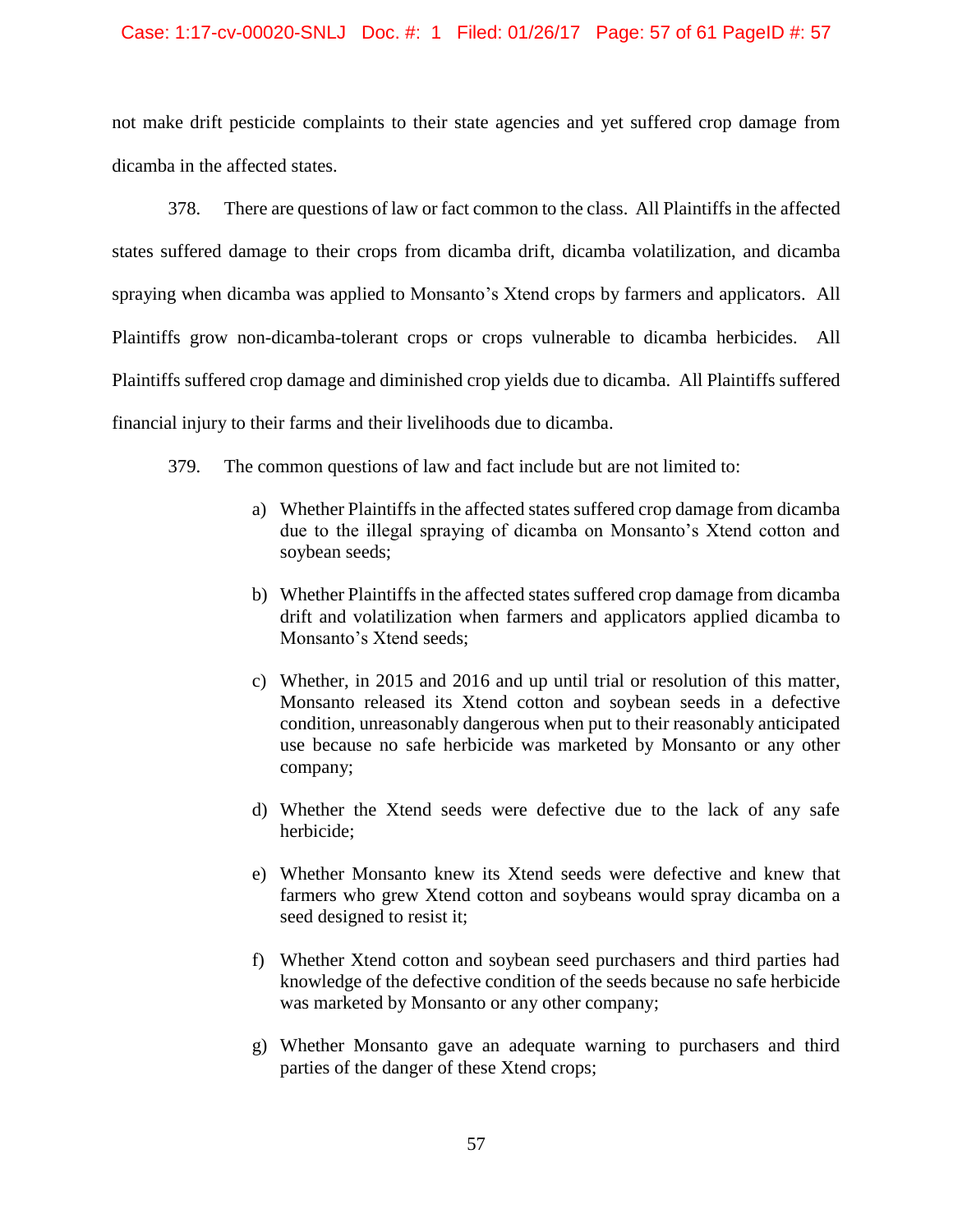- h) Whether Monsanto negligently designed and marketed its Xtend cotton and soybean seeds;
- i) Whether Monsanto failed to use ordinary care by neglecting to provide an adequate warning of the danger of its Xtend crops;
- j) Whether Monsanto had a legal duty to innocent third parties, including Plaintiffs, to use ordinary care to protect them against the unreasonable risk of harm of the inevitable illegal spraying that would occur to protect crops grown from Xtend cotton and soybean seeds;
- k) Whether Monsanto had a duty to provide training to purchasers commiserate with the substantial risk of illegal herbicides and the likelihood they would be used to protect crops grown from Xtend cotton and soybean seeds;
- l) Whether Monsanto failed to use ordinary care in the training of its purchasers to prevent illegal herbicide use and the resulting damage to third parties, including Plaintiffs;
- m) Whether Monsanto deliberately decided not to train its dealers, applicators, and farmers on its Xtend products until the EPA released a final label for VaporGrip;
- n) Whether Monsanto's Xtend cotton and soybean seeds were fit for their ordinary purposes;
- o) Whether Monsanto suppressed or concealed material facts about the safety of its Xtend crop system, its risks to third parties, including Plaintiffs, that Monsanto created a situation where illegal spraying was not only likely but inevitable, and that Monsanto was well-aware of the catastrophic damages that would occur to third parties as a result of this inevitable illegal spraying;
- p) Whether Monsanto was unjustly enriched at the expense of Plaintiffs; and
- q) Whether punitive damages should be imposed upon Monsanto for its conduct.

380. Plaintiffs Landers' claims are typical of the members of the class, in that Plaintiffs Landers raised non-dicamba-tolerant crops and those crops were damaged by dicamba herbicides applied to Monsanto's Xtend seeds by other farmers and applicators in the affected states. Plaintiffs were damaged by the same wrongful conduct of Monsanto.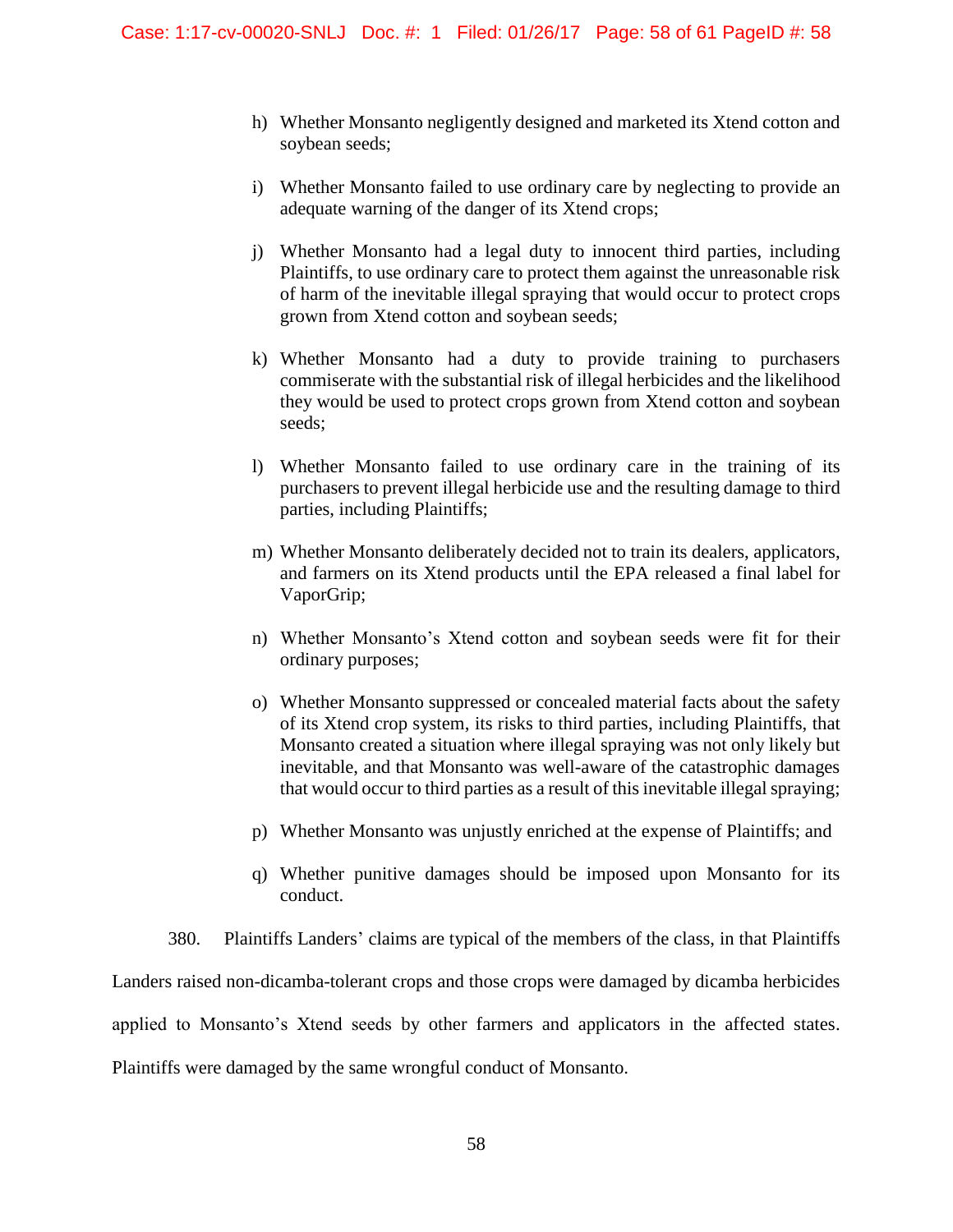#### Case: 1:17-cv-00020-SNLJ Doc. #: 1 Filed: 01/26/17 Page: 59 of 61 PageID #: 59

381. If brought individually, the claims of each Plaintiff would necessarily require proof of the same material and substantive facts, and Plaintiffs seek the same remedies.

382. Plaintiffs Landers will fairly and adequately protect the interests of the class. Plaintiffs Landers' interests are the same as other members of the class in holding Monsanto responsible for its willful and negligent release of a defective crop system, ensuring that Monsanto does not do it again, and that injured farmers are fairly compensated for the results of Monsanto's wrongful conduct.

383. Plaintiffs are represented by experienced counsel, well-versed in class actions and complex litigation.

384. The provisions of Rule  $23(b)(3)$  are met in that questions of law or fact common to the class members predominate over individual questions and a class action is superior to other available methods for fairly and efficiently adjudicating this controversy.

385. The common questions of law and fact are overwhelming, as described above and incorporated herein by reference.

386. Individual questions are minimal. For example, some members of the class may not grow the same crops as other members of the class or may farm more or less acreage than other members of the class, yet the source and the cause of their damages are the same. To the extent Plaintiffs' damages created varying burdens on individuals, that can be resolved through individual damage criteria, the creation of subclasses, or an abbreviated procedure for processing individual claims.

387. All Plaintiffs suffered the same type of damage from Monsanto's defective crop system and seeds. All Plaintiffs also suffered the same type of harm and were damaged from the same course of conduct by Monsanto.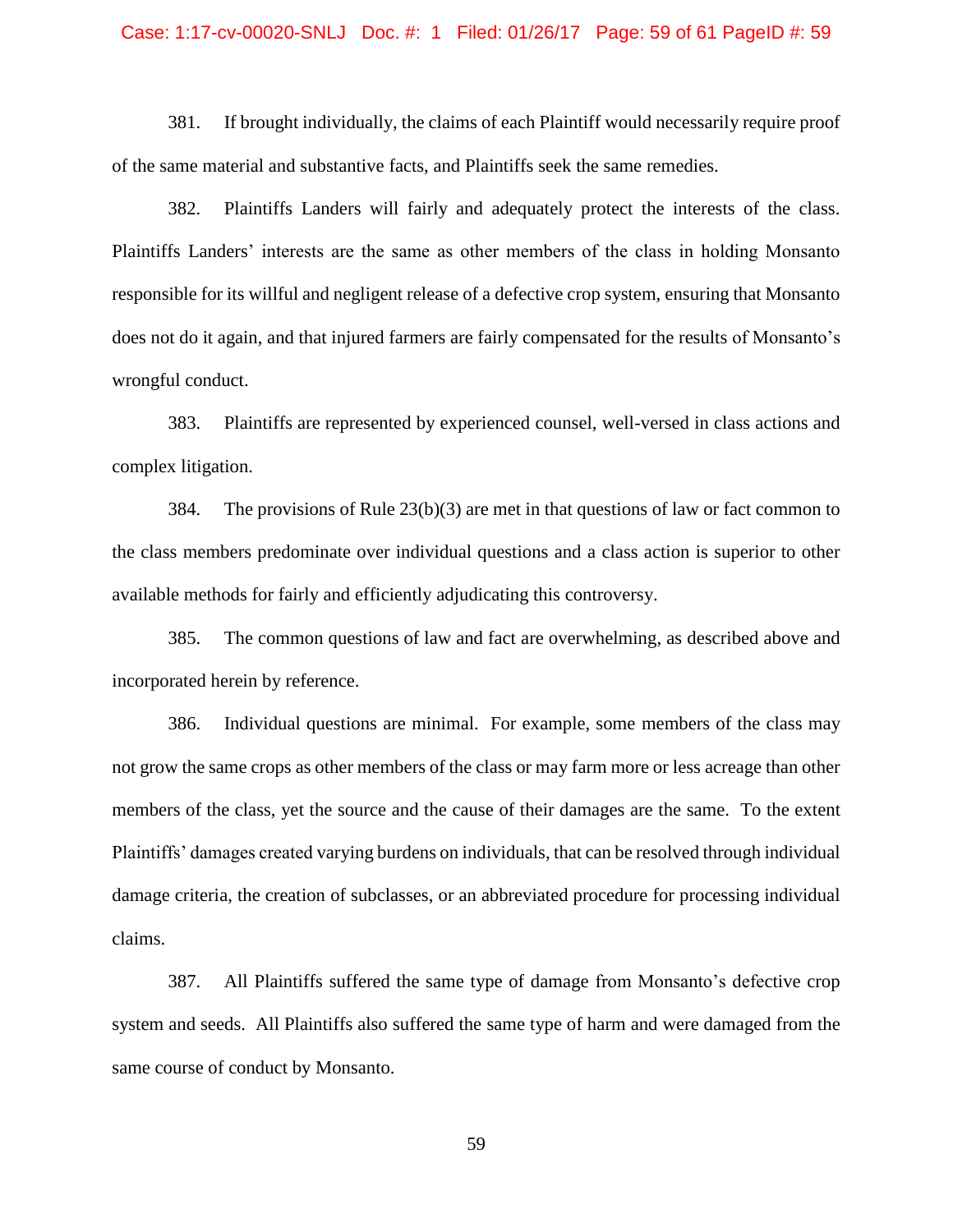#### Case: 1:17-cv-00020-SNLJ Doc. #: 1 Filed: 01/26/17 Page: 60 of 61 PageID #: 60

388. A single action adjudicating the legal rights of Plaintiffs Landers and the class would be more efficient and more desirable than individual litigation. As noted, class membership will likely run into the hundreds, greatly inconveniencing the judicial system, and requiring needless duplication. Also, a single unified discovery process will greatly expedite this litigation and prevent needless, repetitive document productions and depositions from Monsanto's corporate officers, its distributors and seed retailers, other seed retailers, farmers who sprayed dicamba, and farmers who were damaged by dicamba, including Plaintiffs.

389. The efficiency of the unified discovery process and the prohibitive expense and complexity that would attend individual cases can be illustrated the enormity of the document production on the history, cultivation, marketing, development, sale, and distribution of Monsanto's Xtend products.

390. Likewise, a single trial court ruling upon Plaintiffs' claims would greatly improve judicial efficiency.

391. All of these factors illustrate the benefits of concentrated litigation in a single forum.

392. No other class action has been filed. Thus, no other litigants' activities should be impaired.

WHEREFORE, Plaintiffs pray that this Court:

• Determine that this action may be maintained as a class action with respect to Rule 23(b)(3) of the Federal Rules of Civil Procedure with respect to Plaintiffs' claims for damages; declare Plaintiffs Landers as representatives of the class; and appoint their lawyers as class counsel; and